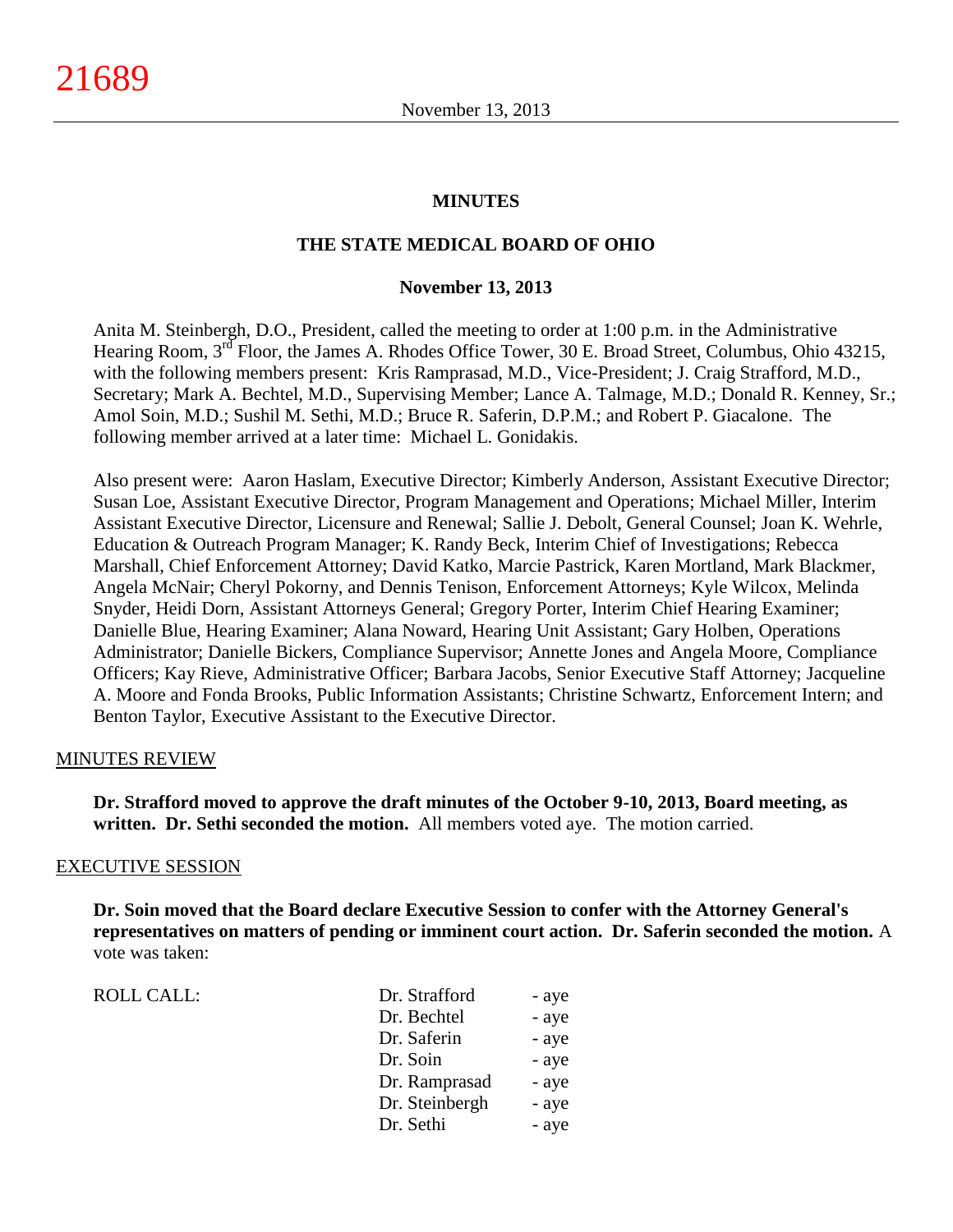| Dr. Talmage   | - aye |
|---------------|-------|
| Mr. Kenney    | - aye |
| Mr. Giacalone | - aye |

The motion carried.

Pursuant to Section 121.22(G)(3), Ohio Revised Code, the Board went into executive session with Mr. Haslam, Ms. Anderson, Ms. Loe, Ms. Debolt, Ms. Wehrle, Mr. Beck, Ms. Marshall, the Enforcement Attorneys, the Assistant Attorneys General, Ms. Rieve, Ms. Weaver, Ms. Jacobs, Ms. Moore, Ms. Brooks, Ms. Schwartz, and Mr. Taylor in attendance.

The Board returned to public session.

#### APPLICANTS FOR LICENSURE

**Dr. Strafford moved to approve for licensure, contingent upon all requested documents being received and approved in accordance with licensure protocols, the physician applicants listed in Exhibit "A," the physician assistant applicants listed in Exhibit "B," the massage therapy applicants listed in Exhibit "C," the acupuncturist applicants listed in Exhibit "D," the Oriental medical practitioner applicants listed in Exhibit "E," and the genetic counselor applicants listed in Exhibit "F." Dr. Sethi seconded the motion.** A vote was taken:

| <b>ROLL CALL:</b> | Dr. Strafford  | - aye |
|-------------------|----------------|-------|
|                   | Dr. Bechtel    | - aye |
|                   | Dr. Saferin    | - aye |
|                   | Dr. Soin       | - aye |
|                   | Dr. Ramprasad  | - aye |
|                   | Dr. Steinbergh | - aye |
|                   | Dr. Sethi      | - aye |
|                   | Dr. Talmage    | - aye |
|                   | Mr. Kenney     | - aye |
|                   | Mr. Giacalone  | - aye |
|                   |                |       |

The motion carried.

#### REPORTS AND RECOMMENDATIONS

Dr. Steinbergh announced that the Board would now consider the Reports and Recommendations appearing on its agenda.

Dr. Steinbergh asked whether each member of the Board had received, read and considered the hearing records; the Findings of Fact, Conclusions of Law, Proposed Orders, and any objections filed in the matters of: Stephen Michael Cardamone, D.O.; Walter Francis Finan, M.D.; Yousuf Masood, M.D.; Jorrod Eugene Miller, L.M.T.; Edward W. Millunchick, M.D.; Gareth J. Morris-Stiff, M.D.; Patrick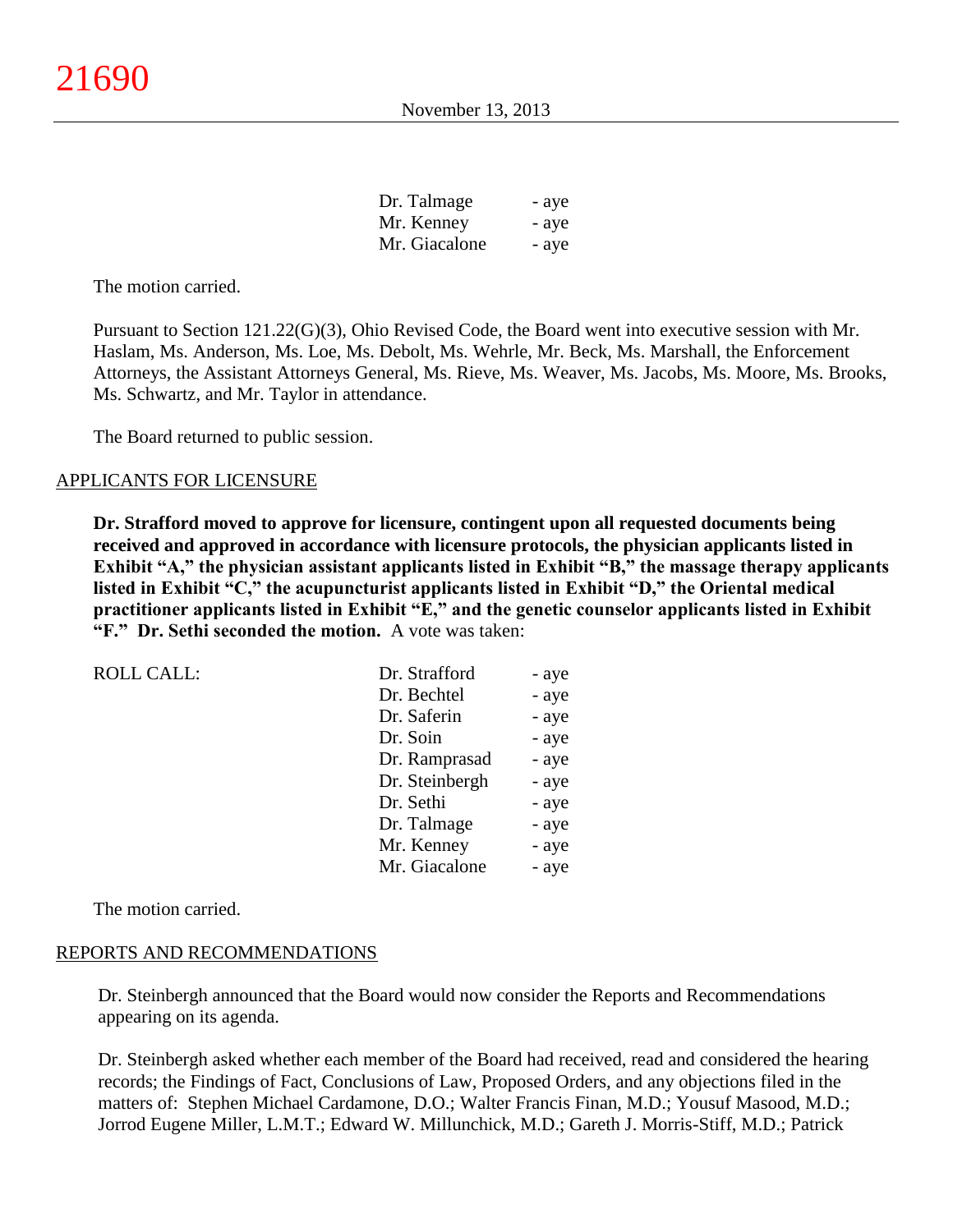Eugene Muffley, D.O.; Anil Choudary Nalluri, M.D.; and Anthony Donald Zucco, D.O.

A roll call was taken:

ROLL CALL:

| Dr. Strafford  | - aye |
|----------------|-------|
|                |       |
| Dr. Bechtel    | - aye |
| Dr. Saferin    | - aye |
| Dr. Soin       | - aye |
| Dr. Ramprasad  | - aye |
| Dr. Steinbergh | - aye |
| Dr. Sethi      | - aye |
| Dr. Talmage    | - aye |
| Mr. Kenney     | - aye |
| Mr. Giacalone  | - aye |

Dr. Steinbergh asked whether each member of the Board understands that the disciplinary guidelines do not limit any sanction to be imposed, and that the range of sanctions available in each matter runs from dismissal to permanent revocation. A roll call was taken:

| <b>ROLL CALL:</b> | Dr. Strafford  | - aye |
|-------------------|----------------|-------|
|                   | Dr. Bechtel    | - aye |
|                   | Dr. Saferin    | - aye |
|                   | Dr. Soin       | - aye |
|                   | Dr. Ramprasad  | - aye |
|                   | Dr. Steinbergh | - aye |
|                   | Dr. Sethi      | - aye |
|                   | Dr. Talmage    | - aye |
|                   | Mr. Kenney     | - aye |
|                   | Mr. Giacalone  | - aye |

Dr. Steinbergh noted that, in accordance with the provision in section 4731.22(F)(2), Ohio Revised Code, specifying that no member of the Board who supervises the investigation of a case shall participate in further adjudication of the case, the Secretary and Supervising Member must abstain from further participation in the adjudication of any disciplinary matters. In the matters before the Board today, Dr. Strafford served as Secretary and Dr. Bechtel served as Supervising Member. Dr. Steinbergh noted that Dr. Talmage also served as Secretary on the cases of Dr. Nalluri, Dr. Zucco, and Dr. Muffley.

Dr. Steinbergh reminded all parties that no oral motions may be made during these proceedings.

The original Reports and Recommendations shall be maintained in the exhibits section of this Journal.

#### JARROD EUGENE MILLER, L.M.T. Case No. 13-CRF-041

Dr. Steinbergh directed the Board's attention to the matter of Jarrod Eugene Miller, L.M.T. She advised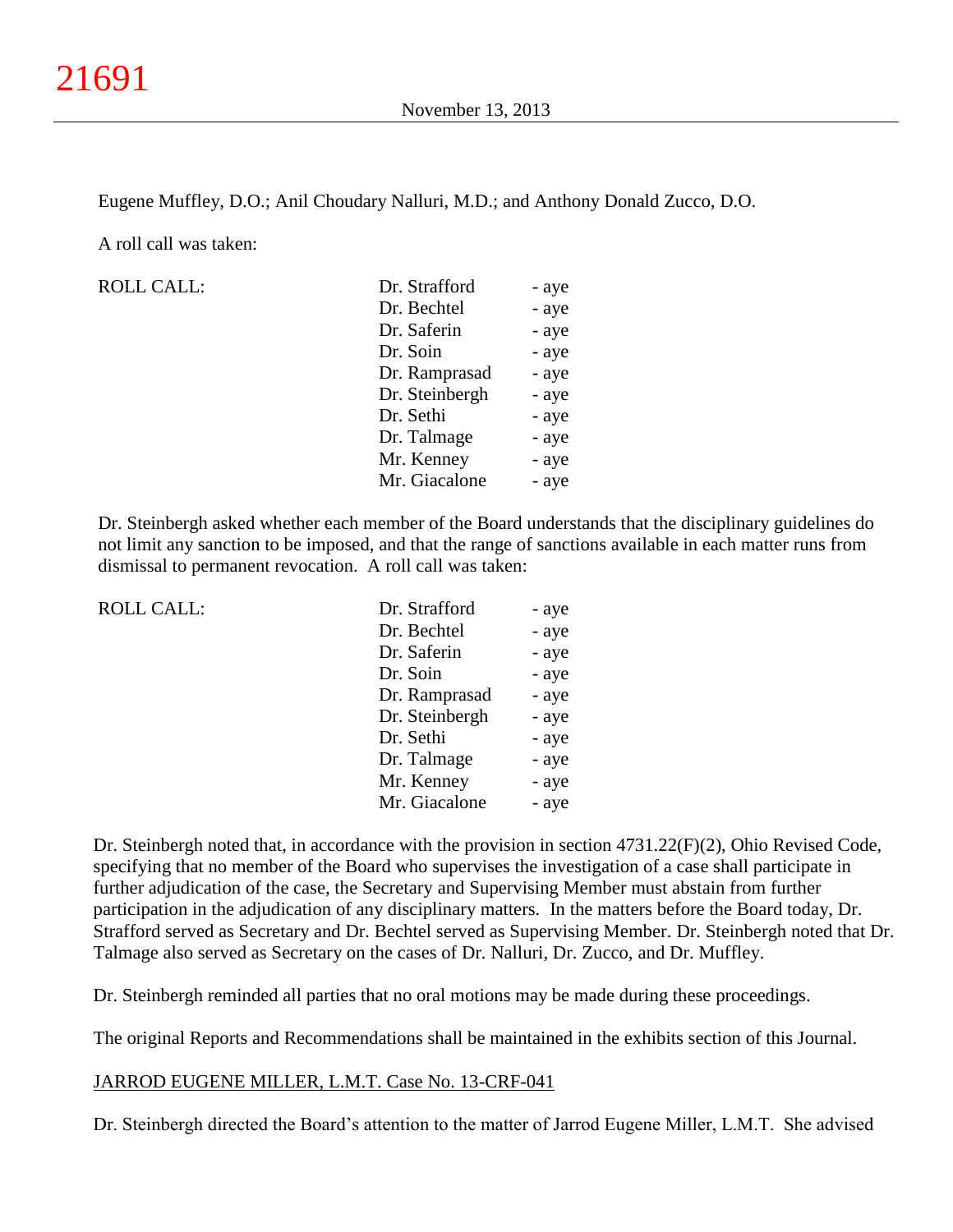that no objections were filed. Mr. Porter was the Hearing Examiner.

## **Dr. Soin moved to approve and confirm Mr. Porter's Findings of Fact, Conclusions of Law, and Proposed Order in the matter of Jarrod Eugene Miller, L.M.T. Dr. Saferin seconded the motion.**

Dr. Steinbergh stated that she would now entertain discussion in the above matter.

Mr. Kenney stated that Mr. Miller was initially licensed as a massage therapist in February 2011. In August 2012, a female police officer (Client 1) reported to Mr. Miller's management and to the Hudson Police Department that Mr. Miller had touched her genitals during a massage therapy session. According to Client 1, Mr. Miller apologized and said that he was weak and could not help himself. Client 1 ultimately pressed criminal charges against Mr. Miller.

On September 4, 2012, Mr. Miller pleaded guilty to an amended charge of Assault and was sentenced to 180 days in jail. Mr. Miller's jail time was suspended and he was placed on community control for 12 months. The court also fined Mr. Miller \$1,000.00 plus costs, suspended \$750.00 of that fine, and ordered Mr. Miller to have no contact with Client 1.

Mr. Kenney stated that he agreed with the Hearing Examiner's Findings of Fact and Conclusions of Law. Mr. Kenney also agreed with the Hearing Examiner's Proposed Order of permanent revocation.

A vote was taken on Dr. Soin's motion to approve:

| <b>ROLL CALL:</b> | Dr. Strafford  | - abstain |
|-------------------|----------------|-----------|
|                   | Dr. Bechtel    | - abstain |
|                   | Dr. Saferin    | - aye     |
|                   | Dr. Soin       | - aye     |
|                   | Dr. Ramprasad  | - aye     |
|                   | Dr. Steinbergh | - aye     |
|                   | Dr. Sethi      | - aye     |
|                   | Dr. Talmage    | - aye     |
|                   | Mr. Kenney     | - aye     |
|                   | Mr. Giacalone  | - aye     |

The motion to approve carried.

## STEPHEN MICHAEL CARDAMONE, D.O., Case No. 13-CRF-059

Dr. Steinbergh directed the Board's attention to the matter of Stephen Michael Cardamone, D.O. Objections have been filed and were previously distributed to Board members. Ms. Shamansky was the Hearing Examiner. Dr. Steinbergh stated that this matter is non-disciplinary in nature, and therefore all Board members may vote.

Dr. Steinbergh continued that a request to address the Board has been timely filed on behalf of Dr.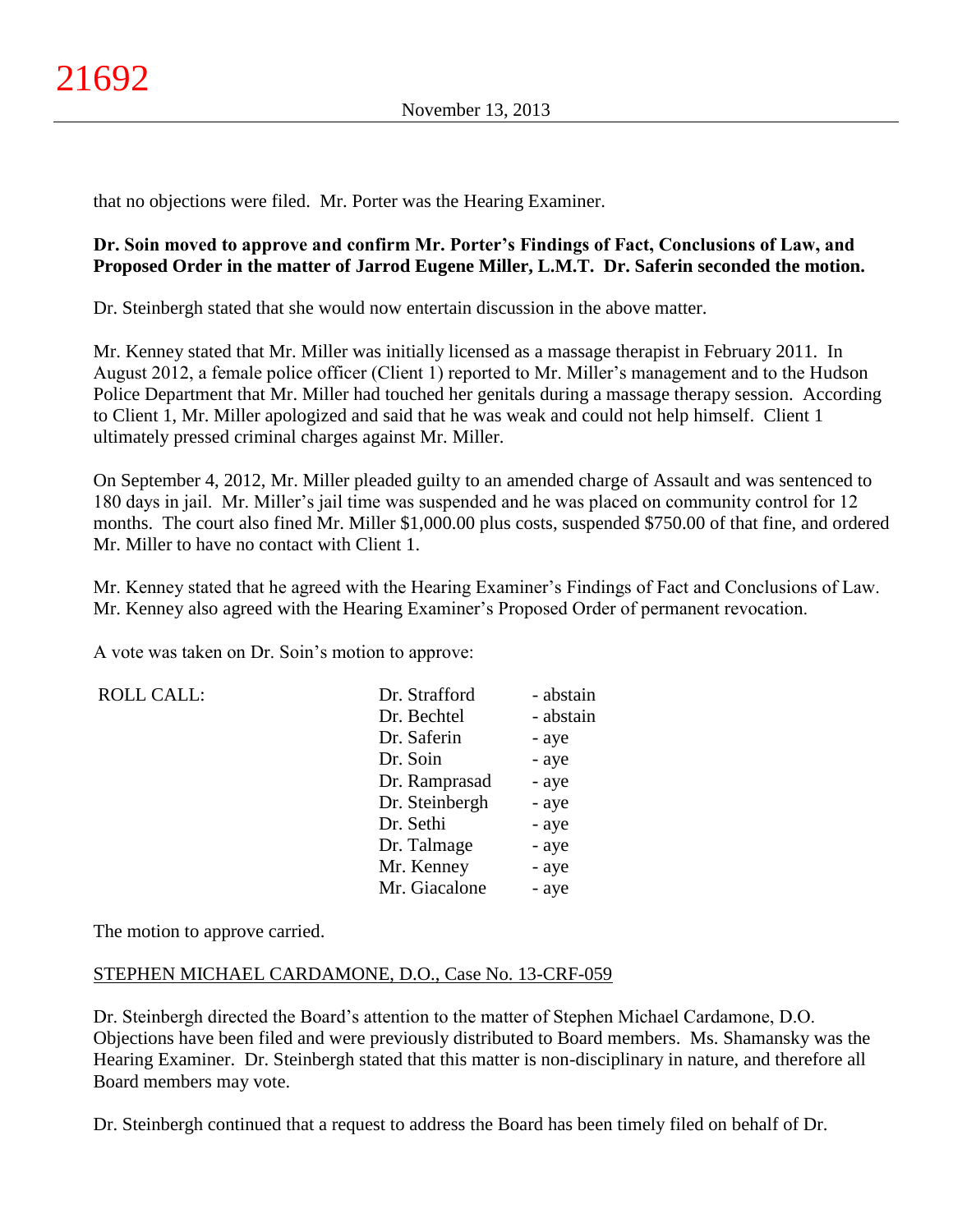Cardamone. Five minutes will be allowed for that address.

Dr. Cardamone stated that he is board-certified in family medicine and is in compliance with his specialty board's Maintenance of Certification program. Dr. Cardamone's certification is current through December 31, 2014. Dr. Cardamone noted Ms. Rieve's testimony at hearing that a specialty board's Maintenance of Certification is usually acceptable proof of clinical competency. Dr. Cardamone stated that if the Board accepts the Hearing Examiner's recommendation to make his licensure contingent upon passing an examination, it would denigrate and devalue the Maintenance of Certification program of the American Board of Family Medicine.

Dr. Steinbergh asked if the Assistant Attorney General would like to respond. Ms. Snyder stated that she would like to respond.

Ms. Snyder stated that Dr. Cardamone has applied for restoration of his Ohio medical license. Dr. Cardamone has not been engaged in the clinical practice of medicine since 2002. Ms. Snyder stated that this triggers Section 4731.222, Ohio Revised Code, which specifies that an applicant who has not been engaged in the active practice of osteopathic medicine and surgery for more than two years may be required by the Board to pass an oral or written examination, or both, to determine the applicant's present fitness to resume practice. Ms. Snyder stated that it is within the Board's discretion if it wishes to consider Dr. Cardamone's Maintenance of Certification to be acceptable proof of clinical competency.

# **Dr. Ramprasad moved to approve and confirm Ms. Shamansky's Findings of Fact, Conclusions of Law, and Proposed Order in the matter of Stephen Michael Cardamone, D.O. Dr. Soin seconded the motion.**

Dr. Steinbergh stated that she would now entertain discussion in the above matter.

Dr. Ramprasad briefly reviewed Dr. Cardamone's career, including his active practice in Iowa from 1990 to 2002. In 2002, Dr. Cardamone transitioned into strictly administrative medicine. Dr. Cardamone acknowledges that he has provided no hands-on patient care since that time, though he argues that he had to maintain clinical competency. In 2007, Dr. Cardamone became Chief Medical Officer of a health system in Milwaukee, Wisconsin. In January 2013, Dr. Cardamone accepted a position as Chief Clinical Integration Officer for an organization in Ohio.

Dr. Ramprasad stated that Dr. Cardamone has maintained specialty board certification in family medicine since 1992. Dr. Cardamone most recently recertified in 2004 and his current certification is valid until December 31, 2014. Dr. Ramprasad noted that Dr. Cardamone has completed three of the four Maintenance of Certification modules of the American Board of Family Medicine.

Dr. Ramprasad stated that it is undisputed that Dr. Cardamone has not provided patient care for more than 10 years, and this lack of patient contact is the central issue in this matter. Dr. Ramprasad offered an amendment to the Report and Recommendation to add a third Finding of Fact, and to amend the Proposed Order to grant restoration of Dr. Cardamone's license and restrict it to the practice of administrative medicine.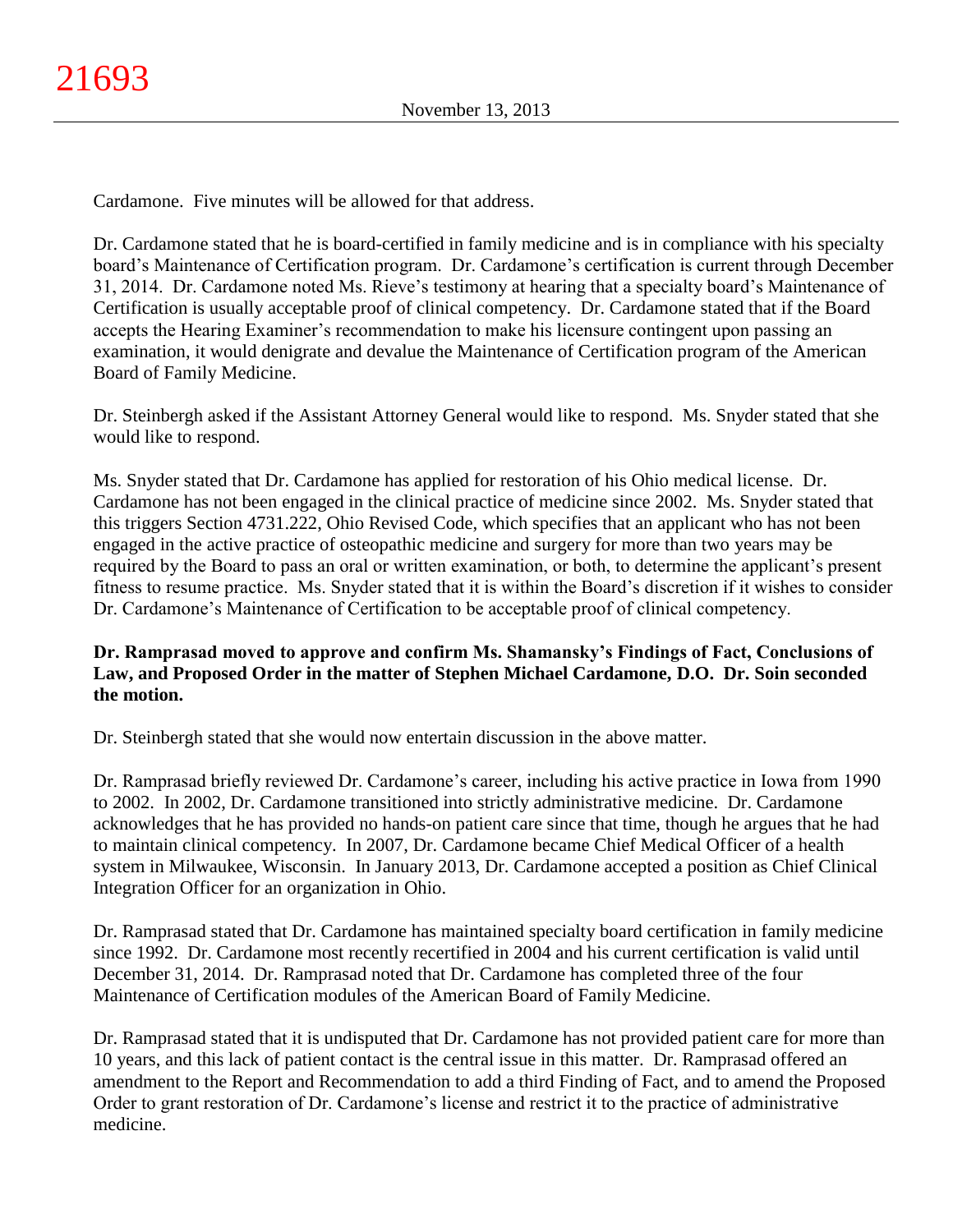## **Dr. Ramprasad moved to amend the Report and Recommendation to add the following Finding of Fact:**

3. The evidence establishes that Dr. Cardamone has partially fulfilled the requirements for maintenance of his certification by the American Board of Family Medicine. Further, Dr. Cardamone indicated that he intends to take the recertification examination before December 2014.

# **Dr. Ramprasad further moved to amend the Proposed Order to read as follows:**

It is hereby ORDERED that:

- A. **GRANT OF APPLICATION; LIMITATION/RESTRICTION**: The application of Stephen M. Cardamone, D.O., for reinstatement/restoration of his certificate to practice osteopathic medicine and surgery in Ohio is GRANTED, provided that he otherwise meets all statutory and regulatory requirements, and subject to the Limitations and Restrictions set forth below.
- B. **LIMITATION/RESTRICTION**: The certificate of Dr. Cardamone to practice osteopathic medicine and surgery in the State of Ohio shall be LIMITED and RESTRICTED to the practice of administrative medicine.
- C. **CONDITIONS FOR TERMINATION OF LIMITATION/RESTRICTION**: The Board shall not consider terminating the Limitation/Restriction imposed in paragraph B until the following condition has been met:
	- 1. **Recertification Examination**: Dr. Cardamone shall provide evidence acceptable to the Board or its designee that he has taken and passed the recertification examination for the American Board of Family Medicine.
- D. **TERMINATION OF LIMITATION/RESTRICTION**: Upon satisfying the condition set forth in paragraph C.1, as evidenced by a written release from the Board, the Limitation/Restriction on Dr. Cardamone's certificate will be terminated.

**EFFECTIVE DATE OF ORDER**: This Order shall become effective immediately upon the mailing of the notification of approval by the Board.

## **Dr. Saferin seconded the motion.**

Dr. Steinbergh stated that she will now entertain discussion in the above matter.

Mr. Giacalone asked if the term "administrative medicine" is defined in any document. The Board members discussed this and agreed that the term "administrative medicine" does not involve direct patient care. Mr. Kenney suggested that "administrative medicine" be clearly defined in the Order. Dr. Ramprasad agreed.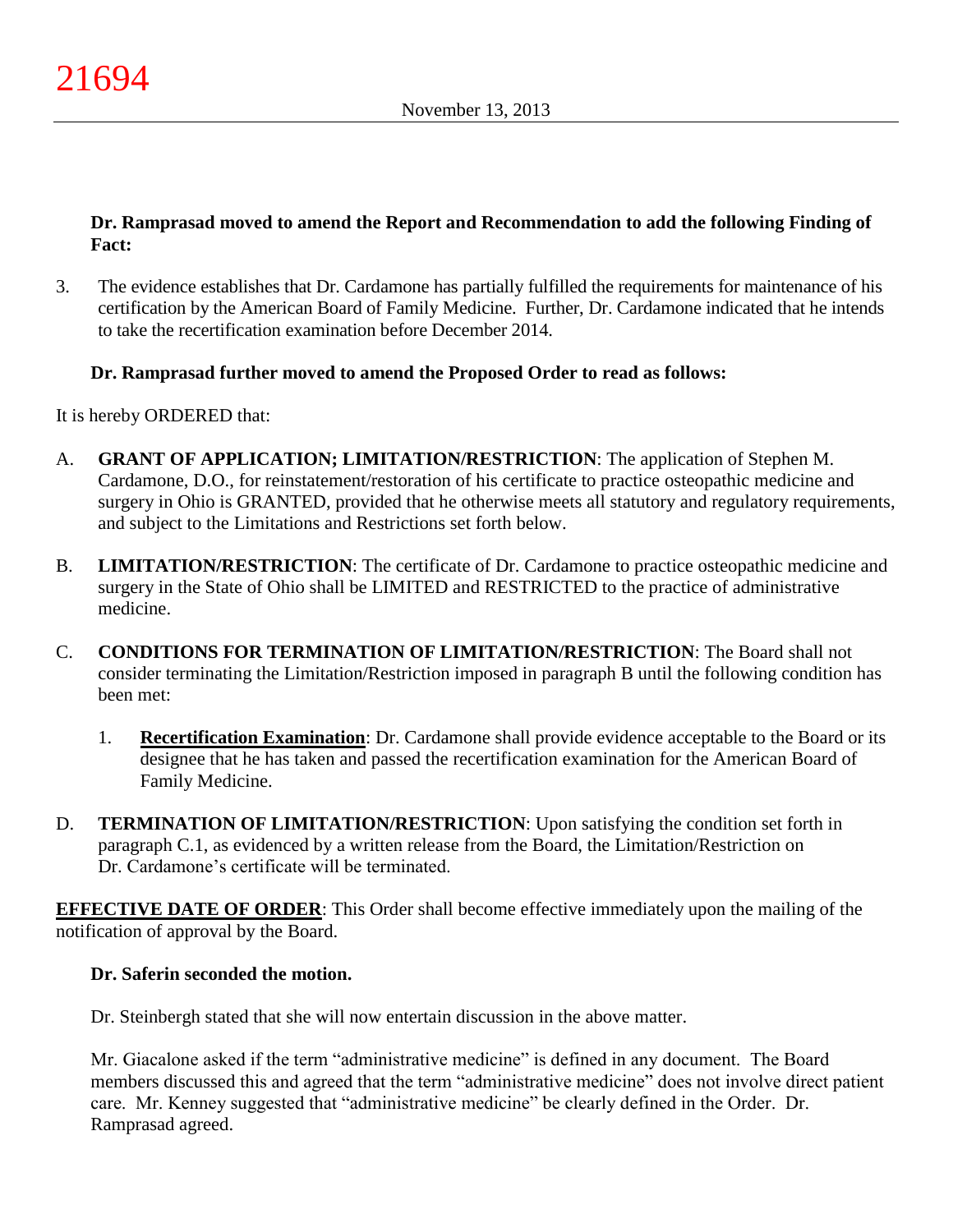**Dr. Ramprasad wished to change his motion to amend so that Paragraph B of the Proposed Order reads as follows:**

B. **LIMITATION/RESTRICTION**: The certificate of Dr. Cardamone to practice osteopathic medicine and surgery in the State of Ohio shall be LIMITED and RESTRICTED to the practice of administrative medicine, which does not provide any direct patient care.

**No Board member objected to the change. The motion to amend was changed accordingly.**

A vote was taken on Dr. Ramprasad's motion to amend:

| <b>ROLL CALL:</b> | Dr. Strafford  | - aye |
|-------------------|----------------|-------|
|                   | Dr. Bechtel    | - aye |
|                   | Dr. Saferin    | - aye |
|                   | Dr. Soin       | - aye |
|                   | Dr. Ramprasad  | - aye |
|                   | Dr. Steinbergh | - aye |
|                   | Dr. Sethi      | - aye |
|                   | Dr. Talmage    | - aye |
|                   | Mr. Kenney     | - aye |
|                   | Mr. Giacalone  | - aye |
|                   |                |       |

The motion to amend carried.

Dr. Talmage expressed support for the amended Order, noting that the restriction on Dr. Cardamone's license will remain if he chooses not to take the family medicine recertification examination. Dr. Talmage also noted that there is precedent for the Board to grant a restricted license.

**Dr. Ramprasad moved to approve and confirm Ms. Shamansky's Findings of Fact, Conclusions of Law, and Proposed Order, as amended, in the matter of Stephen Michael Cardamone, D.O. Dr. Saferin seconded the motion.** A vote was taken:

| <b>ROLL CALL:</b> | Dr. Strafford  | - aye |
|-------------------|----------------|-------|
|                   | Dr. Bechtel    | - aye |
|                   | Dr. Saferin    | - aye |
|                   | Dr. Soin       | - aye |
|                   | Dr. Ramprasad  | - aye |
|                   | Dr. Steinbergh | - aye |
|                   | Dr. Sethi      | - aye |
|                   | Dr. Talmage    | - aye |
|                   | Mr. Kenney     | - aye |
|                   | Mr. Giacalone  | - aye |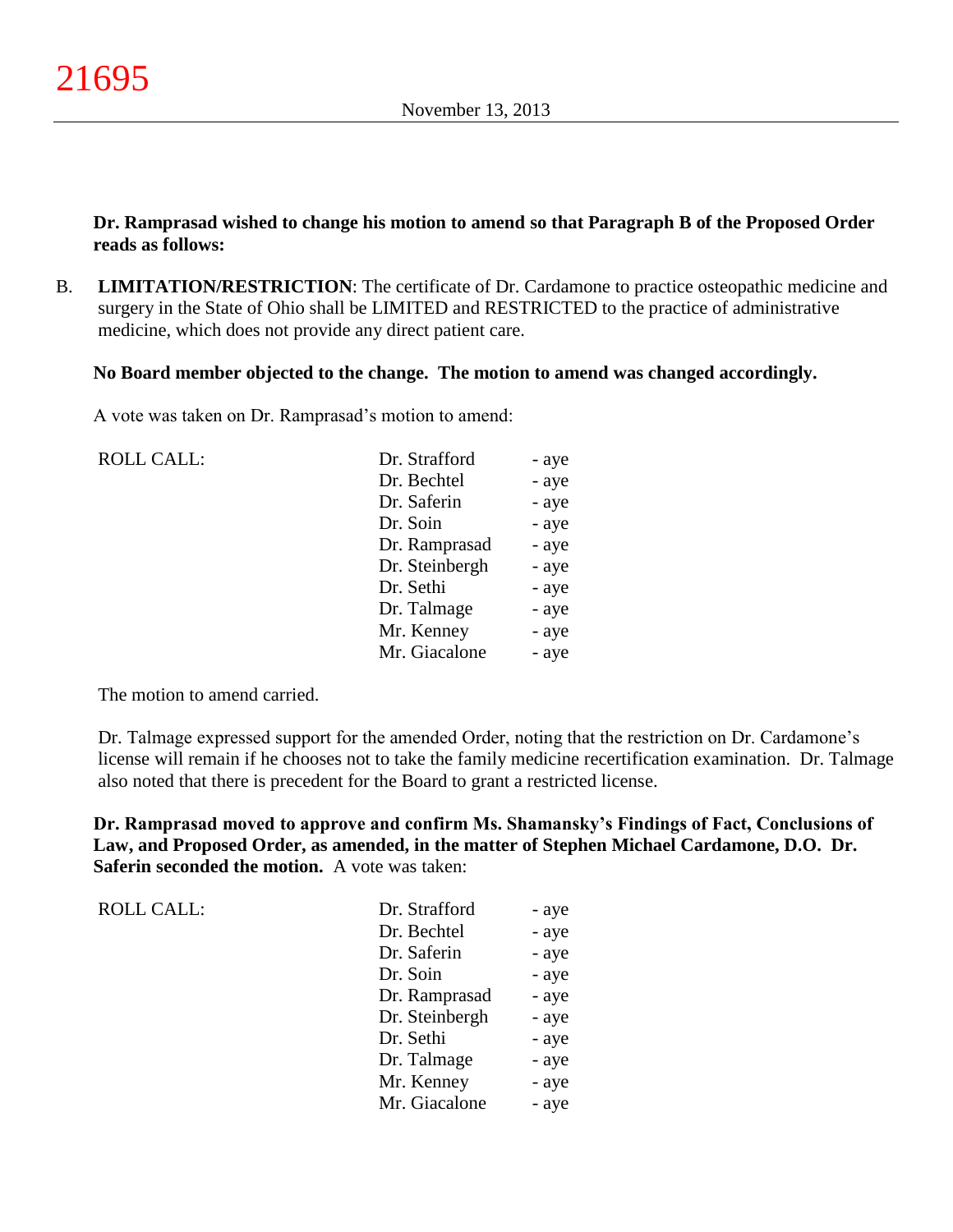The motion to approve carried.

## WALTER FRANCIS FINAN, M.D., Case No. 13-CRF-011

Dr. Steinbergh directed the Board's attention to the matter of Walter Francis Finan, M.D. Objections have been filed and were previously distributed to Board members. Mr. Porter was the Hearing Examiner. Dr. Steinbergh stated that this matter is non-disciplinary in nature, and therefore all Board members may vote.

## **Dr. Bechtel moved to approve and confirm Mr. Porter's Findings of Fact, Conclusions of Law, and Proposed Order in the matter of Walter Francis Finan, M.D. Dr. Soin seconded the motion.**

Dr. Steinbergh stated that she would now entertain discussion in the above matter.

Dr. Ramprasad briefly reviewed Dr. Finan's career, including his time as a certified public accountant and a practicing attorney before obtaining his medical degree in 1997. Dr. Finan subsequently took the United States Medical Licensing Examination (USMLE), passing Step 1 on the seventh attempt, Step 2 on the fifth attempt, and Step 3 on the fourth attempt. Dr. Finan testified at hearing that, at that time, he had been out of a formal academic environment for about 15 years and had some difficulty with the memorization.

Dr. Finan applied for an Ohio medical license in October 2012 and his application is pending. Dr. Finan is requesting that the Board grant his license. Dr. Ramprasad noted that under the Board's previous rules, applicants were required to pass the USMLE without failing any step more than three times. However, Dr. Ramprasad stated that the Board recently amended its rule to increase the number of allowed failures for any step to five. Further, the amended rule allows the Board to grant a waiver of this requirement if the applicant is certified by a member specialty board of the American Board of Medical Specialties. Dr. Finan is board-certified in family medicine.

## **Dr. Ramprasad moved to amend the Report and Recommendation to add the following Finding of Fact:**

5. Dr. Finan was certified by the American Board of Family Medicine in 2006. Administrative notice is taken that the American Board of Family Medicine is a member board of the American Board of Medical Specialties.

## **Dr. Ramprasad further moved to amend the Conclusions of Law in the Report and Recommendation to read as follows:**

1. R.C. 4731.14 and 4731.29 provide that the Board shall issue a certificate to applicants who pass the required medical licensure examination and satisfy other requirements. Rule 4731-6-14(C)(3)(a), which was amended effective October 31, 2013, provides that an applicant seeking a certificate based upon the USMLE must have successfully completed steps 1, 2 and 3 of the USMLE within a ten-year period without having failed any step more than five times. As set forth in Findings of Fact 2, Dr. Finan failed USMLE Step 1 six times. Therefore, he has not met the requirements for licensure as set forth in Rule 4731-6-14(C)(3)(a).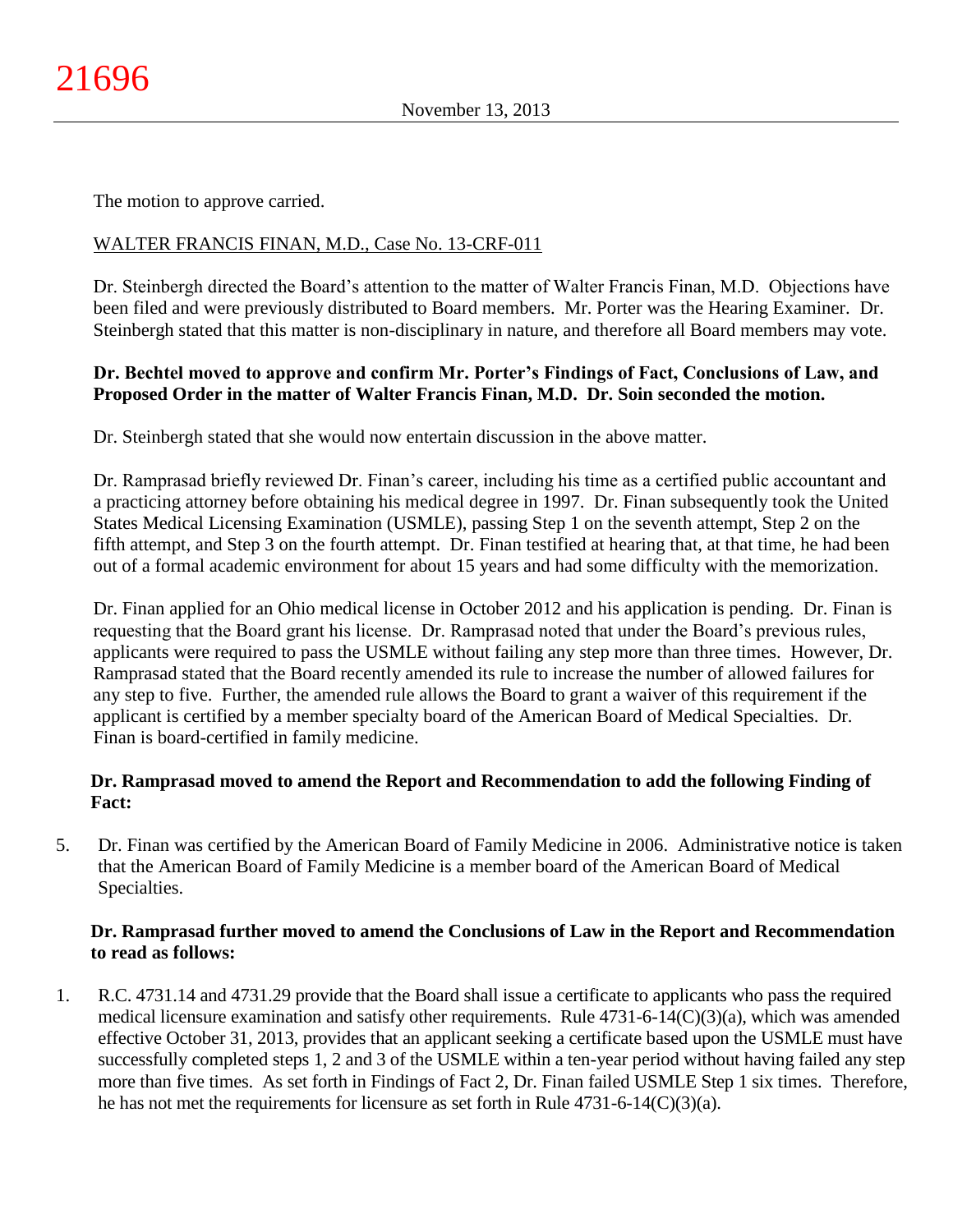- 2. Rule 4731-6-14(C)(3)(b), which was amended effective October 31, 2013, provides, in pertinent part:
	- (b) The board may grant a good cause waiver to any applicant that does not meet the requirements of paragraph  $(C)(3)(a)$  of this rule, if the applicant meets the following:
		- (i) Holds current specialty board certification from the American board of medical specialties or the American osteopathic association[.] \* \* \*

\* \* \*

As set forth in Findings of Fact 5, Dr. Finan is certified by a member board of the American Board of Medical Specialties, and is therefore eligible for a waiver of the attempt limitation set forth in Rule 4731-6-14(C)(3)(a).

## **Dr. Ramprasad further moved to amend the Proposed Order to read as follows:**

It is hereby ORDERED that:

The application of Walter Francis Finan, M.D., for a certificate to practice allopathic medicine and surgery in Ohio is GRANTED, provided that he otherwise meets all statutory and regulatory requirements.

This Order shall become effective immediately upon the mailing of the notification of approval by the Board.

### **Dr. Talmage seconded the motion.**

Dr. Steinbergh stated that she will now entertain discussion in the above matter.

Dr. Talmage stated that he supports the proposed amendment because Dr. Finan is board-certified, which indicates that he is an adequate or better-than-adequate physician. Dr. Talmage stated that it is somewhat concerning that Dr. Finan failed Step 1 of the USMLE six times, but noted that his record was somewhat better on Step 3.

A vote was taken Dr. Ramprasad's motion to amend:

#### ROLL CALL: T

| Dr. Strafford  | - aye |
|----------------|-------|
| Dr. Bechtel    | - aye |
| Dr. Saferin    | - aye |
| Dr. Soin       | - aye |
| Dr. Ramprasad  | - aye |
| Dr. Steinbergh | - aye |
| Dr. Sethi      | - aye |
| Dr. Talmage    | - aye |
| Mr. Kenney     | - aye |
|                |       |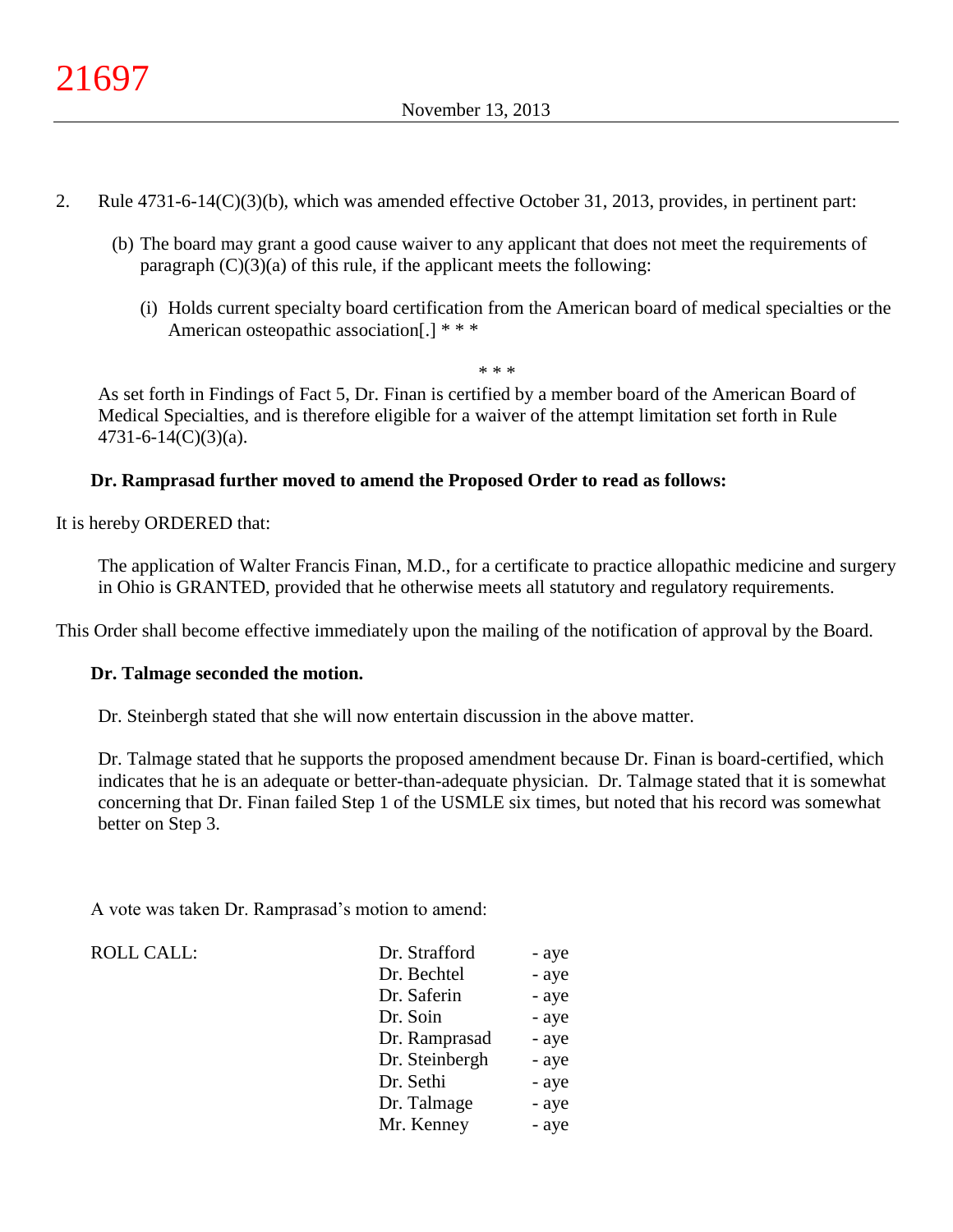Mr. Giacalone - aye

The motion to amend carried.

A vote was taken on the amended motion to approve:

ROLL CALL: Dr. Strafford - aye Dr. Bechtel - aye Dr. Saferin - aye Dr. Soin - aye Dr. Ramprasad - aye Dr. Steinbergh - aye Dr. Sethi - aye Dr. Talmage - aye Mr. Kenney - aye Mr. Giacalone - aye

The motion to approve carried.

#### YOUSUF MASOOD, M.D., Case No. 12-CRF-093

Dr. Steinbergh directed the Board's attention to the matter of Yousuf Masood, M.D. She advised that no objections were filed. Ms. Shamansky was the Hearing Examiner.

### **Dr. Soin moved to approve and confirm Ms. Shamansky's Findings of Fact, Conclusions of Law, and Proposed Order in the matter of Yousuf Masood, M.D. Dr. Ramprasad seconded the motion.**

Dr. Steinbergh stated that she would now entertain discussion in the above matter.

Dr. Sethi stated that this matter has come before the Board because the New Jersey State Board of Medical Examiners revoked Dr. Masood's medical license in that state following his conviction for Conspiracy to Defraud a Health Care Benefit Program. Dr. Sethi stated that the action of the New Jersey Board constitutes a violation of Section 4731.22(B)(22), Ohio Revised Code.

Dr. Sethi continued that on or about November 21, 2011, Dr. Masood appeared in U.S. District Court in New Jersey and pleaded guilty to, and was found guilty of, one count of Conspiracy to Defraud a Health Care Benefit Program. Dr. Masood was sentenced to 43 months in prison, fined \$75,000.00, and ordered to make restitution of \$929,772.91.

Dr. Sethi stated that Dr. Masood provided a letter explaining his circumstances. Dr. Masood explained that he had been practicing with two other licensed physicians and a licensed physician assistant. The nonlicensed individuals, who had provided services that Dr. Masood billed for as though he had provided the services, were Education Commission on Foreign Medical Graduates (ECFMG) certified physicians working under the direct supervision of licensed physicians. Dr. Masood further explained that it was a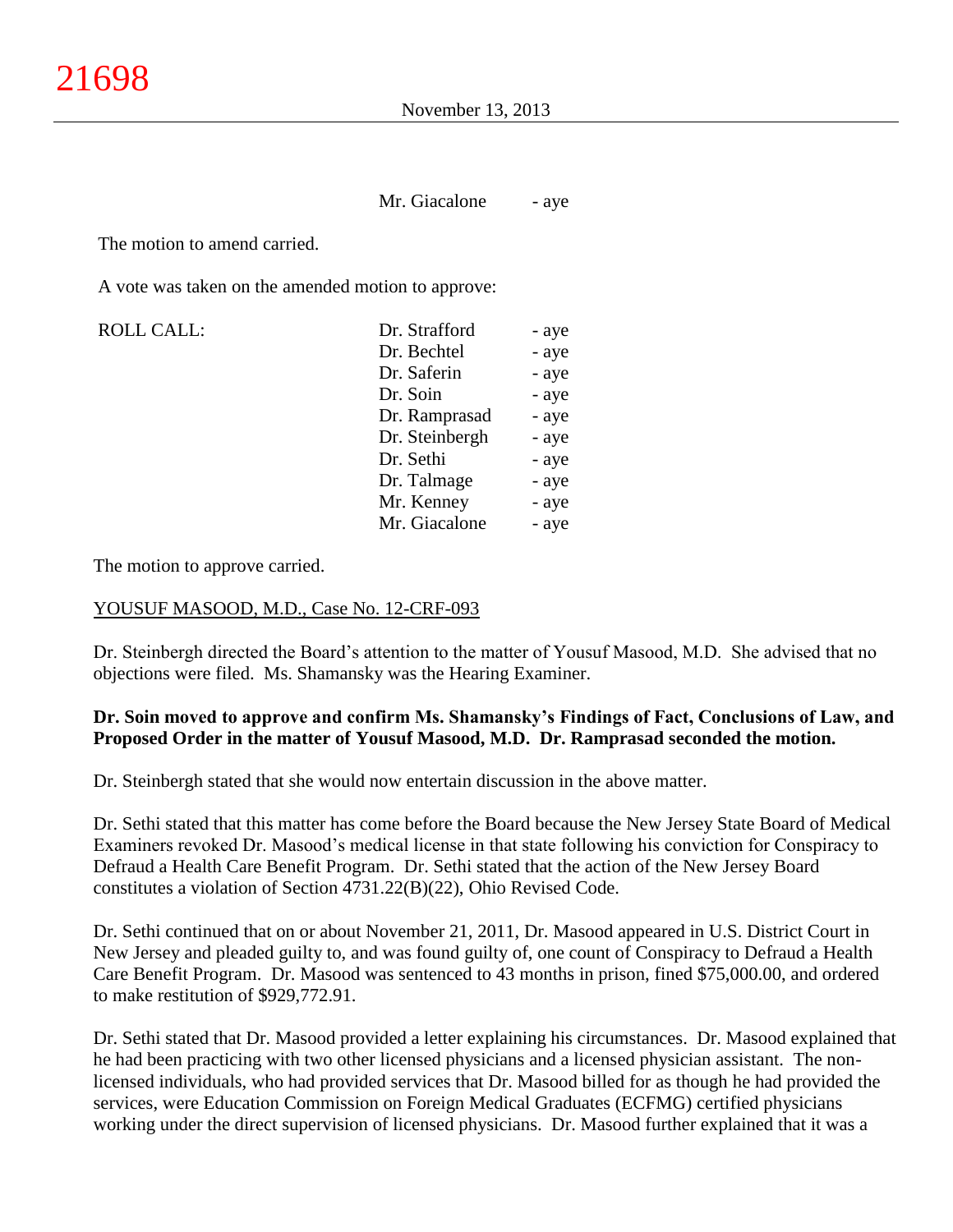busy inner-city practice which had been in existence for only 12 months. Prior to this practice, Dr. Masood had been employed as a physician at another location.

Dr. Sethi stated that the Proposed Order in this matter is permanent revocation of Dr. Masood's Ohio medical license.

A vote was taken on Dr. Soin's motion to approve:

| <b>ROLL CALL:</b> | Dr. Strafford  | - abstain |
|-------------------|----------------|-----------|
|                   | Dr. Bechtel    | - abstain |
|                   | Dr. Saferin    | - aye     |
|                   | Dr. Soin       | - aye     |
|                   | Dr. Ramprasad  | - aye     |
|                   | Dr. Steinbergh | - aye     |
|                   | Dr. Sethi      | - aye     |
|                   | Dr. Talmage    | - aye     |
|                   | Mr. Kenney     | - aye     |
|                   | Mr. Giacalone  | - aye     |
|                   |                |           |

The motion to approve carried.

### EDWARD W. MILLUNCHICK, M.D., Case No. 13-CRF-048

Dr. Steinbergh directed the Board's attention to the matter of Edward W. Millunchick, M.D. She advised that no objections were filed. Ms. Shamansky was the Hearing Examiner. Dr. Steinbergh stated that this matter is non-disciplinary in nature, and therefore all Board members may vote.

## **Dr. Soin moved to approve and confirm Ms. Shamansky's Findings of Fact, Conclusions of Law, and Proposed Order in the matter of Edward W. Millunchick, M.D. Dr. Saferin seconded the motion.**

Dr. Steinbergh stated that she would now entertain discussion in the above matter.

Dr. Talmage stated that Dr. Millunchick has had a distinguished 40-year career, the majority of which was in providing pediatric care in a military setting, in an academic setting, and in private practice. For the past 15 years Dr. Millunchick has been engaged in administrative and non-clinical duties approving and reviewing care. Dr. Talmage opined that it would be difficult for someone who has not practiced clinically for 15 years to pass the Special Purpose Examination (SPEX) or recertify in pediatrics. Therefore, Dr. Talmage proposed an amendment that would grant Dr. Millunchick a medical license that will be permanently limited to administrative, non-clinical medicine.

### **Dr. Talamge moved to amend the Report and Recommendation to add the following Finding of Fact:**

3. Dr. Millunchick asked that he be granted a limited administrative medical license.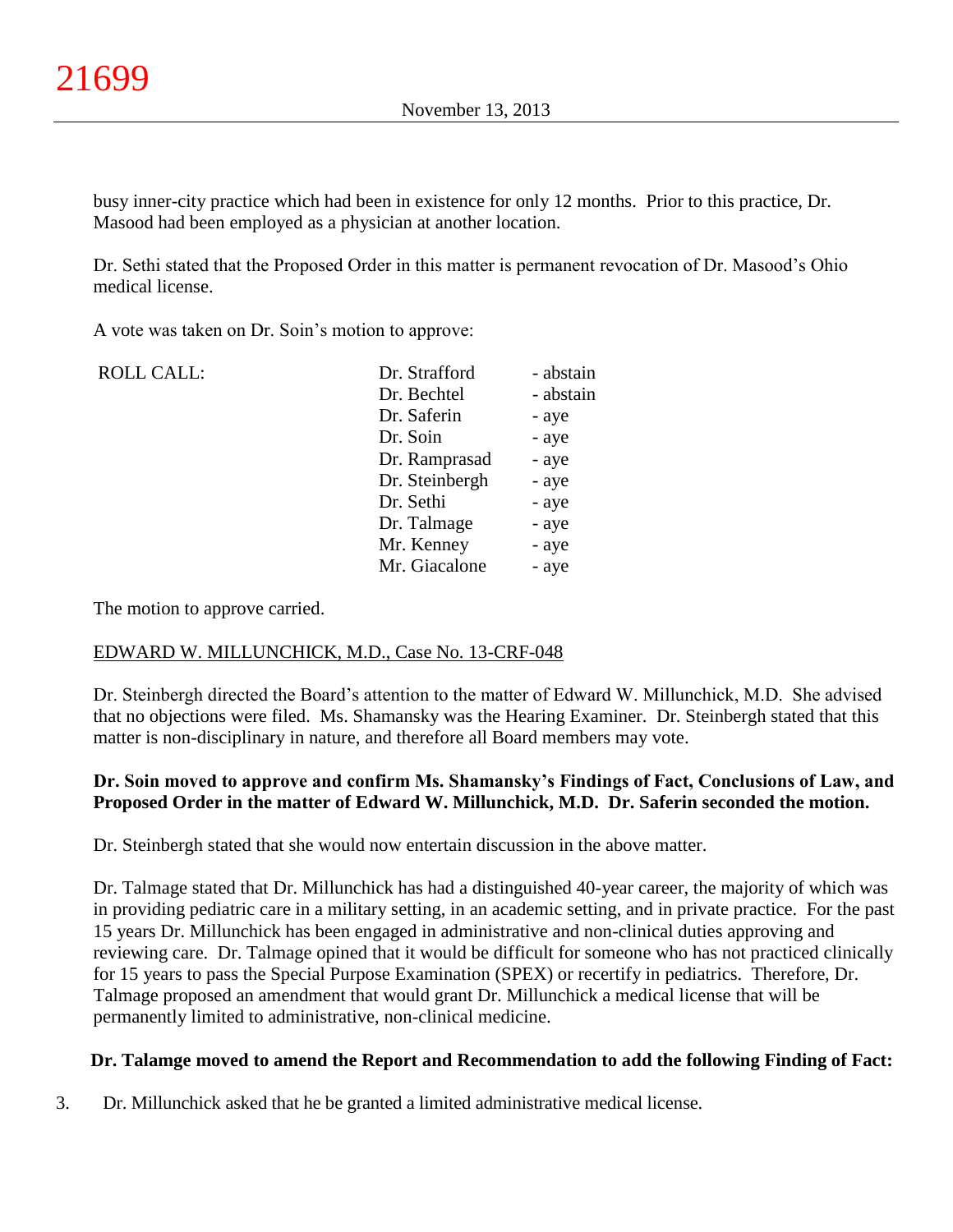### **Dr. Talmage further moved to amend the Proposed Order to read as follows:**

It is hereby ORDERED that:

- A. **GRANT OF APPLICATION; LIMITATION/RESTRICTION:** The application of Edward W. Millunchick, M.D., for a certificate to practice allopathic medicine and surgery in Ohio is **GRANTED**  and, provided that he otherwise meets all statutory and regulatory requirements, subject to the permanent Limitation and Restriction as set forth below.
- B. **LIMITATION/RESTRICTION**: The certificate of Dr. Millunchick to practice medicine and surgery in the State of Ohio shall be permanently LIMITED and RESTRICTED to the practice of administrative medicine.

This Order shall become effective immediately upon the mailing of the notification of approval by the Board.

### **Dr. Ramprasad seconded the motion.**

Mr. Giacalone suggested that the phrase "which does not provide any direct patient care" after the term "administrative medicine" in paragraph B of the proposed Order. Dr. Talmage agreed.

### **Dr. Talmage wished to change his motion to amend so that Paragraph B of the Proposed Order reads as follows:**

B. **LIMITATION/RESTRICTION**: The certificate of Dr. Millunchick to practice medicine and surgery in the State of Ohio shall be permanently LIMITED and RESTRICTED to the practice of administrative medicine, which does not provide any direct patient care.

### **No Board member objected to the change. The motion to amend was changed accordingly.**

A vote was taken on Dr. Talmage's motion to amend:

| Dr. Strafford  | - aye |
|----------------|-------|
| Dr. Bechtel    | - aye |
| Dr. Saferin    | - aye |
| Dr. Soin       | - aye |
| Dr. Ramprasad  | - aye |
| Dr. Steinbergh | - aye |
| Dr. Sethi      | - aye |
| Dr. Talmage    | - aye |
| Mr. Kenney     | - aye |
| Mr. Giacalone  | - aye |

The motion to amend carried.

ROLL CALL: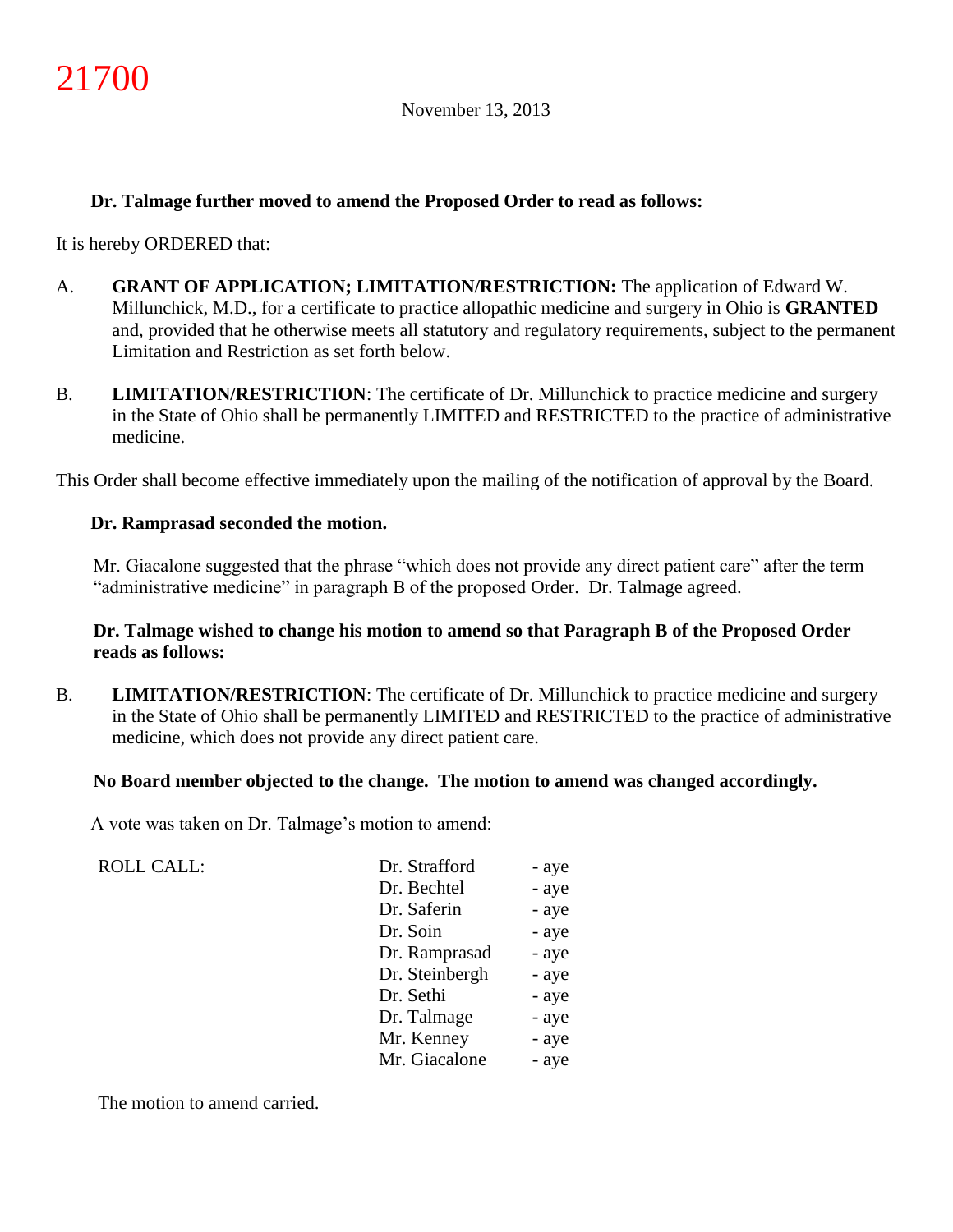A vote was taken on the amended motion to approve:

| <b>ROLL CALL:</b> | Dr. Strafford  | - aye |
|-------------------|----------------|-------|
|                   | Dr. Bechtel    | - aye |
|                   | Dr. Saferin    | - aye |
|                   | Dr. Soin       | - aye |
|                   | Dr. Ramprasad  | - aye |
|                   | Dr. Steinbergh | - aye |
|                   | Dr. Sethi      | - aye |
|                   | Dr. Talmage    | - aye |
|                   | Mr. Kenney     | - aye |
|                   | Mr. Giacalone  | - aye |

The motion to approve carried.

## GARETH J. MORRIS-STIFF, M.D., Case No. 13-CRF-060

Dr. Steinbergh directed the Board's attention to the matter of Gareth J. Morris-Stiff, M.D. She advised that no objections were filed. Ms. Blue was the Hearing Examiner. Dr. Steinbergh stated that this matter is non-disciplinary in nature, and therefore all Board members may vote.

## **Dr. Soin moved to approve and confirm Ms. Blue's Findings of Fact, Conclusions of Law, and Proposed Order in the matter of Gareth J. Morris-Stiff, M.D. Dr. Saferin seconded the motion.**

Dr. Steinbergh stated that she would now entertain discussion in the above matter.

Dr. Talmage stated that Dr. Morris-Stiff is a subspecialist in the critical area of hepato-pancreato-biliary (HPB) gall bladder surgery. Dr. Morris-Stiff does not meet the technical standard of two years of graduate training in the United States; Dr. Morris-Stiff had a one-year fellowship and 13 weeks of specialty courses. However, Dr. Talmage opined that the required two years of training is based on assuring acculturation and United States-style training. Dr. Talmage pointed out that Dr. Morris-Stiff was trained in Great Britain, which is culturally very similar to the United States, and he has had training at excellent centers. Dr. Talmage supported the Proposed Order, which would grant Dr. Morris-Stiff's application for a license and consider his training and experience to be equivalent to 24 months of graduate medical education.

Dr. Ramprasad expressed some concern that Dr. Morris-Stiff practices in a very specialized field. Dr. Ramprasad noted that beginning in 2010, Dr. Morris-Stiff has changed positions every few months, which is not a usual practice in the United Kingdom. Dr. Ramprasad also noted that for the past two years, Dr. Morris-Stiff has not practiced the HPB surgery for which he had trained. Dr. Ramprasad further noted that Dr. Morris-Stiff was not certified to perform HPB surgery, but was only certified to have completed the training. Lastly, Dr. Ramprasad noted that Dr. Morris-Stiff mostly observed the surgeries and was not the primary surgeon in any procedure.

Dr. Ramprasad stated that he will support Dr. Morris-Stiff's application on the basis of equivalency to two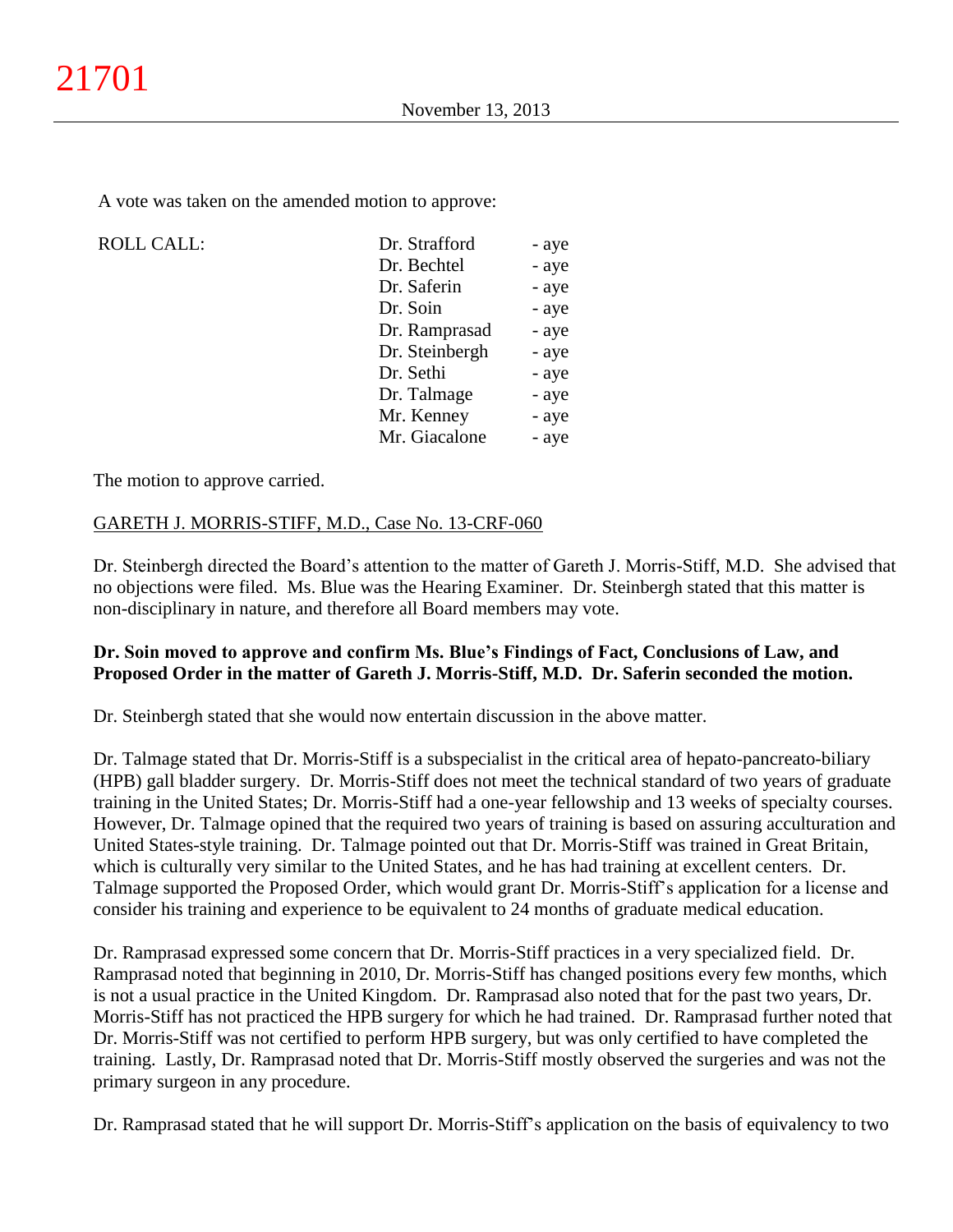years of graduate education, but wanted his concerns noted in the record.

A vote was taken on Dr. Soin's motion to approve:

ROLL CALL: Dr. Strafford - aye Dr. Bechtel - aye Dr. Saferin - aye Dr. Soin - aye Dr. Ramprasad - aye Dr. Steinbergh - aye Dr. Sethi - aye Dr. Talmage - aye Mr. Kenney - aye Mr. Giacalone - aye

The motion to approve carried.

### ANIL CHOUDARY NALLURI, M.D., Case No. 13-CRF-025

Dr. Steinbergh directed the Board's attention to the matter of Anil Choudary Nalluri, M.D. She advised that no objections were filed. Ms. Blue was the Hearing Examiner.

Dr. Steinbergh continued that a request to address the Board has been timely filed on behalf of Dr. Nalluri. Five minutes will be allowed for that address.

Dr. Nalluri was represented by his attorney, Eric Jones.

Mr. Jones stated that Dr. Nalluri is before the Board as a result of an investigation of his psychiatric practice that began six years ago. Mr. Jones explained that a special undercover agent of the Bureau of Workers' Compensation (BWC). Dr. Nalluri was ultimately indicted for felony workers' compensation fraud. When Dr. Nalluri was indicted, he panicked because he had never been in trouble before. Mr. Jones stated that Dr. Nalluri was led to believe that he would be sent to prison if he did not plead guilty. Mr. Jones stated that Dr. Nalluri was also led to believe that he would keep his medical license if he pleaded guilty.

Mr. Jones stated that the undercover agent posing as a patient often arrived late for his appointments. Mr. Jones also stated that Dr. Nalluri would go out to the parking lot to physically help the "patient" and offered services at no charge. Four years after the investigation concluded, the case was reviewed by Dr. Miller, a BWC expert, who concluded that Dr. Nalluri should have received credit for the eleven visits that ultimately led to his fraudulent billing charges due to using a different CPT code. Mr. Jones stated that as a result of the credit he should have received, Dr. Nalluri's fraud is reduced from \$1,171.91 to \$257.40.

Mr. Jones noted that the judge in Dr. Nalluri's criminal case commended Dr. Nalluri for his career. The judge further opined that Dr. Nalluri's services to the community far outweighed any harm he had done in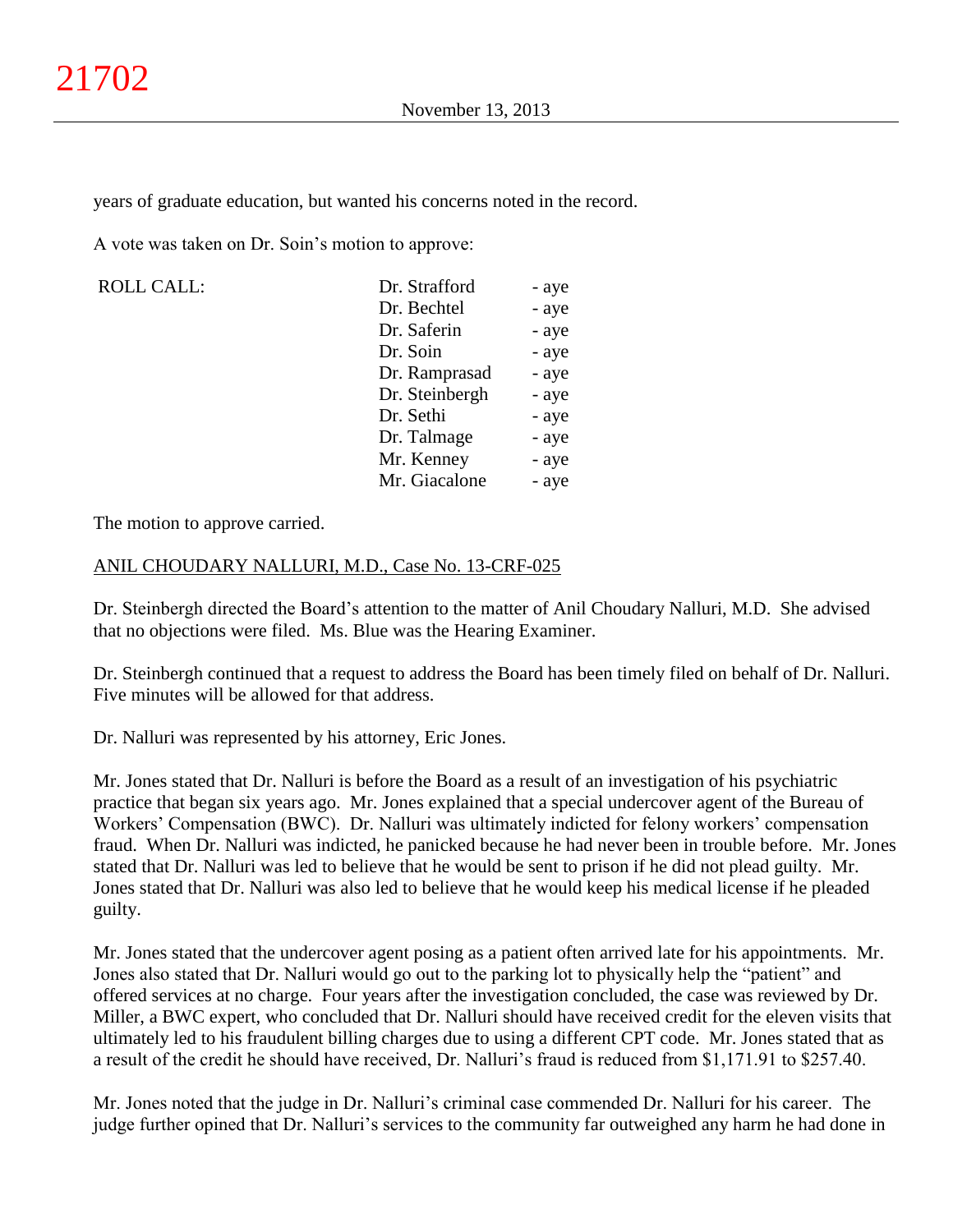this matter and hoped that this matter would not impact his medical license.

Mr. Jones stated that the Proposed Order would suspend Dr. Nalluri's medical license for 30 days, followed by two years of probation. Mr. Jones asked the Board to consider Dr. Nalluri's 43-year career, during which he has had no problems besides this matter, which is really a billing error rather than a criminal matter. Mr. Jones stated that this situation has destroyed Dr. Nalluri's practice and reputation, and damaged his family. Mr. Jones opined that Dr. Nalluri has been punished enough. Mr. Jones also stated that Dr. Nalluri has met all the continuing medical education (CME) requirements recommended by the Hearing Examiner.

Dr. Nalluri stated that he is 66-and-a-half years old, first received his medical license at the age of 24, and first came to the United States in 1974. Dr. Nalluri stated that he is embarrassed and ashamed for this situation, which has destroyed his career. Dr. Nalluri stated that his hospital has discharged him, insurance companies terminated him, and his whole family has been affected. Dr. Nalluri stated that he panicked when this occurred and became a patient for post-traumatic stress disorder. Dr. Nalluri stated that he could not take it anymore, so he pleaded guilty to misdemeanor workers' compensation fraud. Dr. Nalluri stated that he had been told by his attorney that if he pleaded guilty to the misdemeanor, this nightmare would be over.

Dr. Nalluri stated that he has traveled all over the country to learn from his senior collegeages and have given back to the community by teaching. Dr. Nallrui stated that he is really good and spent countless hours preparing his own slides for the courses he taught.

Dr. Nalluri thanked the Board for its time

Dr. Steinbergh asked if the Assistant Attorney General would like to respond. Ms. Dorn stated that she would like to respond.

Ms. Dorn stated that the Report and Recommendation summarizes this case very well. Ms. Dorn noted that Mr. Jones was correct that the Proposed Order included a 30-day suspension of Dr. Nalluri's license, but noted that the Proposed Order stays that suspension.

## **Dr. Ramprasad moved to approve and confirm Ms. Blue's Findings of Fact, Conclusions of Law, and Proposed Order in the matter of Anil Choudary Nalluri, M.D. Dr. Soin seconded the motion.**

Dr. Steinbergh stated that she would now entertain discussion in the above matter.

Dr. Ramprasad briefly reviewed Dr. Nalluri's medical career. Dr. Nalluri was charged with presenting, or causing to be made or presented, a false or misleading statement with purpose to secure payment for good or services rendered, with purpose to defraud or knowing that he as facilitating a fraud. In December 2012, Dr. Nalluri pleaded guilty to, and was found guilty of, stipulated lesser counts of workers' compensation fraud. Dr. Nalluri was ordered to pay restitution to BWC. However, the court did not impose a sentence, fine, or court costs on Dr. Nalluri. Dr. Ramprasad stated that Dr. Nalluri has acknowledged the mistakes and admitted that he submitted claims to BWC for reimbursement for 20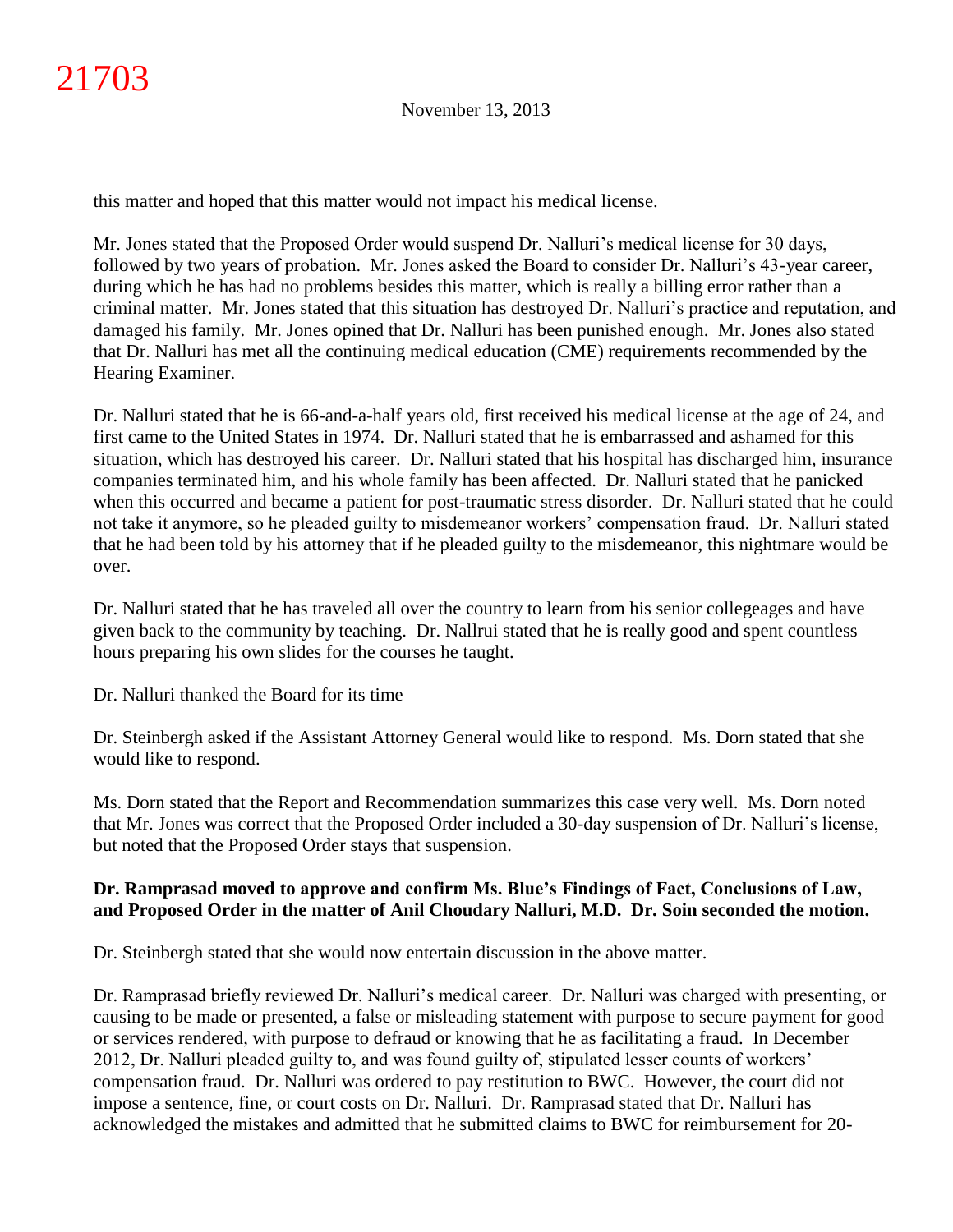minute psychiatric sessions when the sessions did not last 20 minutes. Dr. Nalluri paid restitution in the amount of \$70,497.68 for the costs of their investigation. Dr. Nalluri lost privileges at his hospital and was terminated from several health insurance plans.

Dr. Ramprasad agreed with the Findings of Fact, Conclusions of Law, and the Proposed Order to suspend Dr. Nalluri's medical license for 30 days, to stay that suspension, and to impose probationary terms for a minimum of two years.

A vote was taken on Dr. Ramprasad's motion to approve:

| <b>ROLL CALL:</b> | Dr. Strafford  | - abstain |
|-------------------|----------------|-----------|
|                   | Dr. Bechtel    | - abstain |
|                   | Dr. Saferin    | - aye     |
|                   | Dr. Soin       | - aye     |
|                   | Dr. Ramprasad  | - aye     |
|                   | Dr. Steinbergh | - abstain |
|                   | Dr. Sethi      | - aye     |
|                   | Dr. Talmage    | - abstain |
|                   | Mr. Kenney     | - nay     |
|                   | Mr. Giacalone  | - aye     |
|                   |                |           |

The motion to approve did not obtain six affirmative votes, and therefore did not carry.

Mr. Kenney stated that, based on what he has read and heard, Dr. Nalluri's overcharges were reduced to \$257.40 including credits approved by a BWC expert. Mr. Kenney noted that the Assistant Attorney General did not dispute this. Mr. Kenney stated that that amount, spread over the number of sessions involved, did not seem to justfy these steps by the Board.

Ms. Debolt noted that Mr. Gonidakis is expected to arrive at the meeting at a later time and asked if the Board would like to table this matter until his arrival.

**Dr. Soin moved to table this matter. Dr. Saferin seconded the motion.** All members voted aye. The motion carried.

### ANTHONY DONALD ZUCCO, D.O., Case No. 13-CRF-045

Dr. Steinbergh directed the Board's attention to the matter of Anthony Donald Zucco, D.O. Objections have been filed and were previously distributed to Board members. Ms. Blue was the Hearing Examiner.

Dr. Zucco and his attorney, W. Jeffery Moore, appeared and requested to address the Board. Ms. Debolt stated that there does not appear to be a written request to address the Board on file. Mr. Moore stated that someone in the Medical Board offices informed his partner this morning that they would be able to address the Board. Mr. Wilcox stated that he does not object to Dr. Zucco and his attorney addressing the Board.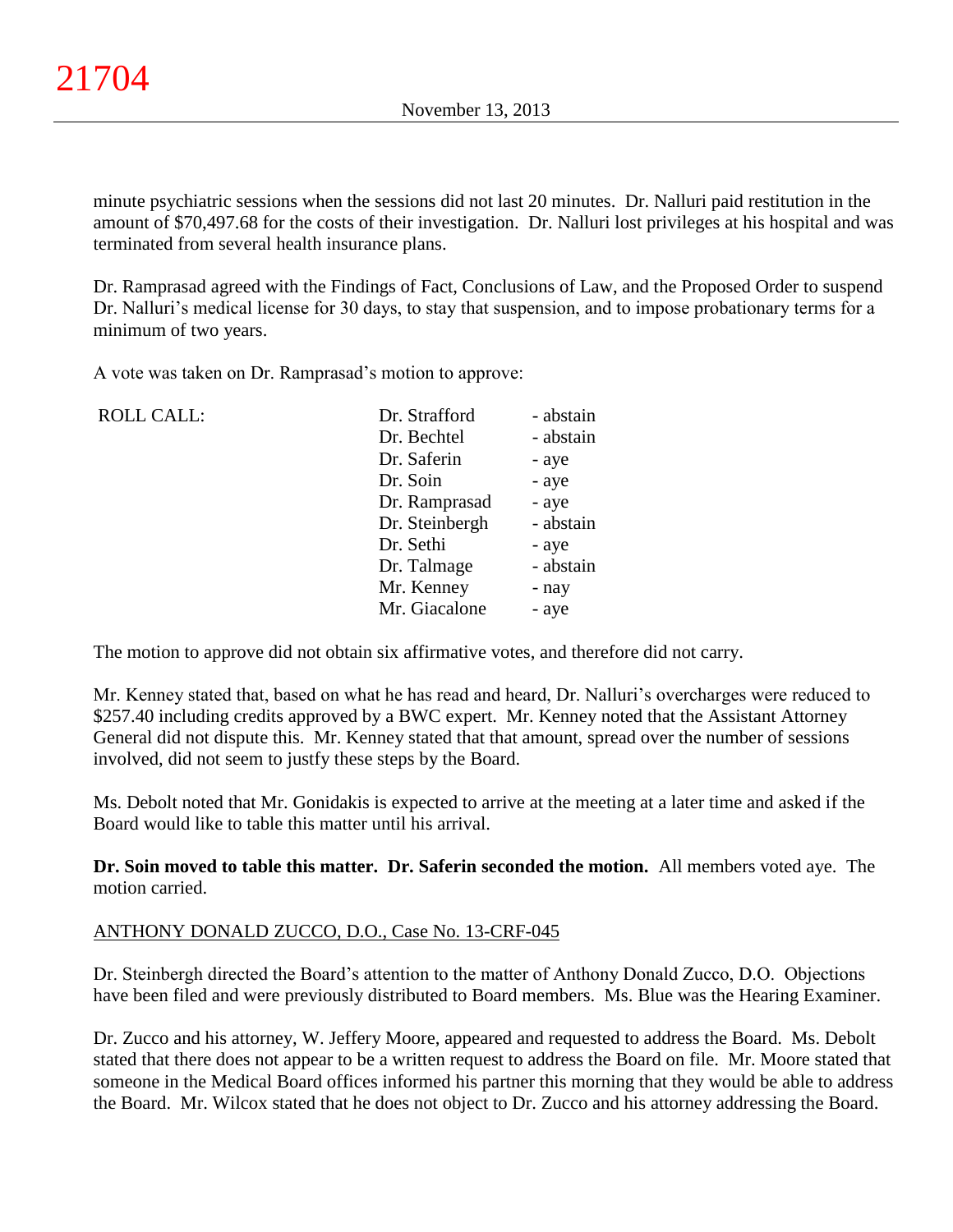Ms. Debolt stated that the Board may vote to allow Dr. Zucco and his attorney to address the Board.

**Dr. Soin moved to allow Dr. Zucco to address the Board. Dr. Saferin seconded the motion.** All members voted aye. The motion carried.

Dr. Steinbergh stated that five minutes will be allowed for the address. Mr. Moore thanked the Board.

Mr. Moore strenuously objected to the Hearing Examiner's Proposed Order of permanent revocation. Mr. Moore stated that Dr. Zucco was convicted of failure to report child abuse, but child abuse was never proven. Mr. Moore stated that Dr. Zucco, who had practiced as an anesthesiologist for a number of years, was working in an urgent care center at this time. A woman came in with her 12-year-old daughter (Patient 1) and reported that there may have been sexual abuse without penetration, possibly involving inappropriate touching by a 10-year-old cousin. Dr. Zucco informed them that if there had been rape or abuse, they would need to go to a hospital because he did not have a rape kit and was not equipped to handle the situation. The mother then said there was no rape or sexual abuse and she wanted Patient 1 to be seen by Dr. Zucco. Dr. Zucco treated Patient 1 for a urinary tract infection (UTI). Before Patient 1 and her mother left, Dr. Zucco consulted with his supervisor and was advised that, according to their protocols, he did not have to report this.

Mr. Moore continued that Patient 1 and her mother returned the next day because Patient 1 was not handling the medicine appropriately. Dr. Zucco gave Patient 1 a shot rather than have her take the medication orally. They checked up with Dr. Zucco again a week later and Patient 1 was fine at that time. Mr. Moore stated that Dr. Zucco had checked and no one had reported sexual abuse or wrongful sexual activity.

Mr. Moore stated that Patient 1 and her mother later became upset with the cousin, then reported to the county prosecutor's office that there had been sexual abuse by the cousin. Mr. Moore stated that there was never a prosecution because the 10-year-old cousin was found to be incompetent to be prosecuted. Mr. Moore stated that Dr. Zucco probably should have reported this, but he checked into everything, advised the patient and mother appropriately, and did the things he thought he had to do. Mr. Moore reiterated that Dr. Zucco discussed this with his supervisor and was instructed not to report this, yet the only person prosecuted was Dr. Zucco.

Mr. Moore stated that Dr. Zucco is sorry for this incident and opined that this does not warrant a permanent revocation of his medical license.

Dr. Zucco acknowledged that he made a mistake and stated that he made it out of ignorance and not malice. Dr. Zucco stated that as an anesthesiologist for 15 years, this was the first such case he had ever encountered. Dr. Zucco stated that he followed-up with the procedure manual and his supervisor. Dr. Zucco stated that he has learned a lesson from this. Dr. Zucco stated the runs an addiction medicine clinic and had recently reported a suspect case to the Department of Family Services.

Dr. Steinbergh asked if the Assistant Attorney General would like to respond. Mr. Wilcox stated that he would like to respond.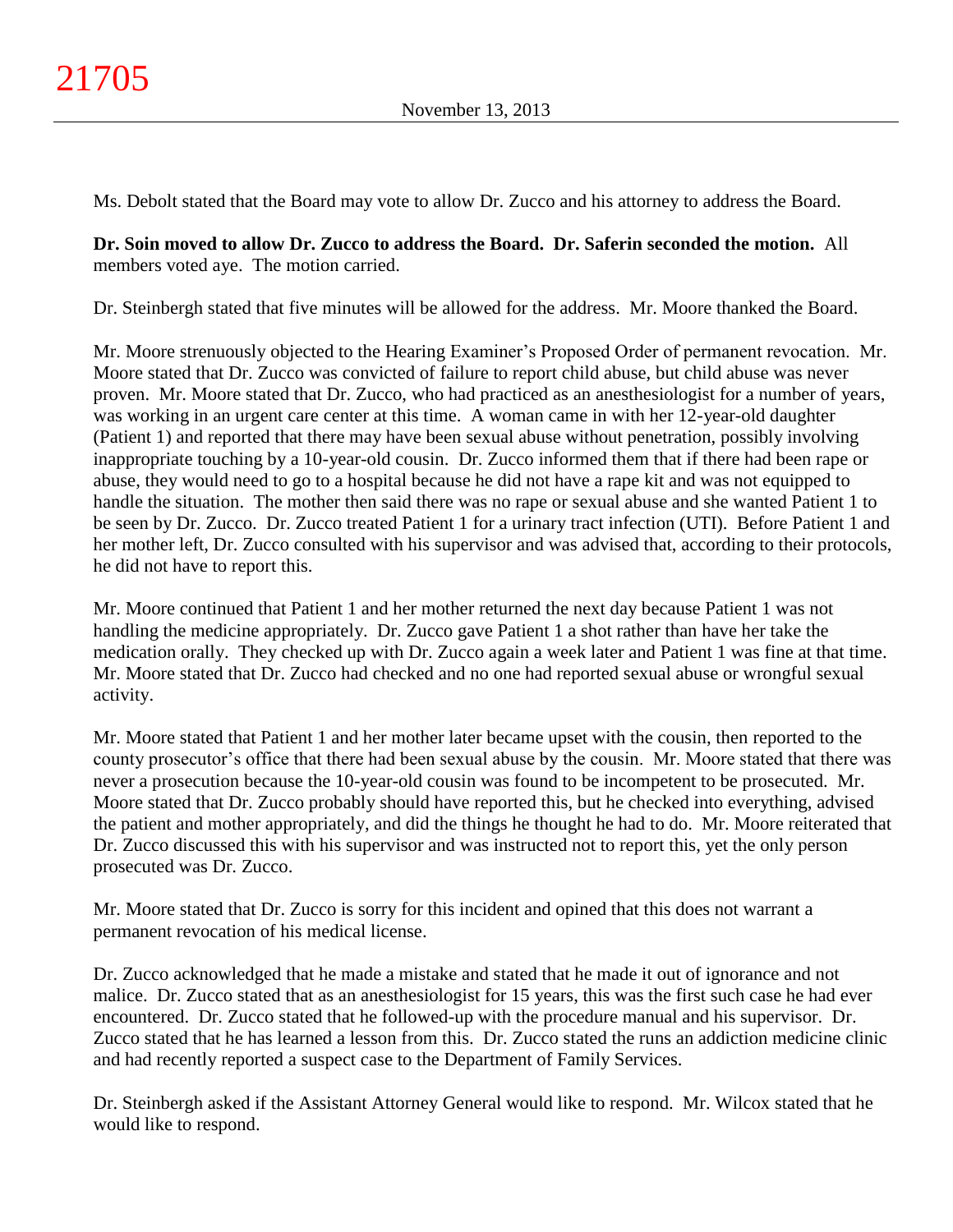Mr. Wilcox did not believe that the hearing record contained some of the factual assertions made by Dr. Zucco's attorney regarding the circumstances around the filing of criminal charges. However, Mr. Wilcox stated that there is no dispute that Dr. Zucco was convicted of one misdemeanor count of failure to report child abuse or neglect. Mr. Wilcox stated that he heard many excuses from Dr. Zucco in the hearing. Dr. Zucco had stated that Patient 1 and her mother had given different stories, that the alleged perpetrator was too young to perpetrate the crime, and that he had consulted his supervisor and office procedure manual. Mr. Wilcox stated that Dr. Zucco blamed all those things on why he did not act properly.

Mr. Wilcox stated that this is not a case about Patient 1's mother or cousin or father; it is a case about 12 year-old Patient 1 and Dr. Zucco's failure of his duty to that child. Mr. Wilcox stated that Dr. Zucco failed to act in Patient 1's best interest. Mr. Wilcox stated that this was not a time to sit down with Patient 1's mother and figure out a course of action. Mr. Wilcox stated that it is a legal requirement to act on behalf of the child because, sadly, many parents do not act in the best interest of their child. Dr. Zucco was required to report abuse and he never did.

Mr. Wilcox stated that there is no excuse for Dr. Zucco's actions. Mr. Wilcox stated that the Report and Recommendation summarizes this case very well and deferred to the Board's experience and expertise to make the ultimate decision.

## **Dr. Saferin moved to approve and confirm Ms. Blue's Findings of Fact, Conclusions of Law, and Proposed Order in the matter of Anthony Donald Zucco, D.O. Dr. Soin seconded the motion.**

Dr. Steinbergh stated that she would now entertain discussion in the above matter.

Dr. Steinbergh stated that Dr. Zucco was found guilty by a jury of one count of failure to report child abuse and neglect, a fourth-degree misdemeanor. The facts underlying the conviction included Dr. Zucco's failure to report to law enforcement and/or child services the rape of a minor who presented with complaints stemming from sexual abuse. Dr. Zucco also failed to perform a pregnancy test, pelvic examination, or order tests for UTI or sexually-transmitted diseases.

Dr. Steinbergh opined that it is important to understand that Dr. Zucco in an anesthesiologist and he unfortunately stepped away from his area of expertise to practice in an urgent care center. Dr. Steinbergh stated that, as a primary care physician, it became clear to her as she read the case that Dr. Zucco was not prepared to take care of this patient. Dr. Steinbergh opined that Dr. Zucco's explanation is legitimate in the sense that he was not prepared because he had not been trained in primary care.

Dr. Steinbergh continued that the mother brought in Patient 1. According to the hearing record, this incident may have occurred five to ten days prior to the visit to Dr. Zucco. Dr. Steinbergh stated that if the mother was saying one thing and Patient 1 was saying another, Dr. Zucco may not have been sure so he stepped out of the room and asked Patient 1 and the mother to come to a decision about what the symptoms are. Dr. Steinbergh stated that it was somewhat naïve for Dr. Zucco to offer to either perform urinalysis and pelvic examination, or treat Patient 1 with antibiotics. Dr. Steinbergh stated that in cases like this, the physician must make a decision for care and not offer options. Dr. Steinbergh stated that Dr. Zucco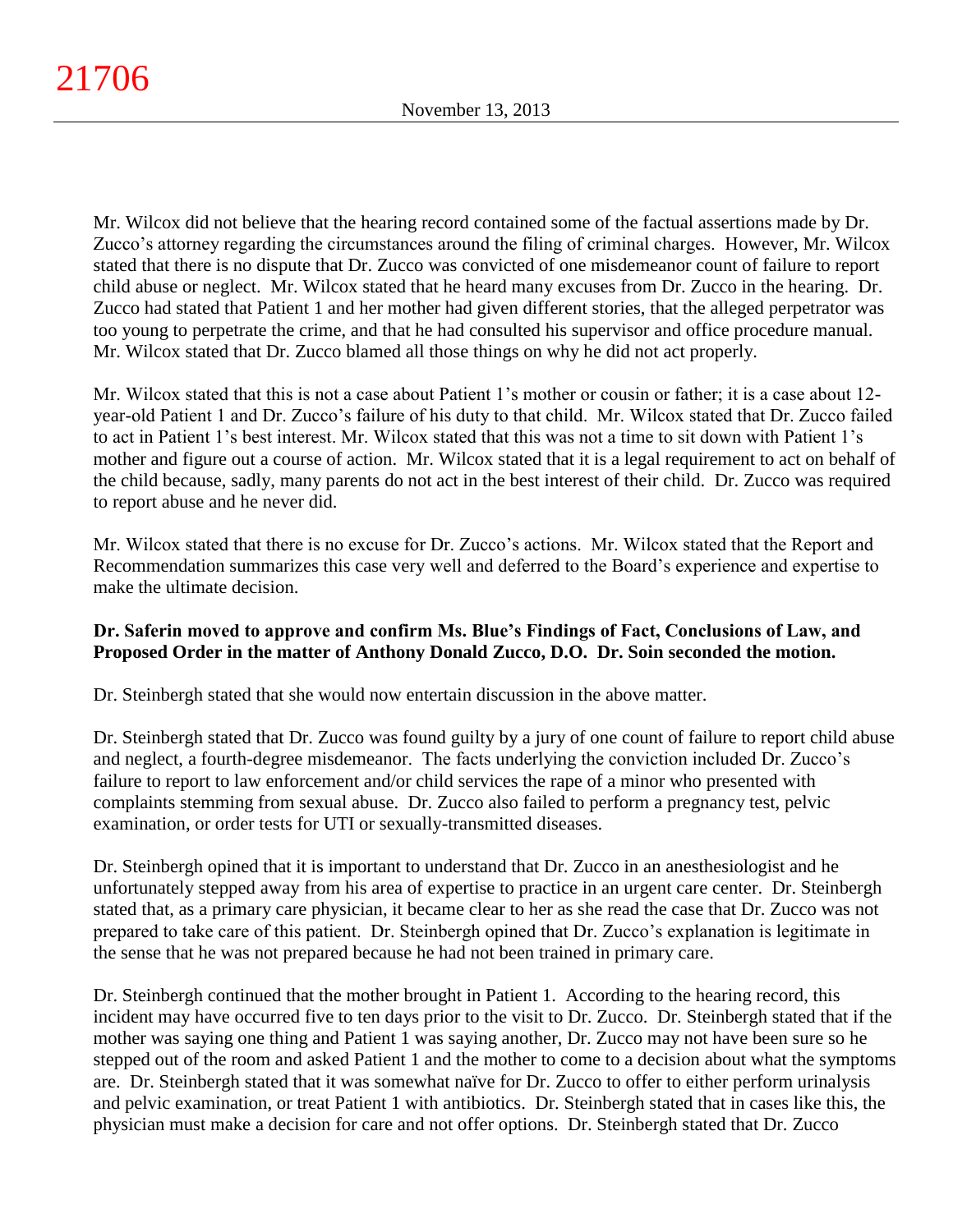allowed Patient 1's mother to take control of this case which potentially involved sexual abuse. Dr. Zucco treated Patient 1 clinically without an examination or urinalysis, which Dr. Steinbergh identified as a violation of minimal standards of care. However, Dr. Steinbergh noted that the Board is not alleging any violations of the minimal standards of care.

Dr. Steinbergh stated that Dr. Zucco diagnosed Patient 1 with UTI and vaginitis. Dr. Steinbergh asked how a 12-year-old child gets vaginitis. Dr. Steinbergh further stated that Dr. Zucco treated the UTI with antibiotics that were not the typical first drugs of choice to treat that condition. Dr. Steinbergh stated that, based on Dr. Zucco's choice of antibiotics, she is not surprised that Patient 1 returned on the second day with vomiting.

Mr. Gonidakis joined the meeting at this time.

Dr. Steinbergh recognized that Dr. Zucco consulted his supervisor and the office procedure manual and was told that there was no need to report. Dr. Steinberg opined that there are others involved in this incident who ought to be held accountable for their actions. However, Dr. Steinbergh stated that the Board is here today to address Dr. Zucco's actions.

Dr. Steinbergh opined that Dr. Zucco made a mistake and this was not done maliciously. The outcome of this mistake was that Dr. Zucco spent 10 days in jail, paid a fine, and is serving community service. Dr. Steinbergh stated that Dr. Zucco has paid the penalty in terms of the legal case and the Medical Board is to decide if Dr. Zucco's medical license should be permanently revoked.

Dr. Steinbergh argued against permanent revocation, opining that this case does not rise to that level. Dr. Steinbergh suggested an amendment to the Proposed Order, based on the fact that Dr. Zucco was unprepared to handle the situation that underlies his criminal conviction. Dr. Steinbergh suggested that Dr. Zucco's medical license be suspended indefinitely, but no less than 180 days, followed by a minimum of two years of probation. Dr. Steinbergh noted that this is the minimum requirement for this type of misdemeanor, according to the Board's disciplinary guidelines. Further, the terms of Dr. Zucco's probation will require him to submit a practice plan and have a monitoring physician. Dr. Steinbergh noted that Dr. Zucco is now entering the field of addiction medicine, just as he had previously entered the practice of urgent care, and a monitoring physician will help the Board be confident that the next decision in Dr. Zucco's practice is an appropriate one.

## **Dr. Ramprasad moved to amend the Proposed Order of the Report and Recommendation to read as follows:**

A. **SUSPENSION OF CERTIFICATE:** Commencing on the thirty-first day following the date on which this Order becomes effective, the certificate of Anthony Donald Zucco, D.O., to practice osteopathic medicine and surgery in the State of Ohio shall be SUSPENDED for an indefinite period of time, but not less than 180 days. During the thirty-day interim, Anthony Donald Zucco, D.O., shall not undertake the care of any patient not already under his care.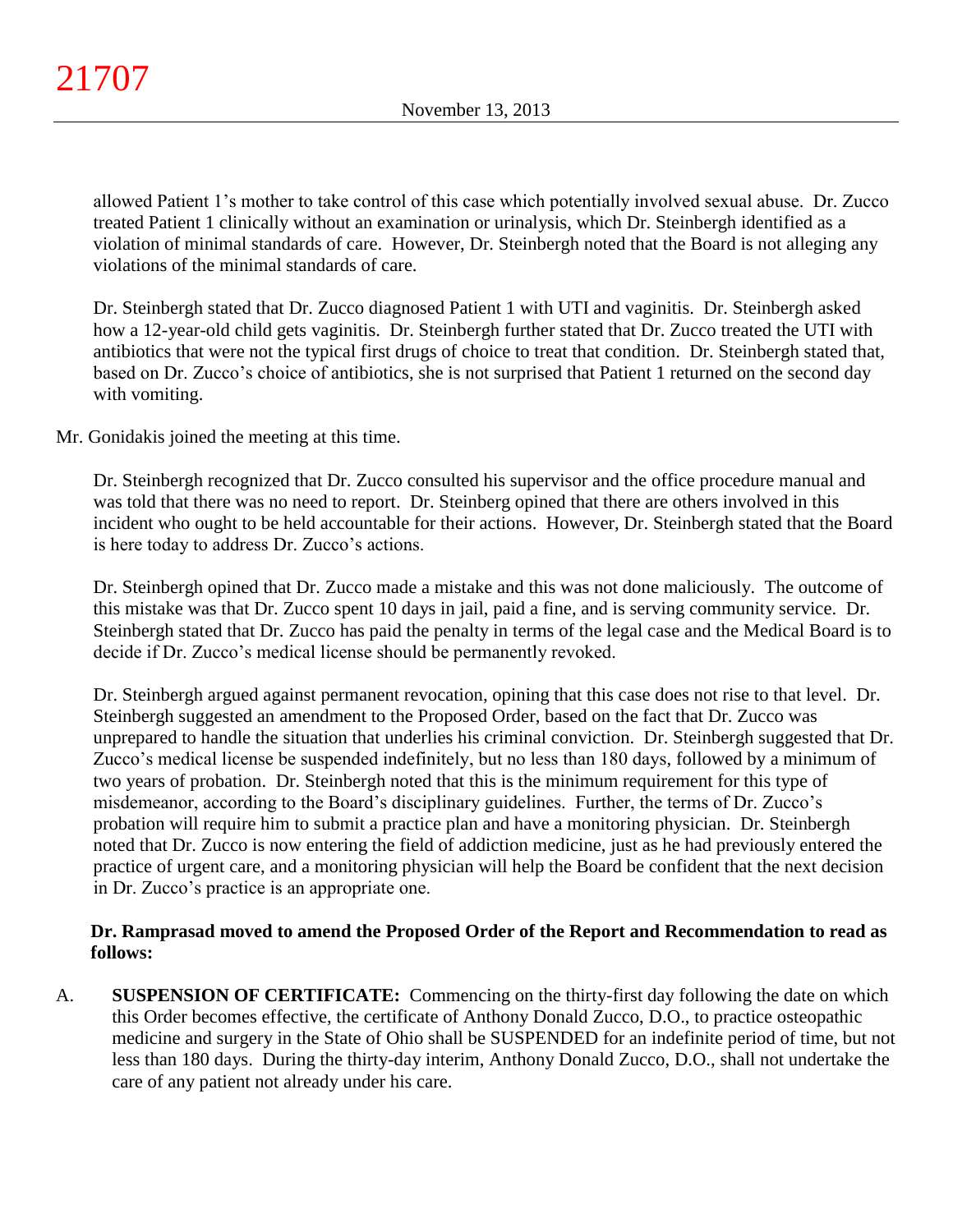- B. **CONDITIONS FOR REINSTATEMENT OR RESTORATION:** The Board shall not consider reinstatement or restoration of Dr. Zucco's certificate to practice osteopathic medicine and surgery until all of the following conditions have been met:
	- 1. **Application for Reinstatement or Restoration:** Dr. Zucco shall submit an application for reinstatement or restoration, accompanied by appropriate fees, if any.
	- 2. **Certification of Compliance with the Terms of Criminal Community Control:** At the time he submits his application for reinstatement or restoration, Dr. Zucco shall provide the Board with certification from the Fairfield County Court of Common Pleas, Juvenile Division, dated no earlier than 60 days prior to Dr. Zucco's application for reinstatement or restoration, indicating that Dr. Zucco has maintained full compliance with the terms of community control in criminal case number 2012-AD-02.
	- 3. **Additional Evidence of Fitness To Resume Practice**: In the event that

Dr. Zucco has not been engaged in the active practice of medicine and surgery for a period in excess of two years prior to application for reinstatement or restoration, the Board may exercise its discretion under Section 4731.222, Ohio Revised Code, to require additional evidence of his fitness to resume practice.

- C. **PROBATION**: Upon reinstatement or restoration, Dr. Zucco's certificate shall be subject to the following PROBATIONARY terms, conditions, and limitations for a period of at least two years:
	- 1. **Obey the Law**: Dr. Zucco shall obey all federal, state, and local laws, all rules governing the practice of medicine and surgery in the state and/or country in which he is practicing.
	- 2. **Practice Plan and Monitoring Physician:** Within 30 days of the date of Dr. Zucco's reinstatement or restoration, or as otherwise determined by the Board, Dr. Zucco shall submit to the Board and receive its approval for a plan of practice in Ohio. The practice plan, unless otherwise determined by the Board, shall be limited to a supervised structured environment in which Dr. Zucco's activities will be directly supervised and overseen by a monitoring physician approved by the Board. Dr. Zucco shall obtain the Board's prior approval for any alteration to the practice plan approved pursuant to this Order.

At the time Dr. Zucco submits his practice plan, he shall also submit the name and curriculum vitae of a monitoring physician for prior written approval by the Secretary and Supervising Member of the Board. In approving an individual to serve in this capacity, the Secretary and Supervising Member will give preference to a physician who practices in the same locale as Dr. Zucco and who is engaged in the same or similar practice specialty.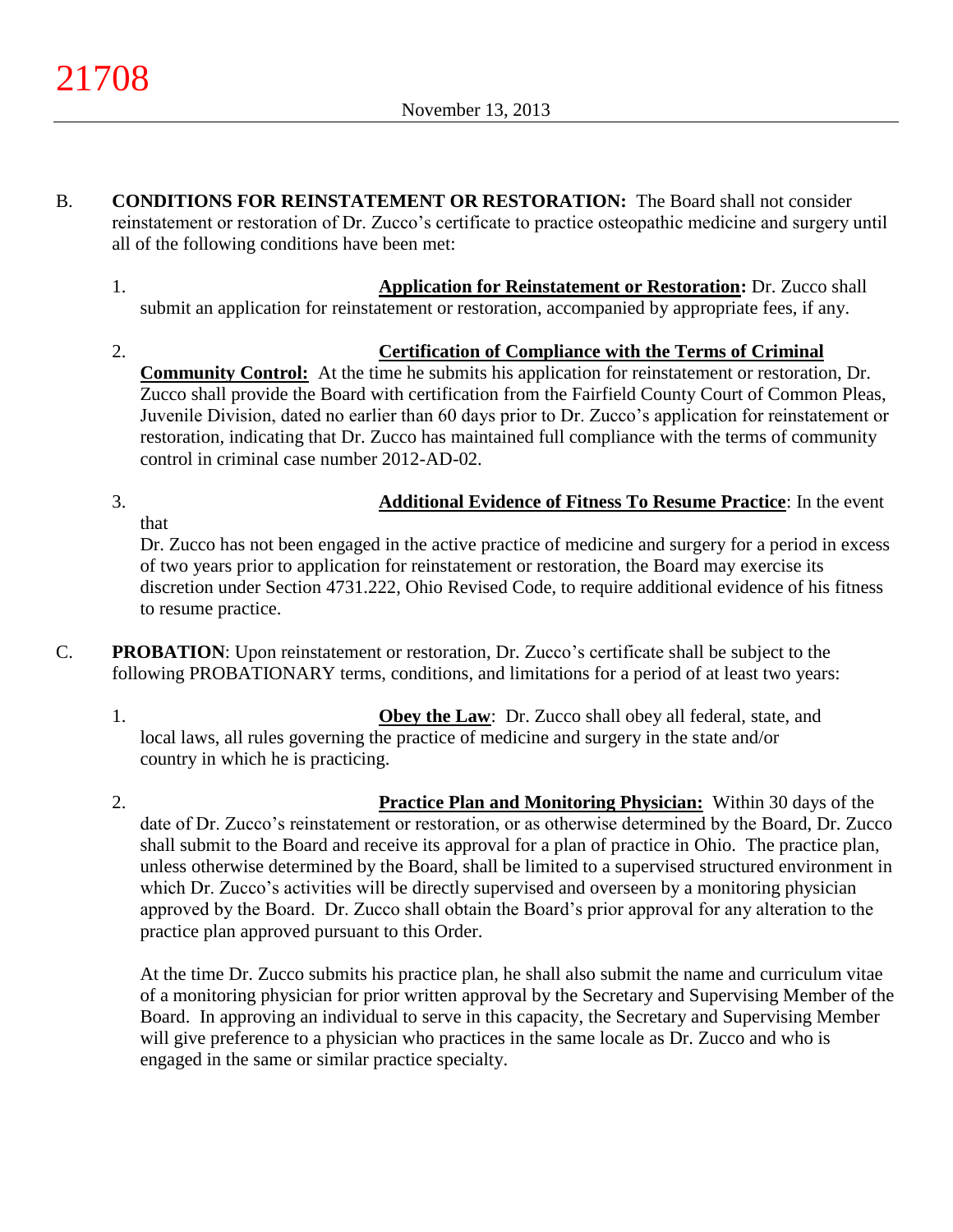The monitoring physician shall monitor Dr. Zucco and his medical practice, and shall review Dr. Zucco's patient charts. The chart review may be done on a random basis, with the frequency and number of charts reviewed to be determined by the Board.

Further, the monitoring physician shall provide the Board with reports on the monitoring of Dr. Zucco and his medical practice, and on the review of Dr. Zucco's patient charts. Dr. Zucco shall ensure that the reports are forwarded to the Board on a quarterly basis and are received in the Board's offices no later than the due date for Dr. Zucco's declarations of compliance.

In the event that the designated monitoring physician becomes unable or unwilling to serve in this capacity, Dr. Zucco shall immediately so notify the Board in writing. In addition, Dr. Zucco shall make arrangements acceptable to the Board for another monitoring physician within 30 days after the previously designated monitoring physician becomes unable or unwilling to serve, unless otherwise determined by the Board. Dr. Zucco shall further ensure that the previously designated monitoring physician also notifies the Board directly of his inability to continue to serve and the reasons therefor.

The Board, in its sole discretion, may disapprove any physician proposed to serve as Dr. Zucco's monitoring physician, or may withdraw its approval of any physician previously approved to serve as Dr. Zucco's monitoring physician, in the event that the Secretary and Supervising Member of the Board determine that any such monitoring physician has demonstrated a lack of cooperation in providing information to the Board for any other reason.

- 3. **Declarations of Compliance**: Dr. Zucco shall submit quarterly declarations under penalty of Board disciplinary action and/or criminal prosecution, stating whether there has been compliance with all the conditions of this Order. The first quarterly declaration must be received in the Board's offices on or before the first day of the third month following the month in which Dr. Zucco's certificate is restored or reinstated. Subsequent quarterly declarations must be received in the Board's offices on or before the first day of every third month.
- 4. **Personal Appearances**: Dr. Zucco shall appear in person for an interview before the full Board or its designated representative during the third month following the month in which Dr. Zucco's certificate is restored or reinstated, or as otherwise directed by the Board. Dr. Zucco shall also appear in person upon his request for termination of the probationary period, and/or as otherwise directed by the Board.
- 5. **Required Reporting of Change of Address**: Dr. Zucco shall notify the Board in writing of any change of residence address and/or principal practice address within 30 days of the change.
- D. **TERMINATION OF PROBATION**: Upon successful completion of probation, as evidenced by a written release from the Board, Dr. Zucco's certificate will be fully restored.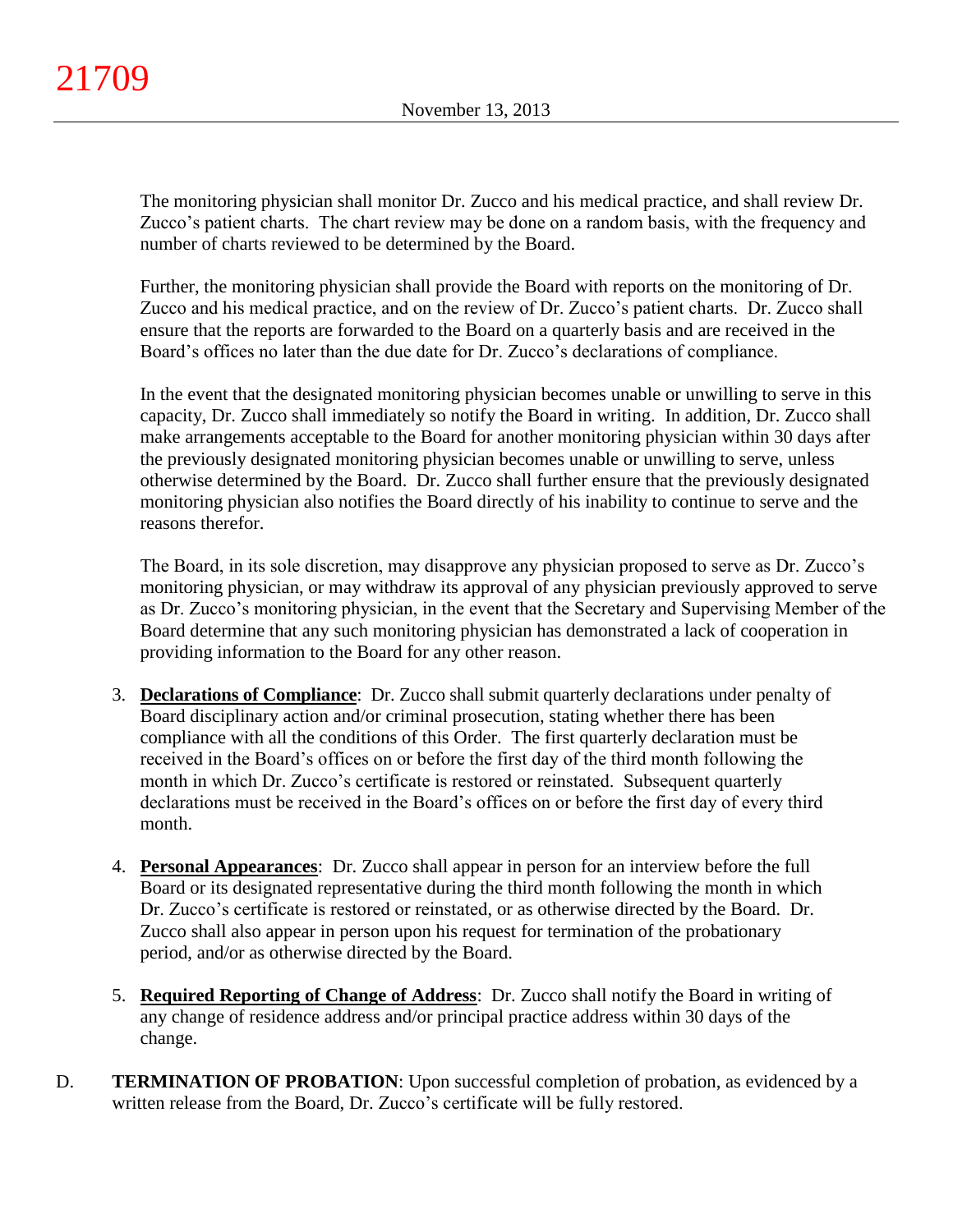E. **VIOLATION OF THE TERMS OF THIS ORDER**: If Dr. Zucco violates the terms of this Order in any respect, the Board, after giving him notice and the opportunity to be heard, may institute whatever disciplinary action it deems appropriate, up to and including the permanent revocation of his certificate.

# F. **REQUIRED REPORTING WITHIN 30 DAYS OF THE EFFECTIVE DATE OF THIS ORDER:**

1. **Required Reporting to Employers and Others**: Within 30 days of the effective date of this Order, Dr. Zucco shall provide a copy of this Order to all employers or entities with which he is under contract to provide healthcare services (including but not limited to third-party payors), or is receiving training; and the Chief of Staff at each hospital or healthcare center where he has privileges or appointments. Further, Dr. Zucco shall promptly provide a copy of this Order to all employers or entities with which he contracts in the future to provide healthcare services (including but not limited to third-party payors), or applies for or receives training, and the Chief of Staff at each hospital or healthcare center where he applies for or obtains privileges or appointments. This requirement shall continue until Dr. Zucco receives from the Board written notification of the successful completion of his probation.

In the event that Dr. Zucco provides any healthcare services or healthcare direction or medical oversight to any emergency medical services organization or emergency medical services provider in Ohio, within 30 days of the effective date of this Order, he shall provide a copy of this Order to the Ohio Department of Public Safety, Division of Emergency Medical Services. This requirement shall continue until Dr. Zucco receives from the Board written notification of the successful completion of his probation.

- 2. **Required Reporting to Other State Licensing Authorities**: Within 30 days of the effective date of this Order, Dr. Zucco shall provide a copy of this Order to the proper licensing authority of any state or jurisdiction in which he currently holds any professional license, as well as any federal agency or entity, including but not limited to the Drug Enforcement Agency, through which he currently holds any license or certificate. Also, Dr. Zucco shall provide a copy of this Order at the time of application to the proper licensing authority of any state or jurisdiction in which he applies for any professional license or reinstatement/restoration of any professional license. This requirement shall continue until Dr. Zucco receives from the Board written notification of the successful completion of his probation.
- 3. **Required Documentation of the Reporting Required by Paragraph F**: Dr. Zucco shall provide this Board with **one** of the following documents as proof of each required notification within 30 days of the date of each such notification: (a) the return receipt of certified mail within 30 days of receiving that return receipt, (b) an acknowledgement of delivery bearing the original ink signature of the person to whom a copy of the Order was hand delivered, (c) the original facsimile-generated report confirming successful transmission of a copy of the Order to the person or entity to whom a copy of the Order was faxed, or (d) an original computer-generated printout of electronic mail communication documenting the e-mail transmission of a copy of the Order to the person or entity to whom a copy of the Order was e-mailed.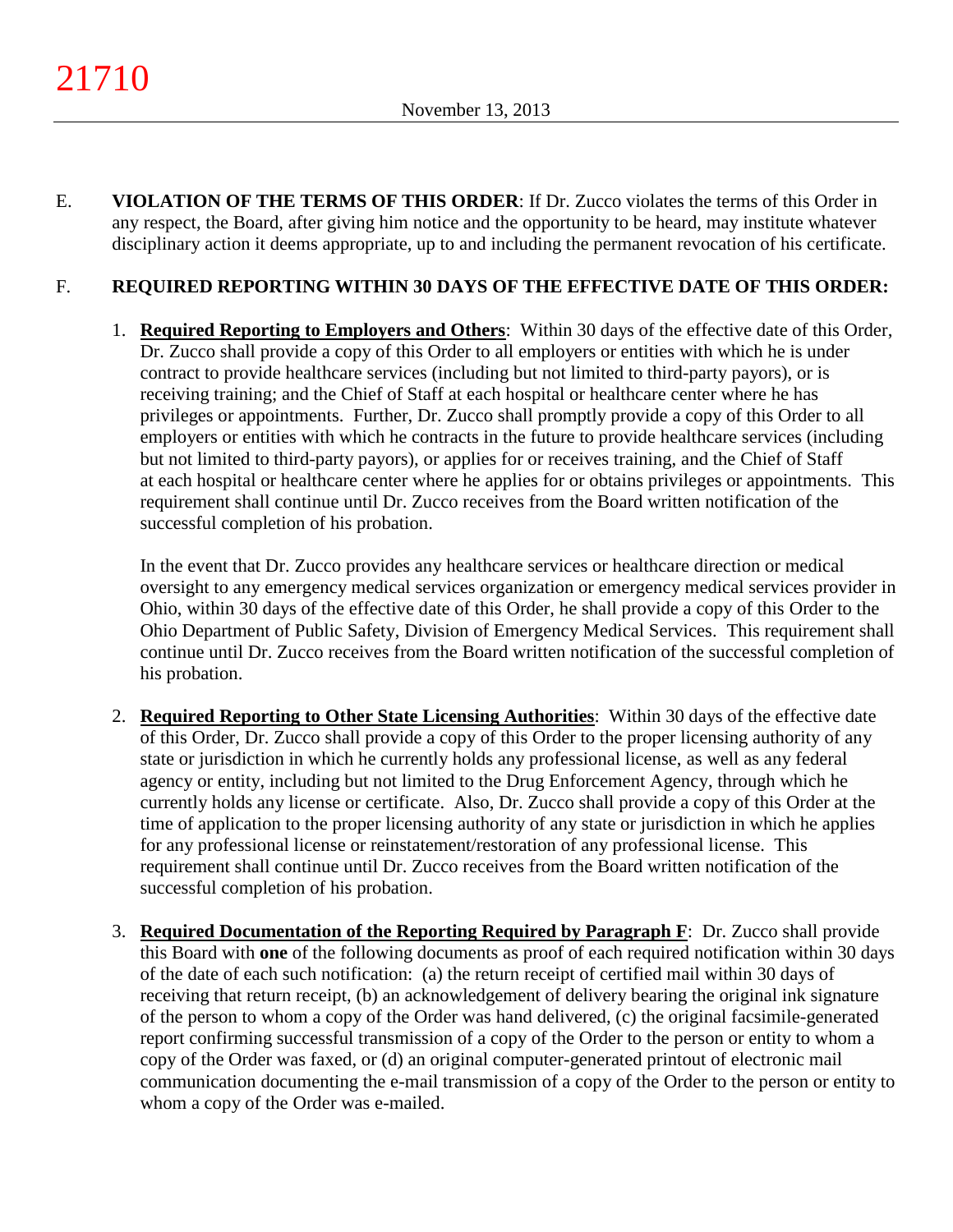This Order shall become effective immediately upon the mailing of the notification of approval by the Board.

## **Dr. Sethi seconded the motion.**

Dr. Ramprasad stated that he supports the proposed amendment and opined that this error was unintentional. Dr. Ramprasad advised Dr. Zucco to confine his practice to his specialty and not extend to areas where he does not know what he is doing. Dr. Ramprasad stated that once a patient says she was raped, it does not matter at that time if it happened or not; it must be investigated and the patient must be comforted. Dr. Ramprasad noted that, according to 2907.291, Ohio Revised Code, physicians must examine such persons for the purpose of gathering physical evidence, notwithstanding any other provision of law, and a minor can consent to the examination. Dr. Ramprasad stated that physicians have an obligation to perform such an examination no matter the circumstances, whether the parent or guardian agrees or not.

Dr. Soin stated that he appreciates the perspectives of Dr. Steinbergh and Dr. Ramprasad and acknowledged that Dr. Zucco was practicing outside the scope of his training. However, Dr. Soin stated that some things about this case bothered him a great deal, including that fact that it involved a child. Dr. Soin opined that no matter what specialty a physician practices, when there is a suspected rape of a child, it is highly inappropriate to step out of the room while telling the patient and mother to get their story straight. Dr. Soin stated that he will support the proposed amendment.

Mr. Giacalone stated that he is struggling with the lack of focus on the patient in his case. Mr. Giacalone questioned how a physician could fail to proceed with the assumption of rape or some sexual contact when a technician reports a possible issue. Mr. Giacalone, a licensed pharmacist, also agreed with Dr. Steinbergh that the choice of antibiotics to treat the supposed UTI was very suspect. Mr. Giacalone speculated that Dr. Zucco's choice of antibiotics suggests a belief that something other than a UTI was present. Further, Mr. Giacalone noted that Dr. Zucco has been before the Board before on an unrelated matter. Mr. Giacalone stated that it may be appropriate to consider a sanction other than permanent revocation, but he favored something more severe than the proposed amendment.

Mr. Gonidakis exited the meeting at this time.

Dr. Saferin opined that with this proposed amendment, the Board is excusing ignorance. Dr. Saferin stated that Dr. Zucco put himself into that position and accepted a job that he was not necessarily prepared for. Dr. Saferin was uncertain if permanent revocation is appropriate, but stated that he has a problem with excusing Dr. Zucco's ignorance.

A vote was taken on Dr. Ramprasad's motion to amend:

| ROLL CALL: | Dr. Strafford | - abstain |
|------------|---------------|-----------|
|            | Dr. Bechtel   | - abstain |
|            | Dr. Saferin   | - aye     |
|            | Dr. Soin      | - aye     |
|            | Dr. Ramprasad | - aye     |
|            |               |           |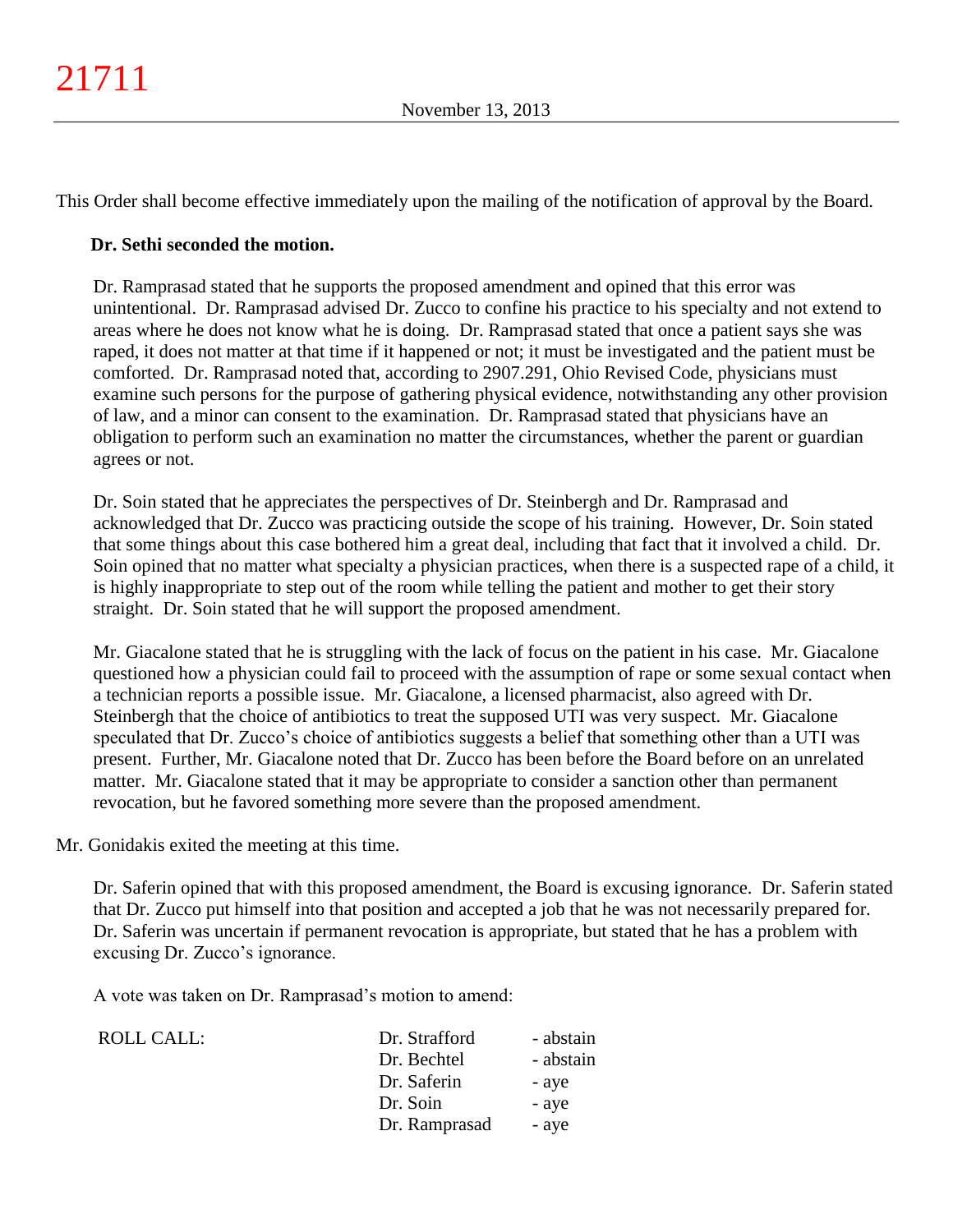| Dr. Steinbergh | - aye     |
|----------------|-----------|
| Dr. Sethi      | - aye     |
| Dr. Talmage    | - abstain |
| Mr. Kenney     | - aye     |
| Mr. Giacalone  | - nay     |

The motion to amend carried.

**Dr. Soin moved to approve and confirm Ms. Blue's Findings of Fact, Conclusions of Law, and Proposed Order, as amended, in the matter of Anthony Donald Zucco, D.O. Dr. Saferin seconded the motion.** A vote was taken:

| <b>ROLL CALL:</b> | Dr. Strafford  | - abstain |
|-------------------|----------------|-----------|
|                   | Dr. Bechtel    | - abstain |
|                   | Dr. Saferin    | - aye     |
|                   | Dr. Soin       | - aye     |
|                   | Dr. Ramprasad  | - aye     |
|                   | Dr. Steinbergh | - aye     |
|                   | Dr. Sethi      | - aye     |
|                   | Dr. Talmage    | - abstain |
|                   | Mr. Kenney     | - aye     |
|                   | Mr. Giacalone  | - nay     |
|                   |                |           |

The motion to approve carried.

The Board took a brief recess at 3:00 p.m. and resumed at 3:20 p.m.

### ANIL CHOUDARY NALLURI, M.D., Case No. 13-CRF-025

**Dr. Soin moved to remove the matter of Anil Choudary Nalluri, M.D., from the table. Dr. Saferin seconded the motion.** All members voted aye. The motion carried.

Dr. Ramprasad stated that in December 2012, Dr. Nalluri pleaded guilty to one count of workers' compensation fraud. As part of the plea, Dr. Nalluri agreed to pay restitution to the Bureau of Workers' Compensation (BWC), which he has paid. Dr. Nalluri's plea of guilty constitutes a violation of 4731.22(B)(11), Ohio Revised Code. Dr. Ramprasad stated that Dr. Nalluri pleaded guilty to fraud in the amount of \$1,197.00 by billing for more time than he spent with the patient. Dr. Ramprasad noted that, according to Dr. Zucco's attorney Mr. Moore, the amount of fraud corrected according to the findings of a BWC expert was closer to \$257.00. Dr. Ramprasad further noted Mr. Moore's contention that Dr. Nalluri did not bill for services not provided, but rather he overbilled due to his misunderstanding of CPT codes. Dr. Ramprasad continued that the Assistant Attorney General opined at the hearing that the Board would not see Dr. Nalluri again.

Dr. Steinbergh asked whether Mr. Gonidakis had received, read and considered the hearing records; the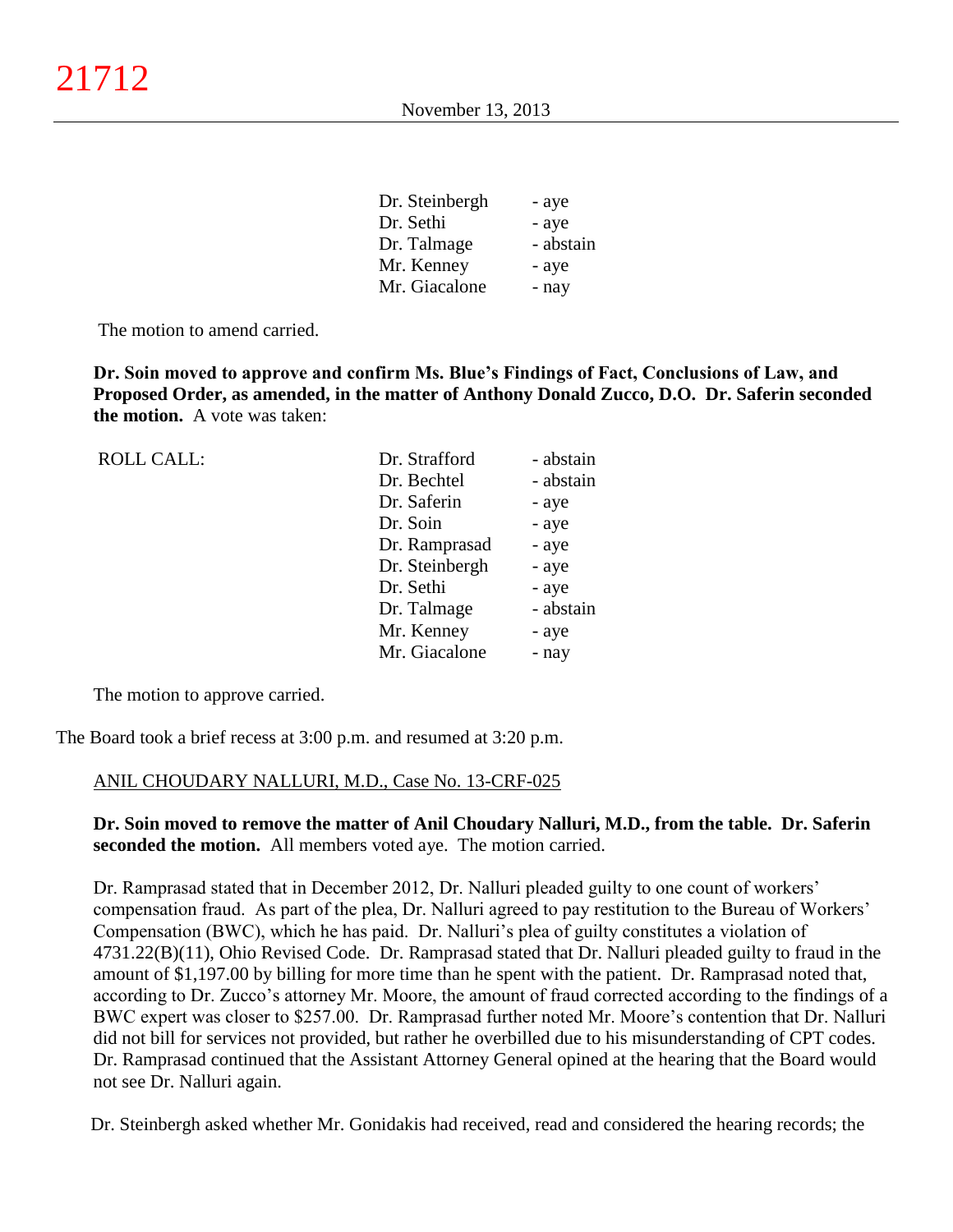Findings of Fact, Conclusions of Law, Proposed Orders, and any objections filed in the matters of: Patrick Eugene Muffley, D.O.; and Anil Choudary Nalluri, M.D. Mr. Gonidakis answered affirmatively.

Dr. Steinbergh asked whether Mr. Gonidakis understands that the disciplinary guidelines do not limit any sanction to be imposed, and that the range of sanctions available in each matter runs from dismissal to permanent revocation. Mr. Gonidakis answered affirmatively.

### **Dr. Ramprasad moved to approve and confirm Ms. Blue's Findings of Fact, Conclusions of Law, and Proposed Order in the matter of Anil Choudary Nalluri, M.D. Dr. Soin seconded the motion.**

A vote was taken on Dr. Ramprasad's motion to approve:

| <b>ROLL CALL:</b> | Dr. Strafford  | - abstain |
|-------------------|----------------|-----------|
|                   | Dr. Bechtel    | - abstain |
|                   | Dr. Saferin    | - aye     |
|                   | Dr. Soin       | - aye     |
|                   | Dr. Ramprasad  | - aye     |
|                   | Dr. Steinbergh | - abstain |
|                   | Dr. Sethi      | - aye     |
|                   | Dr. Talmage    | - abstain |
|                   | Mr. Kenney     | - nay     |
|                   | Mr. Giacalone  | - aye     |
|                   | Mr. Gonidakis  | - aye     |

The motion to approve carried.

## PATRICK EUGENE MUFFLEY, D.O., Case No. 13-CRF-013

Dr. Steinbergh directed the Board's attention to the matter of Patrick Eugene Muffley, D.O. Objections have been filed and were previously distributed to Board members. Ms. Blue was the Hearing Examiner.

Dr. Steinbergh continued that a request to address the Board has been timely filed on behalf of Dr. Muffley. Five minutes will be allowed for that address.

Dr. Muffley was represented by his attorney, Elizabeth Collis.

Ms. Collis stated that this is a case of first impressions. Ms. Collis stated that Dr. Muffley engaged in inappropriate communication with Patient 1 and violated the physician/patient boundary. However, Ms. Collis stated that there was no physical contact between Dr. Muffley and Patient 1, nor did Dr. Muffley socialize with Patient 1. Ms. Collis stated that the entirety of Dr. Muffley's inappropriate contact with Patient 1 involved private Facebook communication.

Ms. Collis continued that Dr. Muffley has taken full responsibility for his actions, cooperated with the Board's investigation, and testified honestly at his hearing. Dr. Muffley also attended a three-day seminar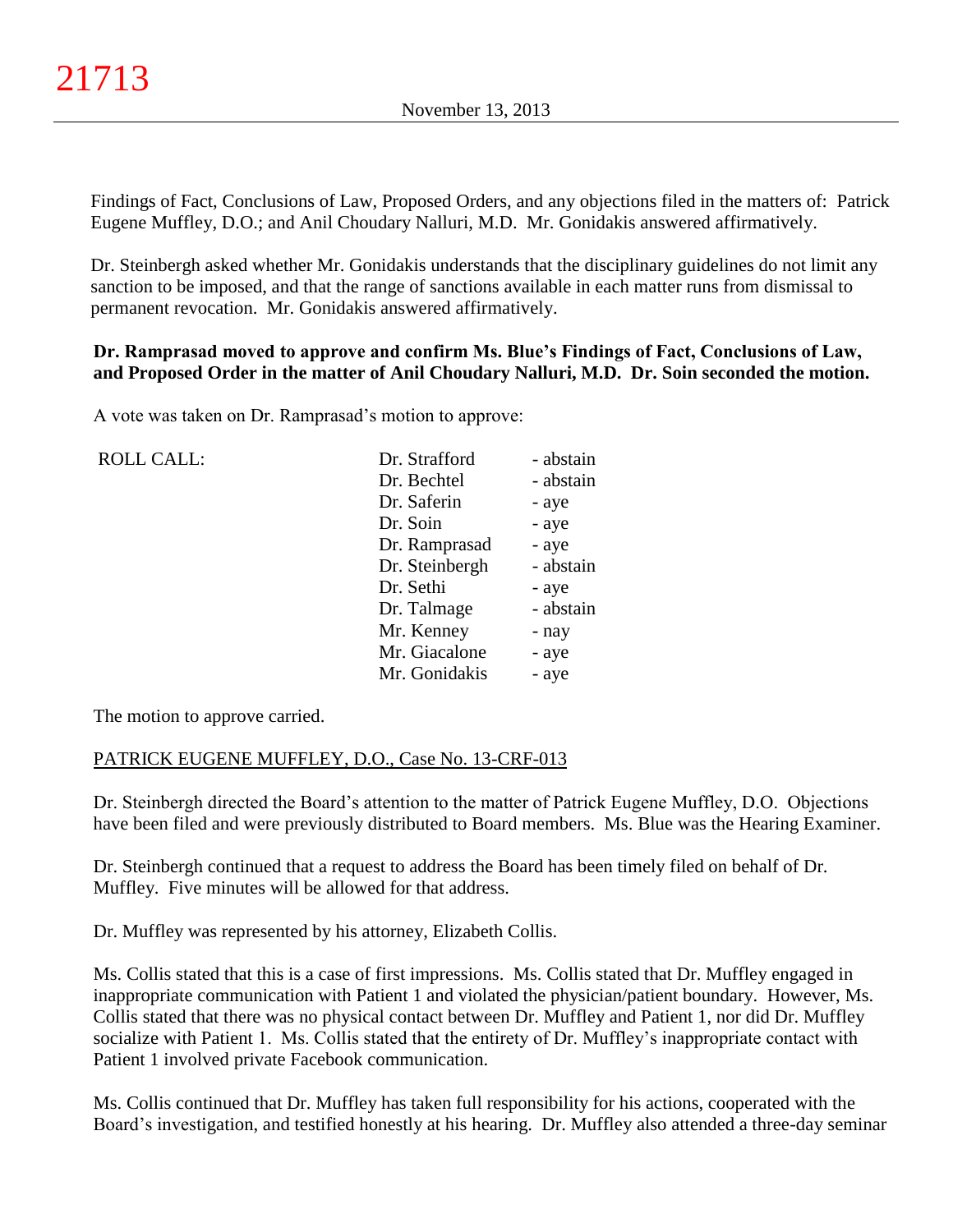at Vanderbilt University on boundary violations. Ms. Collis stated that Dr. Muffley has made multiple changes to his practice in order to make his communication with patients more transparent.

Ms. Collis continued that unlike in-person communication, communication over the internet is not as coercive, as noted by Rahe Corlis, Ph.D., who testified in this case. Ms. Collis also noted that whereas it is more difficult to break off in-person communication, with internet communication you can simply hit the "unfriend" button. Ms. Collis stated that she did not wish to minimize Dr. Muffley's conduct, but stated that it is very different from physical contact. Ms. Collis stated that in the past, the Board has usually suspended a physician's license for inappropriate physical contact with a patient, but not in every case. Ms. Collis cited the cases of Melissa Marker, D.O., and Philip Hutchison, D.O., involving sexual contact with patients, in which the Board issued reprimands.

Ms. Collis agreed that discipline is warranted in this case. However, since there was no sexual contact and no meeting between Dr. Muffley and Patient 1, Ms. Collis respectfully requested that the Board issue a reprimand rather than suspend Dr. Muffley's license. Ms. Collis noted that Dr. Muffley currently has 120 obstetric patients, with a few patients possibly going into labor within the next few days. Therefore, Ms. Collis asked that if the Board does issue a suspension, that Dr. Muffley be given 30 or 60 days to wind down his practice. Ms. Collis stated that some of Dr. Muffley's patients use an insurance that is not readily accepted in central Ohio and these patients will be difficult to refer.

Dr. Muffley stated that for a few days in 2011, he engaged in private Facebook messaging with a patient. Dr. Muffley stated that at the time, he failed to appreciate the danger of the slippery slope he had placed himself upon in accepting a friend request on Facebook from a friend. Dr. Muffley stated that through his educational and counseling activities over the last year-and-a-half, he now fully appreciates the dangers of such social relationships with both patients and staff members, and the nuances of how these situations can arise and progress. Dr. Muffley stated that as a professional, he should have understood the difference between his professional and personal lives. Dr. Muffley stated that he should have never accepted a friend request from a patient or engaged in communication with a patient that was sexual or inappropriate in nature. Dr. Muffley characterized his actions as inappropriate, unprofessional, immature, and unacceptable.

Dr. Muffley stated that he terminated the online communication, cooperated with the Board's investigation, and was open and honest in the hearing process. Dr. Muffley stated that he attended a boundaries course at Vanderbilt University and has made many changes to how he runs his practice and his personal life so he can never make this kind of mistake again. Dr. Muffley stated that he has sought counseling with Dr. Corlis in order to better understand why he crossed this line with a patient. Dr. Muffley stated that he never met with Patient 1 outside the office and office visits with Patient 1 were always professional.

Dr. Muffley offered sincere apologies to Patient 1 and her family, and to his own family for his misconduct. Dr. Muffley stated that he has learned a great deal about himself in this process and assured the Board that it would never see Dr. Muffley again. Dr. Muffley respectfully asked the Board not to suspend his medical license for this error.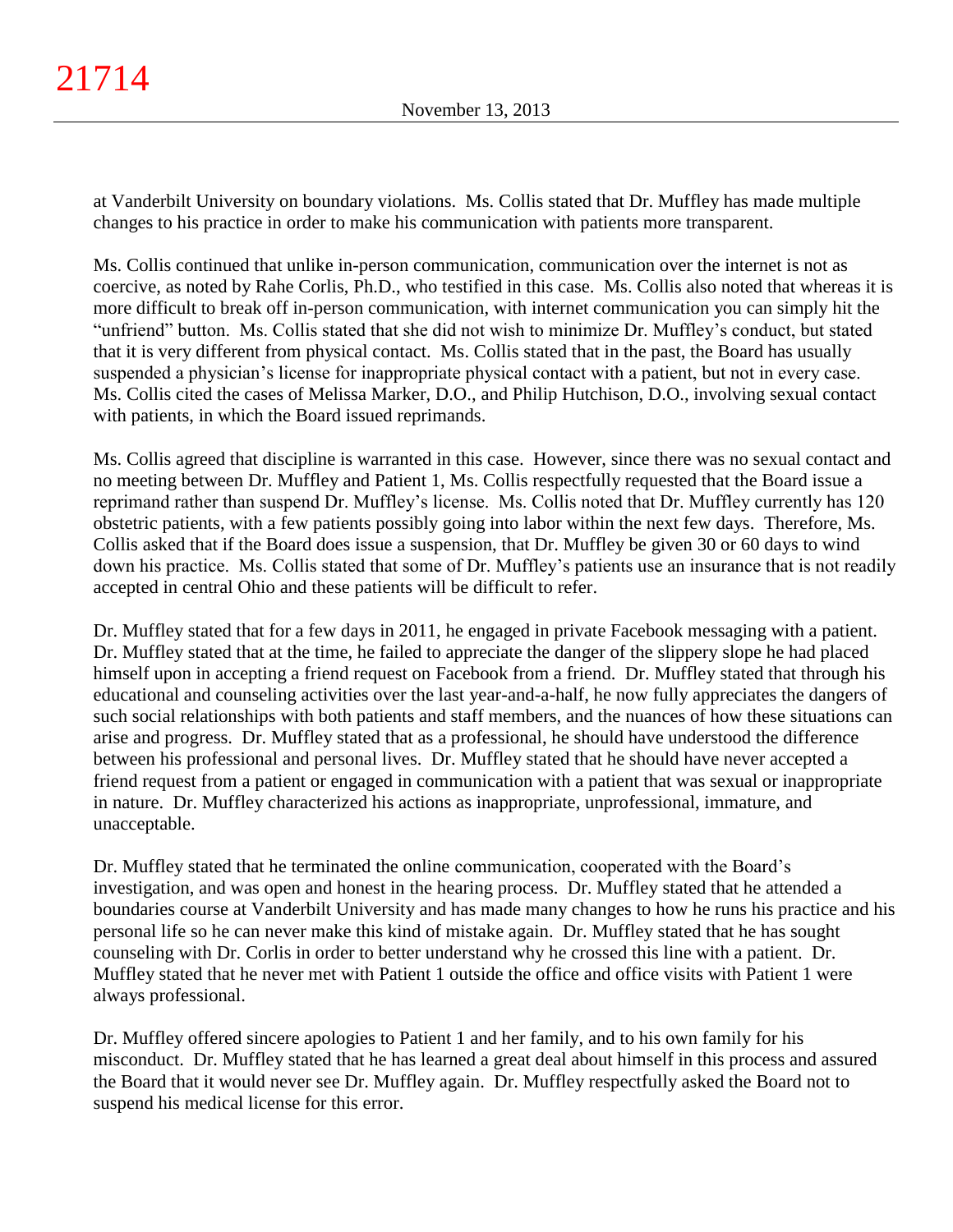Dr. Steinbergh asked if the Assistant Attorney General would like to respond. Ms. Dorn stated that she would like to respond.

Ms. Dorn stated that it does not matter if Dr. Muffley touched or had physical contact with Patient 1. Ms. Dorn stated that Dr. Muffley engaged in sexual misconduct with Patient 1. Ms. Dorn stated that the Board's rules define sexual misconduct as "conduct that exploits the doctor/patient relationship in a sexual way, whether verbal or physical, and may include expressions of thoughts, feelings, or gestures that are sexual or reasonably may be construed by a patient as sexual." Ms. Dorn stated that this includes seductive or sexually-suggestive conduct as well as discussions of sexual preferences or sexual fantasies when not clinically indicated. Ms. Dorn stated that there is no question that the Facebook conversations that Dr. Muffley had with Patient 1 involved sexual innuendo and sexual fantasy, as indicated in the excerpts of these conversations in the Report and Recommendation. Ms. Dorn stated that these were sexual fantasies that Dr. Muffley was acting out through his patient.

Ms. Dorn stated that Dr. Muffley used his position as an obstetrician and abused the physician/patient relationship to fulfill his own sexual fantasy. Ms. Dorn stated that Dr. Muffley could have and should have ended the relationship, yet he continued on with a very vulnerable patient. Ms. Dorn stated that Patient 1 was pregnant with twins when she became Dr. Muffley's patient and ended up having an emergency Csection due to a late complication. Patient 1 also suffered from post-partum depression following the delivery. Ms. Dorn stated that Dr. Muffley should have been extremely vigilant, but instead he took her on as a Facebook friend and entered into these conversations with her.

Ms. Dorn stated that Dr. Muffley took advantage of a very sacred relationship between an obstetrician and patient and used it for his own personal satisfaction. Ms. Dorn stated that Dr. Muffley was not interested in Patient 1 as a person, but was more interested in the sexual conversations he had with her. Ms. Dorn opined that Dr. Muffley never thought of Patient 1 as a patient. Ms. Dorn found this especially problematic because you cannot unfriend a patient. Ms. Dorn noted that Patient 1 continued to go to Dr. Muffley during this time for her annual appointments.

Ms. Dorn reiterated that Dr. Muffley does not have to have touched Patient 1 to have engaged in sexual misconduct, though this may be the first case involving social media that the Board has dealt with. Ms. Dorn agreed with the Findings of Fact and Conclusions of Law in the Report and Recommendation, leaving the final disposition of this matter to the Board's judgment.

# **Dr. Sethi moved to approve and confirm Ms. Blue's Findings of Fact, Conclusions of Law, and Proposed Order in the matter of Patrick Eugene Muffley, D.O. Dr. Saferin seconded the motion.**

Dr. Soin briefly reviewed Dr. Muffley's career. Dr. Muffley is currently a solo practitioner with two locations in Columbus, Ohio. Dr. Soin stated that this case involves Patient 1, a 34-year-old female who works as a respiratory therapist. Patient 1 became a patient of Dr. Muffley's in April 2010, presenting pregnant with twins with a prior history of post-partum depression. In follow-up visits following the delivery of her twins, Patient 1 reported some symptoms of post-partum depression. Dr. Muffley treated Patient 1 with Wellbutrin and she reported in a December 2010 visit that she was feeling much better.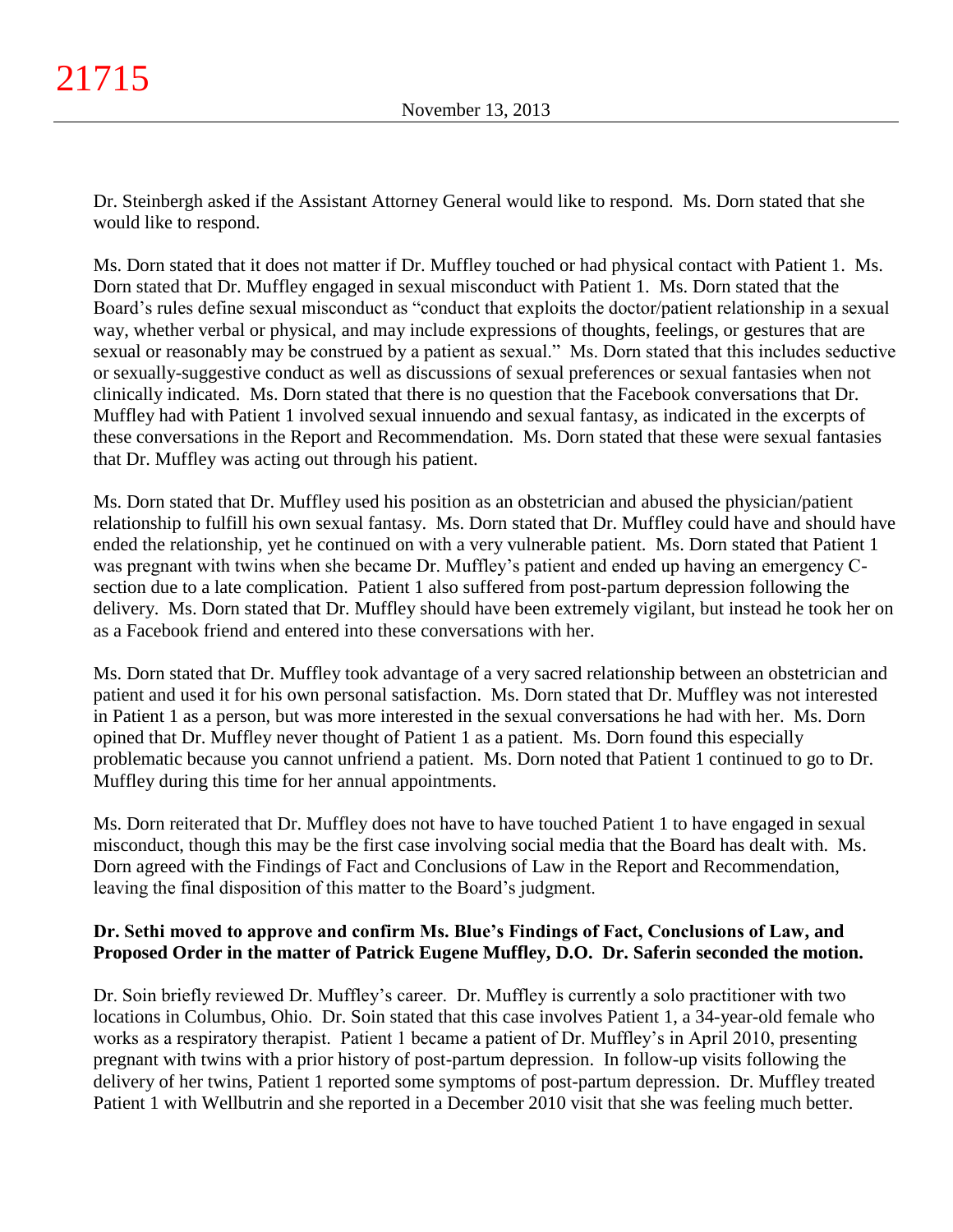Dr. Soin stated that in February 2011, Dr. Muffley and Patient 1 randomly saw each other at the Orlando airport and briefly spoke. Later that evening, Patient 1 sent Dr. Muffley a private Facebook message regarding concerns of an ice storm in Ohio. Dr. Muffley responded by asking if Patient 1 got home okay, and he also commented on how great she looked when he saw her. Subsequently, Patient 1 sent a friend request to Dr. Muffley. Patient 1 testified that she sent the friend request because she was looking for a friend and she thought how great it would be to be friends with Dr. Muffley on Facebook. Dr. Muffley testified that he accepted the friend request so he could see pictures of the babies.

Dr. Soin continued that both Dr. Muffley and Patient 1 admitted that from February 2011 to March 2011, they exchanged private messages with each other on Facebook. Patient 1 claimed that at first they discussed benign topics such as work and day-to-day life, but by mid-February their comments had turned to sexual innuendo. In March 2011, Dr. Muffley and Patient 1 stopped exchanging messages because Patient 1 obtained information that Dr. Muffley had been previously charged with sexual imposition. Dr. Muffley explained that he had been charged with sexual imposition and a civil lawsuit was filed against him for sexual harassment. He testified that both the criminal charge and the civil suit were eventually dismissed.

Dr. Soin stated that in July 2011, Patient 1 came to Dr. Muffley's office for an annual examination. Patient 1 claimed that at the end of the visit, Dr. Muffley put his arm around her and asked if this made her uncomfortable. At that time, Patient 1 answered "no."

Dr. Soin stated that in August 2011, there were several text messages that are included in the Report and Recommendation that contain very strong sexual content. Patient 1 testified that on August 22, 2011, she sent a text message to Dr. Muffley indicating that a family member had discovered their messages and that Dr. Muffley should hire an attorney.

Dr. Soin continued that Dr. Muffley said he has made changes in his life and practice following these events, including attending a boundaries course at Vanderbilt University, stepping down from committees, scrubbing Facebook, and changing his schedule to keep his work hours reasonable. Dr. Muffley has been under the care of Rahe Corlis, Ph.D., for psychotherapy.

Dr. Soin acknowledged that there are some mitigating factors in this case. However, Dr. Soin noted the relevant rules and statutes, particularly Rule 4731-26-01, which states, "'Sexual misconduct' means conduct that exploits the licensee-patient relationship in a sexual way, whether verbal or physical, and may include expressions of thoughts, feelings, or gestures that are sexual or that reasonably may be construed by a patient as sexual." Also, Rule 4731-26-02 states, "A licensee shall not engage in sexual misconduct with a patient or third party."

Dr. Soin stated that he is literally too embarrassed to read the Facebook messages exchanged between Dr. Muffley and Patient 1 because they contain extremely strong sexual content and innuendo. Dr. Soin stated that, by any objective measure, this crosses the line of any reasonable patient boundaries.

Dr. Soin supported the Proposed Order, which will suspend Dr. Muffley's medical license indefinitely, but not less than 60 days, followed by probationary terms for at least two years. Among the probationary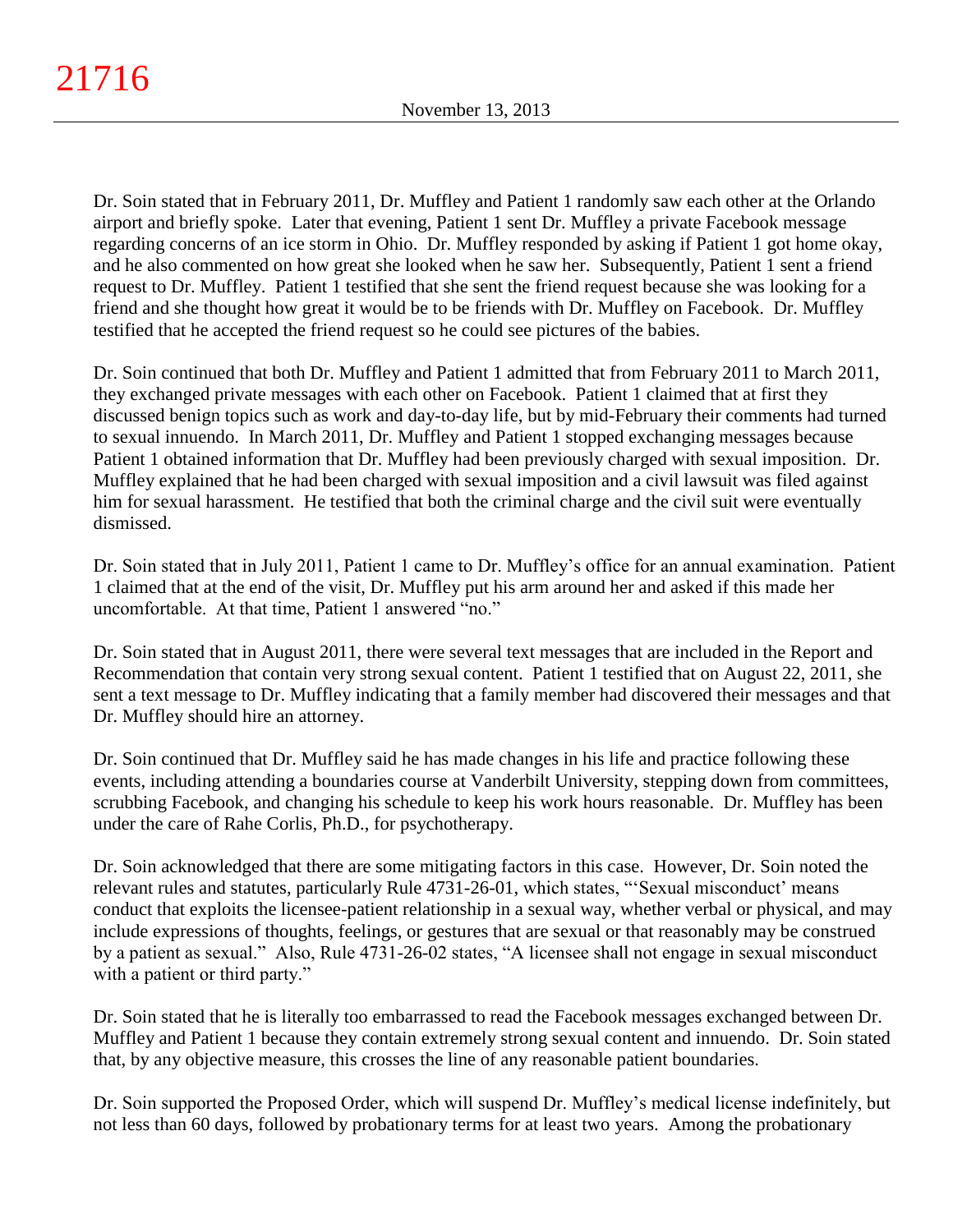terms is the requirement that a third party be present when Dr. Muffley is seeing obstetric and gynecologic patients. Mr. Gonidakis asked if the requirement of a third party is practical. Dr. Ramprasad responded that the Board's rules already state that physicians must offer a chaperone in an intimate examination. Mr. Giacalone asked if Dr. Muffley's patients will be advised as to why a third party will be present during examinations. Ms. Debolt replied that the Order does not require Dr. Muffley to tell patients why he must have a third party.

Mr. Gonidakis asked if there are any current regulations concerning the use of social media by health care professionals. Ms. Debolt answered that the Board's rule in this regard applies to all situations, including social media.

Mr. Gonidakis asked about Dr. Muffley's attorney's request for a 30-day wind-down period if the Board chooses to suspend his license. Dr. Ramprasad stated that that is something the Board has done in the past.

**Mr. Gonidakis moved to amend the Proposed Order of the Report and Recommendation so that the supsension of Dr. Muffley's license to practice osteopathic medicine and surgery begins on the 31st day following the effective date of the Order, and in the interim he may not accept new patients. Dr. Soin seconded the motion.** A vote was taken:

| <b>ROLL CALL:</b> | Dr. Strafford  | - abstain |
|-------------------|----------------|-----------|
|                   | Dr. Bechtel    | - abstain |
|                   | Dr. Saferin    | - aye     |
|                   | Dr. Soin       | - aye     |
|                   | Dr. Ramprasad  | - abstain |
|                   | Dr. Steinbergh | - abstain |
|                   | Dr. Sethi      | - aye     |
|                   | Dr. Talmage    | - abstain |
|                   | Mr. Kenney     | - aye     |
|                   | Mr. Giacalone  | - aye     |
|                   | Mr. Gonidakis  | - aye     |

The motion to amend carried.

**Dr. Saferin moved to approve and confirm Ms. Blue's Findings of Fact, Conclusions of Law, and Proposed Order, as amended, in the matter of Patrick Eugene Muffley, D.O. Dr. Soin seconded the motion.** A vote was taken:

| ROLL CALL: |
|------------|
|------------|

| ROLL CALL: | Dr. Strafford  | - abstain |
|------------|----------------|-----------|
|            | Dr. Bechtel    | - abstain |
|            | Dr. Saferin    | - aye     |
|            | Dr. Soin       | - aye     |
|            | Dr. Ramprasad  | - abstain |
|            | Dr. Steinbergh | - abstain |
|            | Dr. Sethi      | - aye     |
|            |                |           |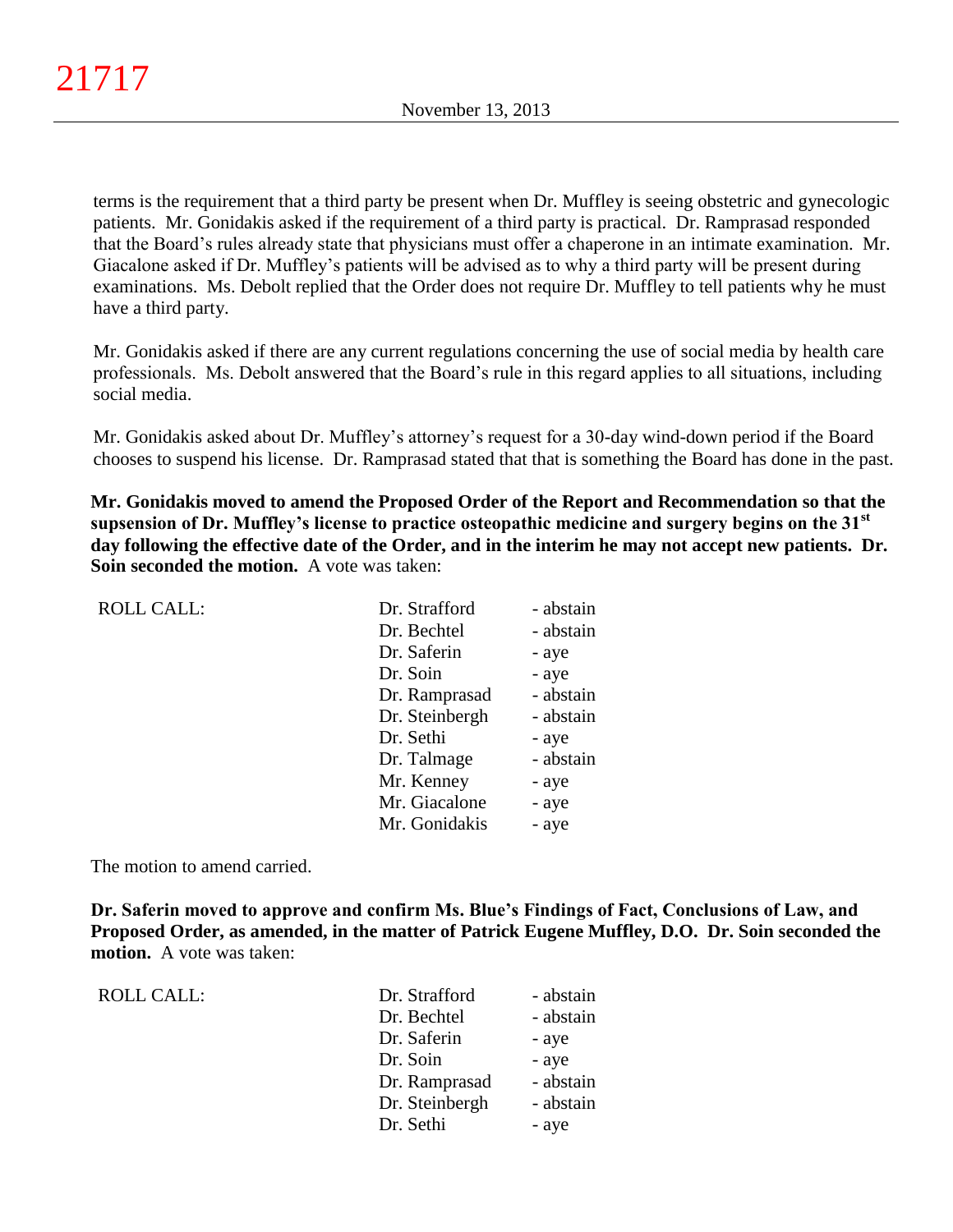| Dr. Talmage   | - abstain |
|---------------|-----------|
| Mr. Kenney    | - aye     |
| Mr. Giacalone | - aye     |
| Mr. Gonidakis | - aye     |

The motion to approve carried.

Dr. Strafford and Mr. Gonidakis exited the meeting at this time.

#### FINDINGS, ORDERS, AND JOURNAL ENTRIES

Dr. Steinbergh advised that in the following matters, the Board issued Notices of Opportunity for Hearing, and documentation of service was received for each. There were no requests for hearing filed, and more than 30 days have elapsed since the mailing of the Notices. Dr. Steinbergh stated that the matters of Ms. Denman and Ms. Schimpf are non-disciplinary in nature, and therefore all Board members may vote in those matters.

#### JESSICA L. DENMAN, M.T., Case No. 13-CRF-087

**Dr. Sethi moved to find that the allegations as set forth in the September 12, 2013 Notice in the matter of Ms. Denman have been proven to be true by a preponderance of the evidence, and that the Board enter an Order, effective upon mailing, approving her application for restoration of her license to practice as a massage therapist in Ohio, provided that she takes and passes the Massage and Bodywork Licensing Examination (MBLEX) within six months of September 12, 2013. Dr. Soin seconded the motion.**

Dr. Steinbergh stated that she will now entertain discussion in the above matter.

Dr. Sethi stated that Ms. Denman was initially licensed as a massage therapist in Ohio in 2004, and that license lapsed in 2009 for non-renewal. In July 2013, Ms. Denman applied for restoration of her massage therapy license. Dr. Sethi noted that Ms. Denman has not been engaged in the practice of massage therapy for more than two years. The Proposed Order will grant Ms. Denman's restoration application, provided she takes and passes the MBLEX with six months of September 12, 2013.

A vote was taken on Dr. Sethi's motion:

ROLL CALL:

| Dr. Bechtel    | - aye |
|----------------|-------|
| Dr. Saferin    | - aye |
| Dr. Soin       | - aye |
| Dr. Ramprasad  | - aye |
| Dr. Steinbergh | - aye |
| Dr. Sethi      | - aye |
| Dr. Talmage    | - aye |
| Mr. Kenney     | - aye |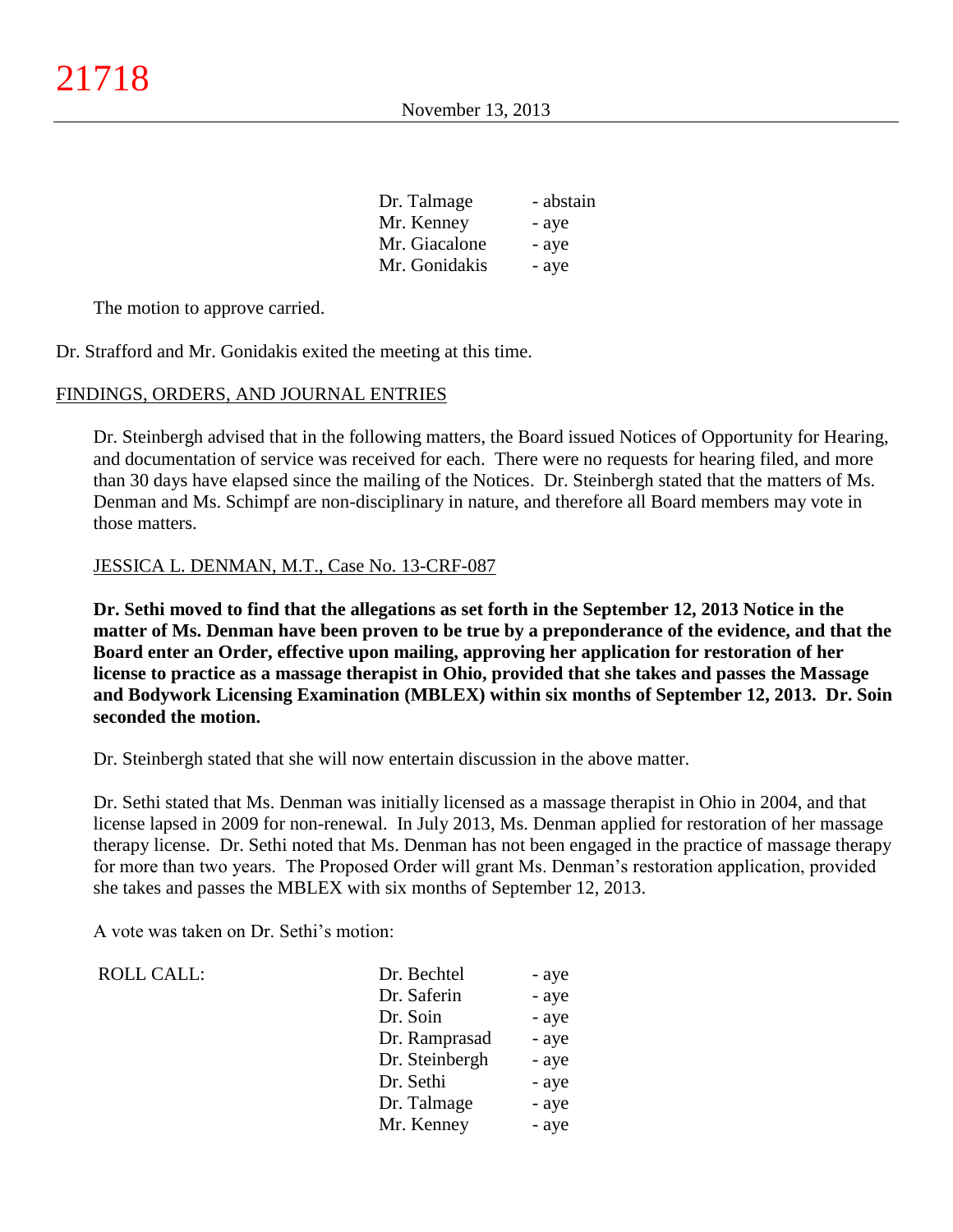Mr. Giacalone - aye

The motion carried.

### DARLA ANN SCHIMPF, M.T., Case No. 13-CRF-076

**Dr. Soin moved to find that the allegations as set forth in the August 21, 2013 Notice in the matter of Ms. Schimpf have been proven to be true by a preponderance of the evidence, and that the Board enter an Order, effective upon mailing, approving her application for restoration of her license to practice as a massage therapist in Ohio, provided that she takes and passes the Massage and Bodywork Licensing Examination (MBLEX) within six months of August 21, 2013. Dr. Saferin seconded the motion.**

Dr. Steinbergh stated that she will now entertain discussion in the above matter.

Mr. Kenney stated that Ms. Schimpf was initially licensed as a massage therapist in Ohio in 1999, and that license lapsed in 2005 for non-renewal. In June 2013, Ms. Schimpf applied for restoration of her massage therapy license. Mr. Kenney noted that Ms. Schimpf has not been engaged in the practice of massage therapy for more than two years.

Dr. Strafford returned to the meeting at this time.

Mr. Kenney stated that the Proposed Order will grant Ms. Schimpf's restoration application, provided she takes and passes the MBLEX with six months of August 21, 2013.

A vote was taken on Dr. Soin's motion:

| <b>ROLL CALL:</b> | Dr. Strafford  | - aye |
|-------------------|----------------|-------|
|                   | Dr. Bechtel    | - aye |
|                   | Dr. Saferin    | - aye |
|                   | Dr. Soin       | - aye |
|                   | Dr. Ramprasad  | - aye |
|                   | Dr. Steinbergh | - aye |
|                   | Dr. Sethi      | - aye |
|                   | Dr. Talmage    | - aye |
|                   | Mr. Kenney     | - aye |
|                   | Mr. Giacalone  | - aye |
|                   |                |       |

The motion carried.

### ROBERT KRISHNA DESAI, M.D., Case No. 13-CRF-067

Dr. Steinbergh stated that in the matter of Dr. Desai, M.D., the Board must determine whether the allegations as set forth in the August 14, 2013 Notice have been proven to be true by a preponderance of the evidence; what discipline, if any, should be imposed; and the effective date of the Order. Dr.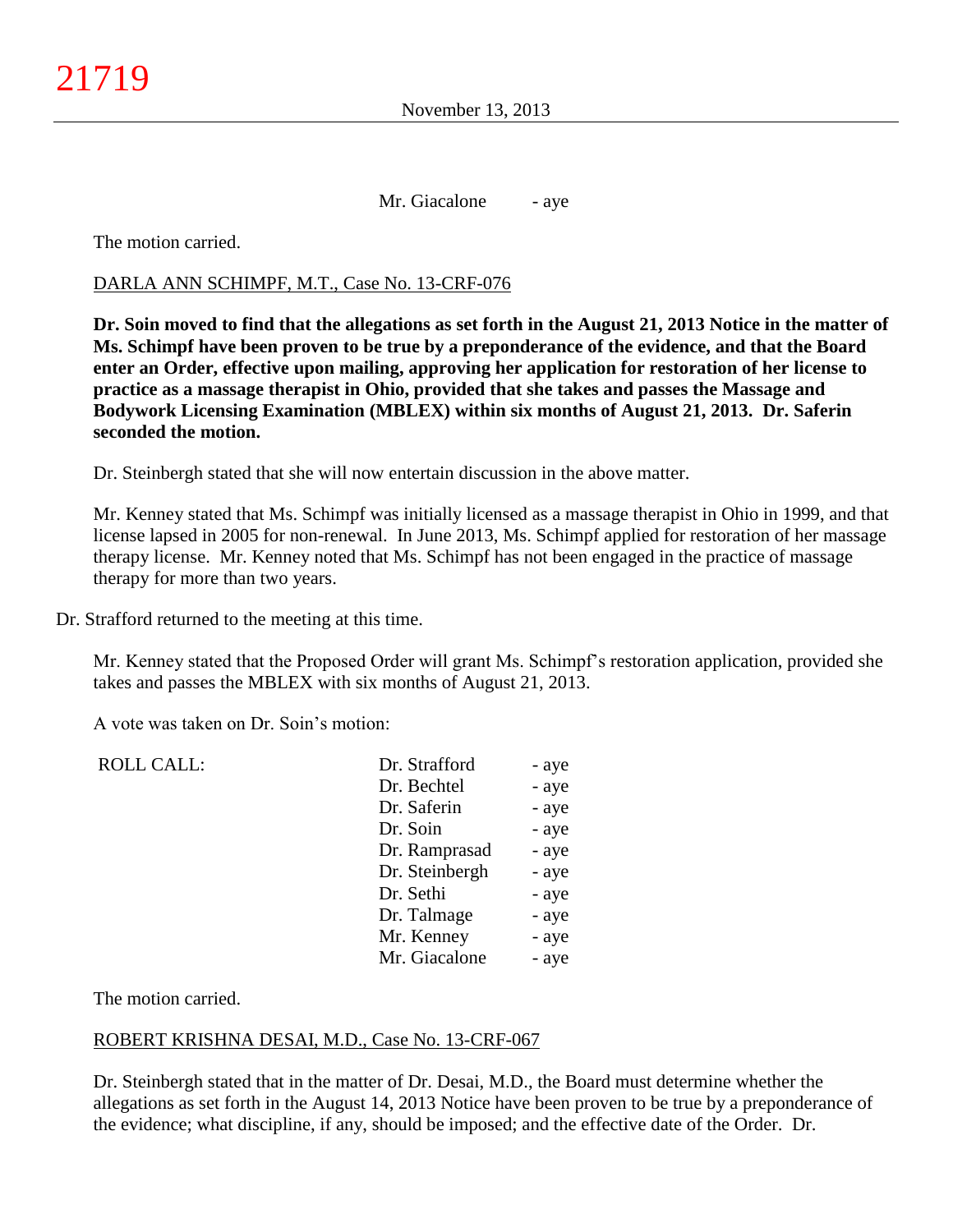Steinbergh asked Dr. Talmage to present this matter to the Board.

Dr. Talmage stated that Dr. Desai was determined to be intoxicated while at work at about 3:30 p.m. At that time, Dr. Desai's blood alcohol content was almost five times what would be considered impairment (.08). In response to this incident, the Maine Board of Licensure in Medicine suspended Dr. Desai's Maine medical license. Dr. Desai entered into a consent order with the Maine Board which continues the suspension until a final order is produced. This matter is still pending before the Maine Board.

Dr. Talmage suggested an indefinite suspension of Dr. Desai's Ohio medical license until the Board can review the Maine Board's final action.

## **Dr. Talmage moved to indefinitely suspend Dr. Desai's Ohio medical license pending review of the final order of the Maine Board of Licensure in Medicine. Dr. Ramprasad seconded the motion.**

Dr. Steinbergh stated that she will now entertain discussion in the above matter.

Dr. Steinbergh asked why Dr. Talmage favors indefinite suspension rather than revocation of Dr. Desai's Ohio medical license. Dr. Talmage replied that Dr. Desai is probably addicted to alcohol, based on his apparent high tolerance. Dr. Talmage stated that if Dr. Desai's addiction can be remediated, the Board may reinstate his medical license. Dr. Talmage preferred not to revoke Dr. Desai's license before he has been given that chance.

Ms. Debolt stated that the Board cannot issue an order of suspension without conditions for reinstatement. Dr. Talmage stated that his intent is to allow the Board to review the matter again after the Maine Board has issued its final order. Ms. Debolt stated that in order to take further action against Dr. Desai's license, such as revoking it, the Board would have to issue another Notice of Opportunity for Hearing. Ms. Debolt stated that the Board may revoke Dr. Desai's license, or suspend it indefinitely pending the reinstatement of his Maine medical license. Dr. Steinbergh opined that the Board should have an opportunity to reevaluate Dr. Desai regardless of the Maine Board's final action. Ms. Debolt suggested that revoking Dr. Desai's license would allow him to reapply, at which time the Board may assess him. Dr. Talmage stated that requiring Dr. Desai to reapply for licensure in Ohio may be financially stressful, but stated that he would support such an Order if there is no other legal way to accomplish that goal.

**Dr. Talmage wished to withdraw his motion.** No Board member objected. The motion was withdrawn.

**Mr. Kenney moved to find that the allegations as set forth in the August 14, 2013 Notice in the matter of Dr. Desai have been proven to be true by a preponderance of the evidence, and that the Board enter an Order, effective upon mailing, revoking his license to practice medicine and surgery in Ohio. Mr. Giacalone seconded the motion.** A vote was taken:

| ROLL CALL: | Dr. Strafford | - abstain |
|------------|---------------|-----------|
|            | Dr. Bechtel   | - abstain |
|            | Dr. Saferin   | - aye     |
|            | Dr. Soin      | - aye     |
|            |               |           |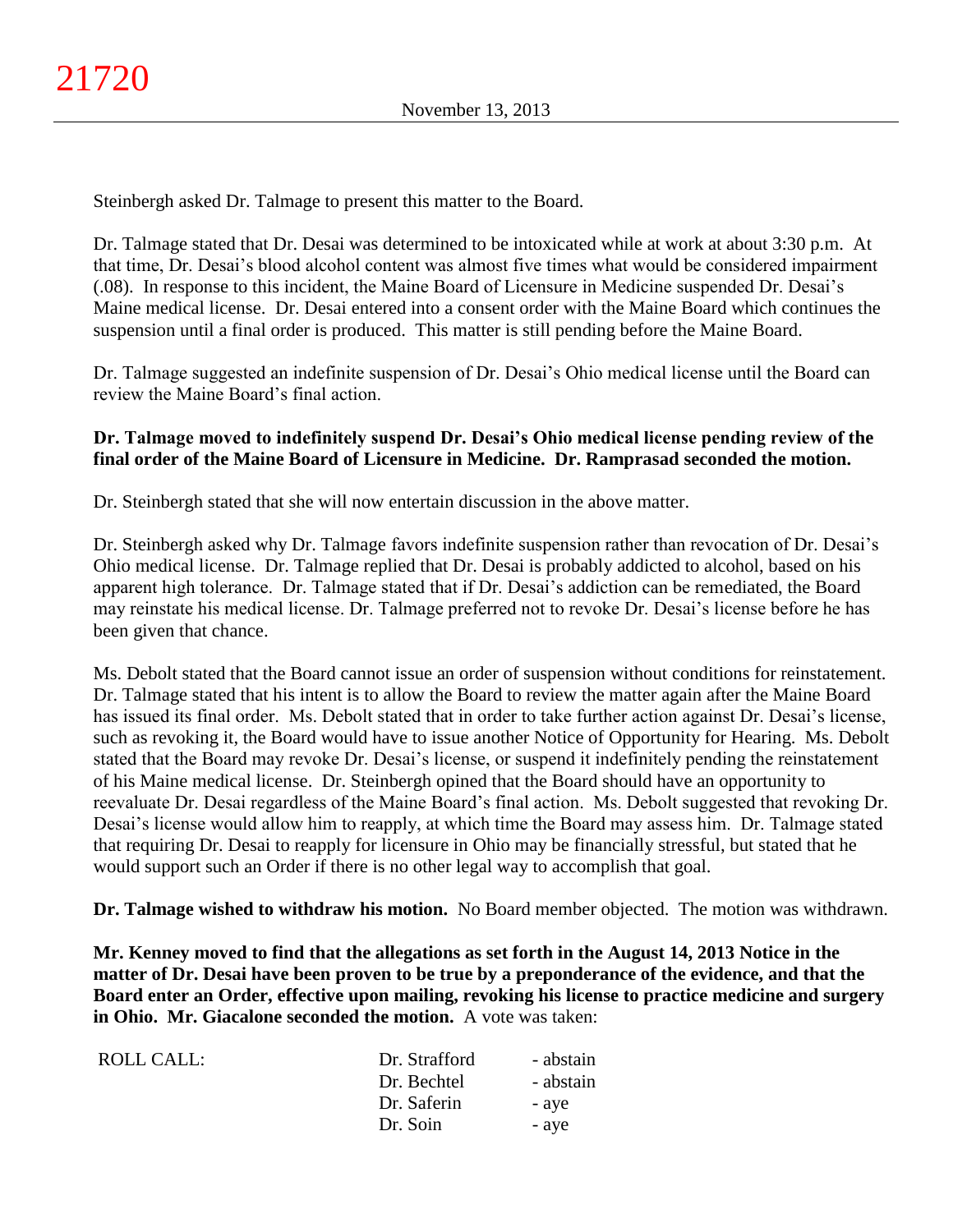| Dr. Ramprasad  | - aye |
|----------------|-------|
| Dr. Steinbergh | - aye |
| Dr. Sethi      | - aye |
| Dr. Talmage    | - aye |
| Mr. Kenney     | - aye |
| Mr. Giacalone  | - aye |

The motion carried.

### RICHARD J. LEWIS, M.D., Case No. 13-CRF-070

Dr. Steinbergh stated that in the matter of Richard J. Lewis, M.D., the Board must determine whether the allegations as set forth in the August 14, 2013 Notice have been proven to be true by a preponderance of the evidence; what discipline, if any, should be imposed; and the effective date of the Order. Dr. Steinbergh asked Dr. Soin to present this matter to the Board.

Dr. Soin stated that in August 2013, a Notice of Opportunity for Hearing was sent to Dr. Lewis due to his surrender of his New York medical license. Dr. Lewis had surrendered his New York license because he had been convicted on 18 felony counts of aggravated assault in Arizona. Dr. Lewis was sentenced to one year of incarceration and subsequent probation.

Dr. Soin opined that, based on these findings, Dr. Lewis' Ohio medical license should be permanently revoked.

**Dr. Soin moved to find that the allegations as set forth in the August 14, 2013 Notice in the matter of Dr. Lewis have been proven to be true by a preponderance of the evidence, and that the Board enter an Order, effective upon mailing, permanently revoking his license to practice medicine and surgery in Ohio. Dr. Saferin seconded the motion.** A vote was taken:

| <b>ROLL CALL:</b> | Dr. Strafford  | - abstain |
|-------------------|----------------|-----------|
|                   | Dr. Bechtel    | - abstain |
|                   | Dr. Saferin    | - aye     |
|                   | Dr. Soin       | - aye     |
|                   | Dr. Ramprasad  | - aye     |
|                   | Dr. Steinbergh | - aye     |
|                   | Dr. Sethi      | - aye     |
|                   | Dr. Talmage    | - aye     |
|                   | Mr. Kenney     | - aye     |
|                   | Mr. Giacalone  | - aye     |
|                   |                |           |

The motion carried.

#### CHRISTOPHER S. STARR, Case No. 13-CRF-083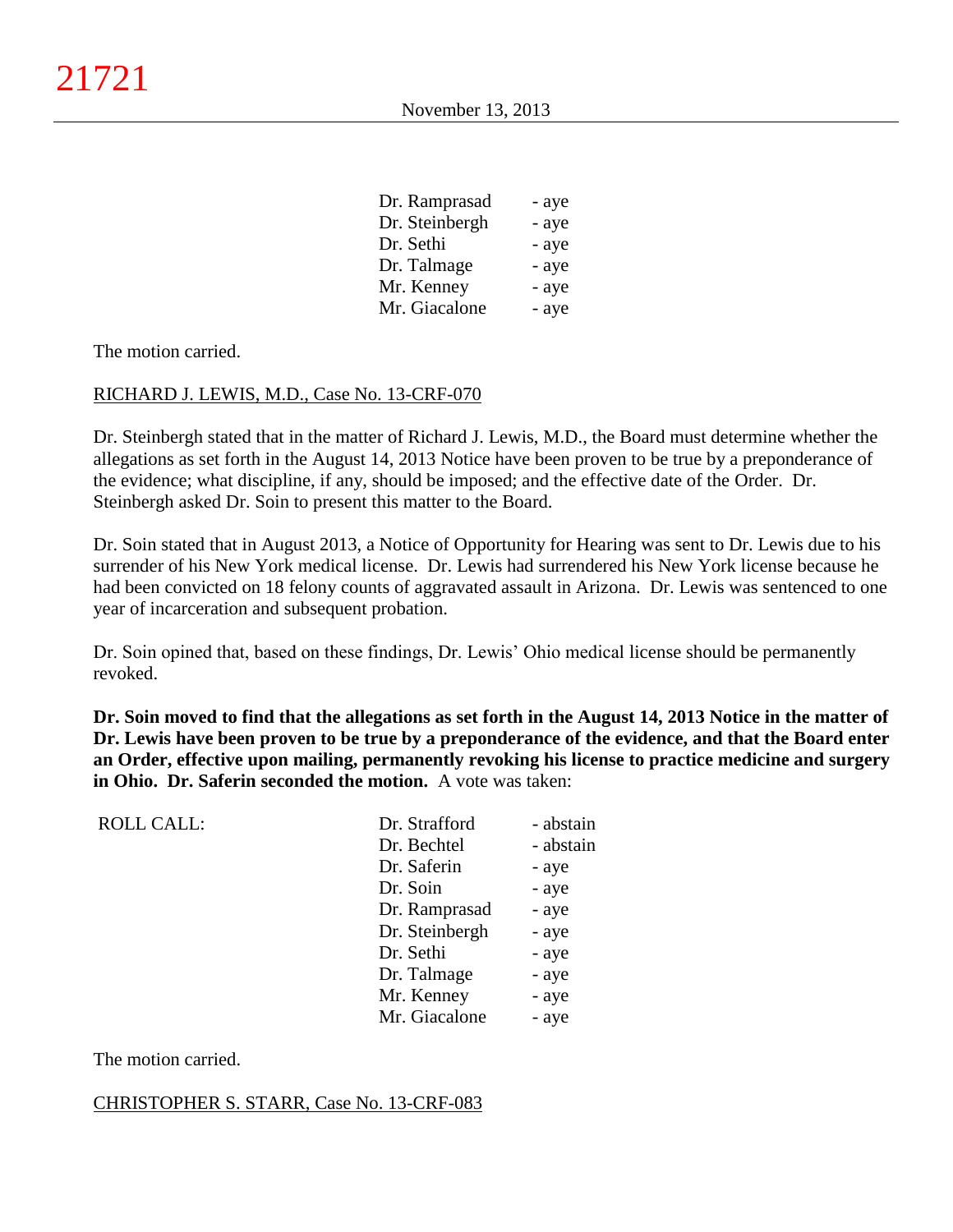**Dr. Ramprasad moved to find that the allegations as set forth in the September 12, 2013 Notice in the matter of Mr. Starr have been proven to be true by a preponderance of the evidence, and that the Board enter an Order, effective upon mailing, denying his application for a license to practice massage therapy in Ohio. Dr. Soin seconded the motion.**

Dr. Steinbergh stated that she will now entertain discussion in this above matter.

Dr. Steinbergh stated that in June 2012, Mr. Starr submitted an application for a license to practice massage therapy in Ohio. In May 2013, the Board ordered Mr. Starr to submit to an outpatient examination at Glenbeigh Hospital in June 2013. At Mr. Starr's request, the evaluation was rescheduled for August 2013. However, Mr. Starr failed to appear for his August evaluation. Mr. Starr also failed to provide any documentation that his failure to appear was due to circumstances beyond his control. Therefore, Mr. Starr is legally presumed to be impaired due to habitual use and abuse of drugs or alcohol.

Dr. Steinbergh state that, since Mr. Starr did not request a hearing, this matter is now before the Board for final disposition. The Proposed Order will deny Mr. Starr's application for licensure.

A vote was taken on Dr. Ramprasad's motion:

| <b>ROLL CALL:</b> | Dr. Strafford  | - abstain |
|-------------------|----------------|-----------|
|                   | Dr. Bechtel    | - abstain |
|                   | Dr. Saferin    | - aye     |
|                   | Dr. Soin       | - aye     |
|                   | Dr. Ramprasad  | - aye     |
|                   | Dr. Steinbergh | - aye     |
|                   | Dr. Sethi      | - aye     |
|                   | Dr. Talmage    | - aye     |
|                   | Mr. Kenney     | - aye     |
|                   | Mr. Giacalone  | - aye     |
|                   |                |           |

The motion carried.

## CHINELO STELLA UDE, M.D., Case Nos. 13-CRF-072 and 13-CRF-073

**Dr. Soin moved to find that the allegations as set forth in the August 14, 2013 Notices in the matter of Dr. Ude have been proven to be true by a preponderance of the evidence, and that the Board enter an Order, effective upon mailing, denying her application for a license to practice medicine and surgery in Ohio. Dr. Ramprasad seconded the motion.**

Dr. Steinbergh stated that she will now entertain discussion in this above matter.

Dr. Ramprasad stated that Dr. Ude applied for a license to practice medicine and surgery in Ohio in January 2013. In September 2011, the Minnesota Board of Medical Practice immediately suspended Dr. Ude's medical license in that state until she complied with an Order for Mental and Physical Examination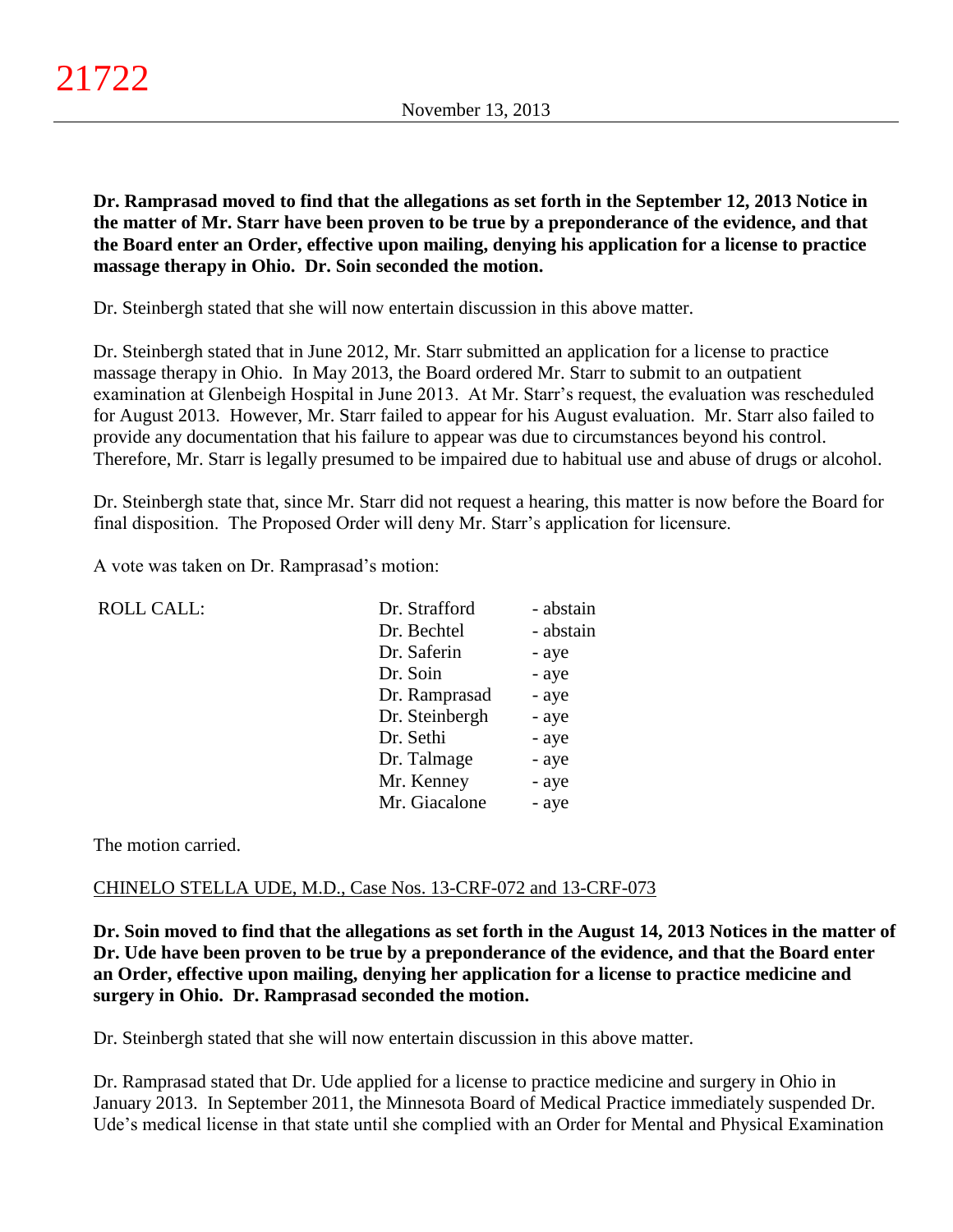and demonstrated the ability to resume the competent practice of medicine. In June 2013, the Ohio Board issued an Order to Dr. Ude to submit to a psychiatric examination in July 2013. Dr. Ramprasad stated that Dr. Ude failed to appear for the examination and has not provided documentation that her failure to appear was due to circumstances beyond her control.

Dr. Ramprasad stated that the Proposed Order will deny her application for licensure in Ohio.

A vote was taken on Dr. Soin's motion:

| <b>ROLL CALL:</b> | Dr. Strafford  | - abstain |
|-------------------|----------------|-----------|
|                   | Dr. Bechtel    | - abstain |
|                   | Dr. Saferin    | - aye     |
|                   | Dr. Soin       | - aye     |
|                   | Dr. Ramprasad  | - aye     |
|                   | Dr. Steinbergh | - aye     |
|                   | Dr. Sethi      | - aye     |
|                   | Dr. Talmage    | - aye     |
|                   | Mr. Kenney     | - aye     |
|                   | Mr. Giacalone  | - aye     |
|                   |                |           |

The motion carried.

## CITATIONS, PROPOSED DENIALS, DISMISSALS, ORDERS OF SUMMARY SUSPENSION & NOTICES OF IMMEDIATE SUSPENSION

#### JOSEPH CLAUDE CARVER, M.D. – CITATION LETTER

At this time the Board read and considered the proposed Citation Letter in the above matter, a copy of which shall be maintained in the exhibits section of this Journal.

**Dr. Ramprasad moved to send the Citation Letter to Dr. Carver. Dr. Soin seconded the motion.** A vote was taken:

| <b>ROLL CALL:</b> | Dr. Strafford  | - abstain |
|-------------------|----------------|-----------|
|                   | Dr. Bechtel    | - abstain |
|                   | Dr. Saferin    | - aye     |
|                   | Dr. Soin       | - aye     |
|                   | Dr. Ramprasad  | - aye     |
|                   | Dr. Steinbergh | - aye     |
|                   | Dr. Sethi      | - aye     |
|                   | Dr. Talmage    | - abstain |
|                   | Mr. Kenney     | - aye     |
|                   | Mr. Giacalone  | - aye     |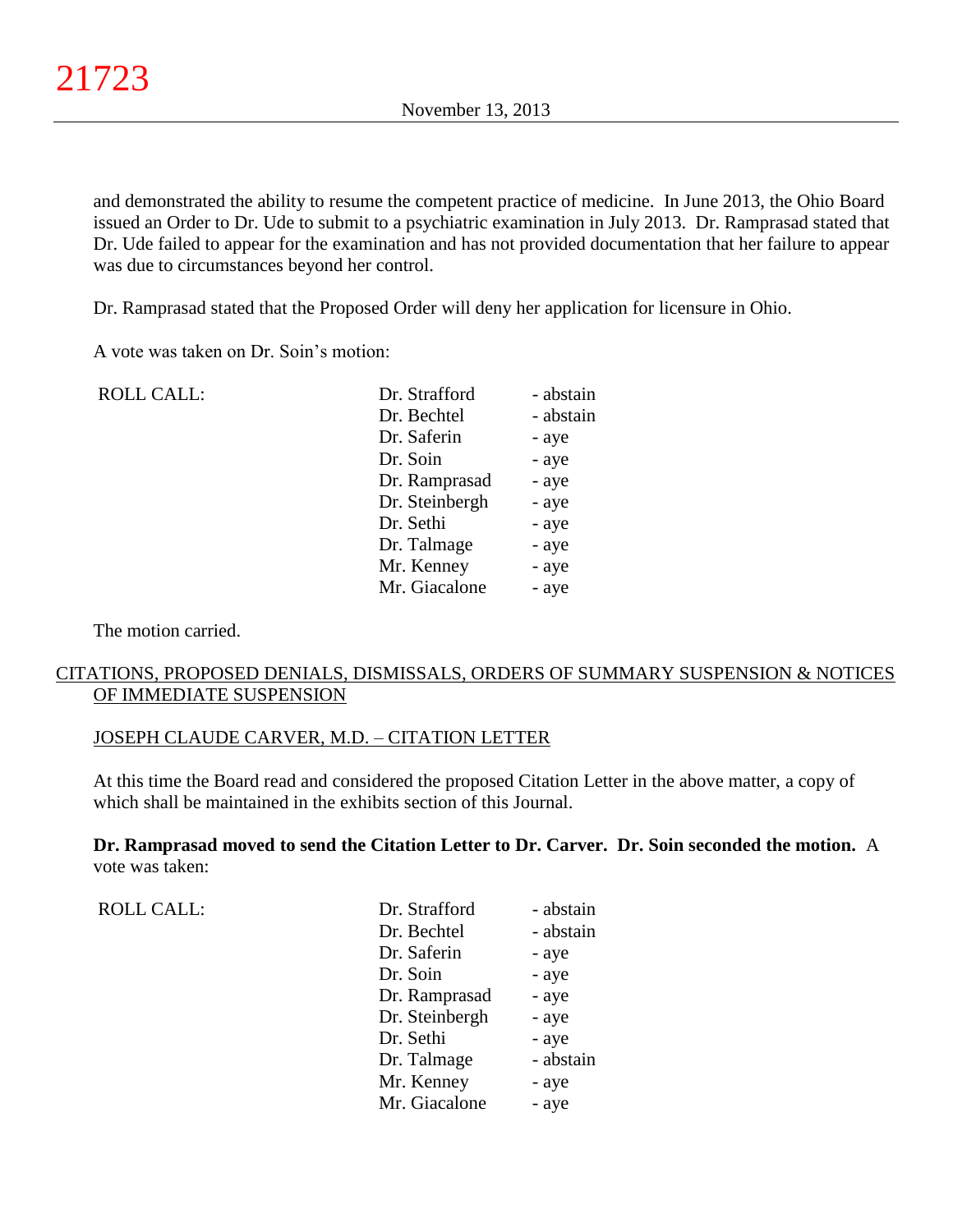The motion to send carried.

## ABUBAKAR ATIQ DURRANI, M.D. – NOTICE OF SUMMARY SUSPENSION AND OPPORTUNITY FOR HEARING

At this time the Board read and considered the proposed Notice of Summary Suspension and Opportunity for Hearing in the above matter, a copy of which shall be maintained in the exhibits section of this Journal.

**Dr. Ramprasad moved to send the Notice of Summary Suspension and Opportunity for Hearing to Mr. Durrani. Dr. Soin seconded the motion.** A vote was taken:

| <b>ROLL CALL:</b> | Dr. Strafford  | - abstain |
|-------------------|----------------|-----------|
|                   | Dr. Bechtel    | - abstain |
|                   | Dr. Saferin    | - aye     |
|                   | Dr. Soin       | - aye     |
|                   | Dr. Ramprasad  | - aye     |
|                   | Dr. Steinbergh | - aye     |
|                   | Dr. Sethi      | - aye     |
|                   | Dr. Talmage    | - abstain |
|                   | Mr. Kenney     | - aye     |
|                   | Mr. Giacalone  | - aye     |
|                   |                |           |

The motion to send carried.

ROLL CALL:

### PURA GARIN-VARGAS, M.D. – CITATION LETTER

At this time the Board read and considered the proposed Citation Letter in the above matter, a copy of which shall be maintained in the exhibits section of this Journal.

**Dr. Ramprasad moved to send the Citation Letter to Dr. Garin-Vargas. Dr. Saferin seconded the motion.** A vote was taken:

| - abstain |
|-----------|
| - abstain |
| - aye     |
| - aye     |
| - aye     |
| - aye     |
| - aye     |
| - abstain |
| - aye     |
| - aye     |
|           |

The motion to send carried.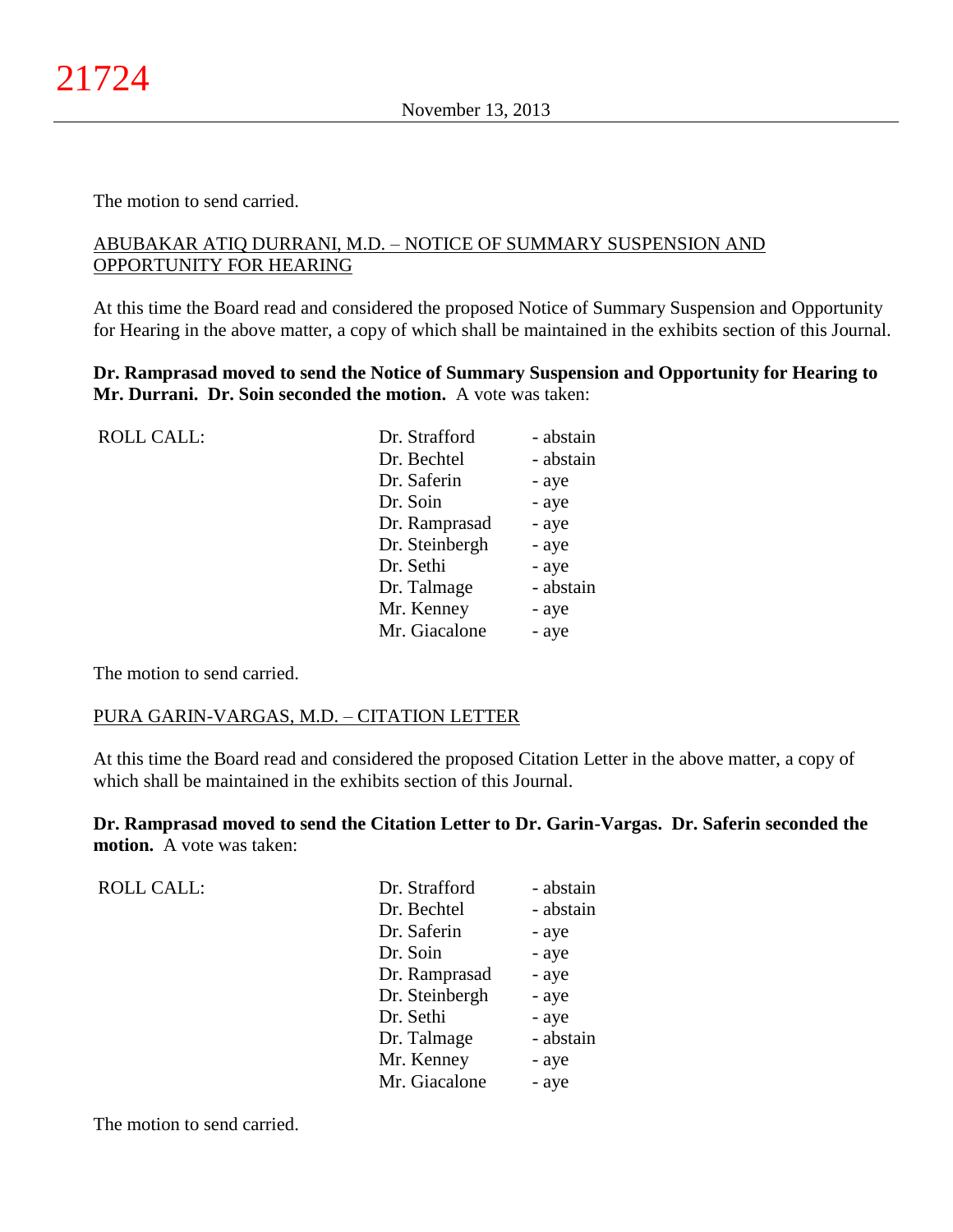## RAMEZ REDA GHARABAWY, M.D. – CITATION LETTER

At this time the Board read and considered the proposed Citation Letter in the above matter, a copy of which shall be maintained in the exhibits section of this Journal.

**Dr. Ramprasad moved to send the Citation Letter to Dr. Gharabawy. Dr. Soin seconded the motion.** A vote was taken:

| <b>ROLL CALL:</b> | Dr. Strafford  | - abstain |
|-------------------|----------------|-----------|
|                   | Dr. Bechtel    | - abstain |
|                   | Dr. Saferin    | - aye     |
|                   | Dr. Soin       | - aye     |
|                   | Dr. Ramprasad  | - aye     |
|                   | Dr. Steinbergh | - aye     |
|                   | Dr. Sethi      | - aye     |
|                   | Dr. Talmage    | - aye     |
|                   | Mr. Kenney     | - aye     |
|                   | Mr. Giacalone  | - aye     |
|                   |                |           |

The motion to send carried.

### DAVID MICHAEL HUGHES, D.O. – CITATION LETTER

At this time the Board read and considered the proposed Citation Letter in the above matter, a copy of which shall be maintained in the exhibits section of this Journal.

**Dr. Ramprasad moved to send the Citation Letter to Dr. Hughes. Dr. Soin seconded the motion.** A vote was taken:

| <b>ROLL CALL:</b> | Dr. Strafford  | - abstain |
|-------------------|----------------|-----------|
|                   | Dr. Bechtel    | - abstain |
|                   | Dr. Saferin    | - aye     |
|                   | Dr. Soin       | - aye     |
|                   | Dr. Ramprasad  | - aye     |
|                   | Dr. Steinbergh | - aye     |
|                   | Dr. Sethi      | - aye     |
|                   | Dr. Talmage    | - aye     |
|                   | Mr. Kenney     | - aye     |
|                   | Mr. Giacalone  | - aye     |
|                   |                |           |

The motion to send carried.

### AIYAPPAN MENON, M.D. – CITATION LETTER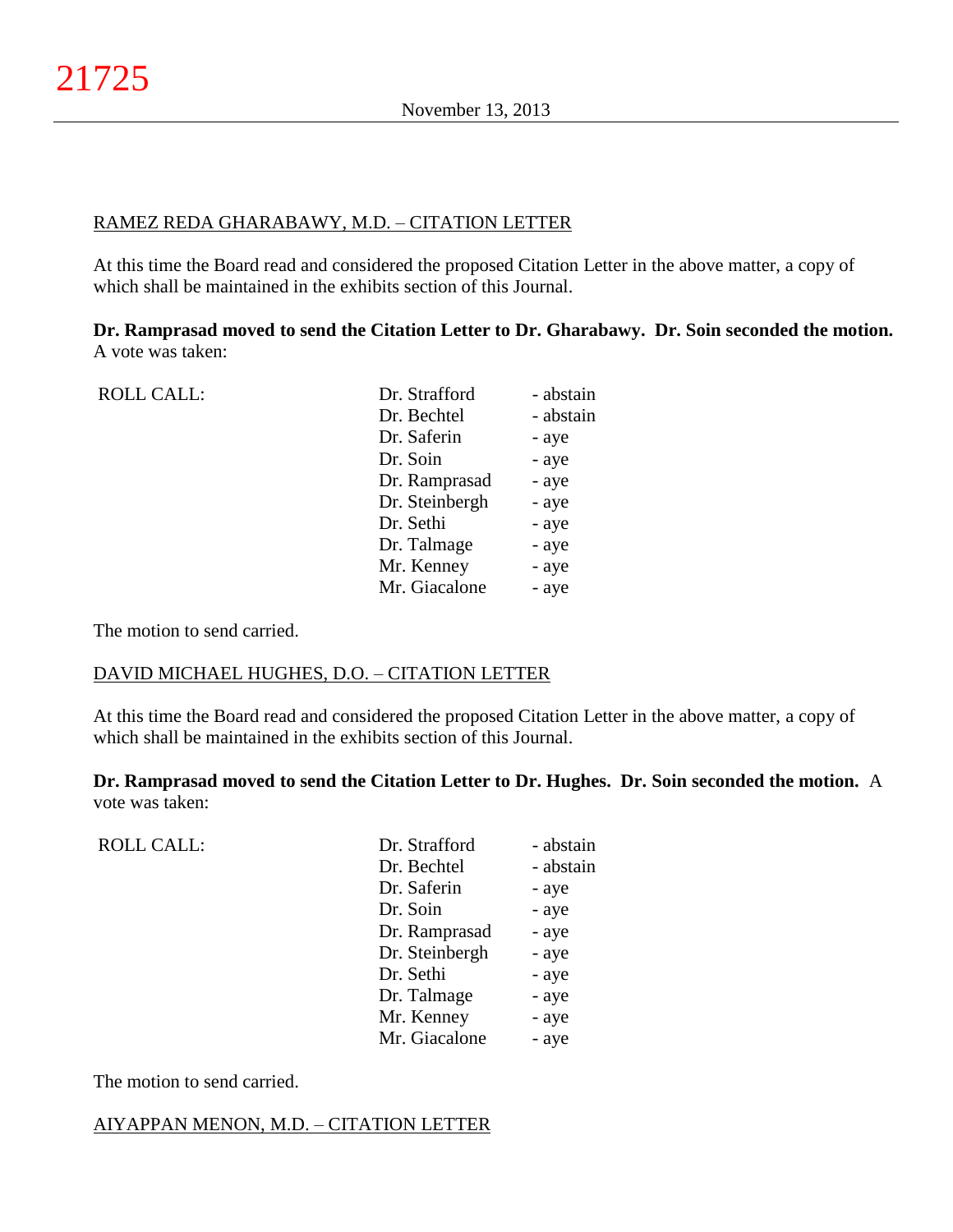At this time the Board read and considered the proposed Citation Letter in the above matter, a copy of which shall be maintained in the exhibits section of this Journal.

### **Dr. Saferin moved to send the Citation Letter to Dr. Menon. Dr. Soin seconded the motion.** A vote was taken:

| <b>ROLL CALL:</b> | Dr. Strafford  | - abstain |
|-------------------|----------------|-----------|
|                   | Dr. Bechtel    | - abstain |
|                   | Dr. Saferin    | - aye     |
|                   | Dr. Soin       | - aye     |
|                   | Dr. Ramprasad  | - aye     |
|                   | Dr. Steinbergh | - aye     |
|                   | Dr. Sethi      | - aye     |
|                   | Dr. Talmage    | - abstain |
|                   | Mr. Kenney     | - aye     |
|                   | Mr. Giacalone  | - aye     |
|                   |                |           |

The motion to send carried.

### ALI SALIM, M.D. – NOTICE OF AUTOMATIC SUSPENSION AND OPPORTUNITY FOR HEARING

At this time the Board read and considered the proposed Notice of Automatic Suspension and Opportunity for Hearing in the above matter, a copy of which shall be maintained in the exhibits section of this Journal.

**Dr. Ramprasad moved to send the Notice of Automatic Suspension and Opportunity for Hearing to Dr. Salim. Dr. Soin seconded the motion.** A vote was taken:

| <b>ROLL CALL:</b> | Dr. Strafford  | - abstain |
|-------------------|----------------|-----------|
|                   | Dr. Bechtel    | - abstain |
|                   | Dr. Saferin    | - aye     |
|                   | Dr. Soin       | - aye     |
|                   | Dr. Ramprasad  | - aye     |
|                   | Dr. Steinbergh | - aye     |
|                   | Dr. Sethi      | - aye     |
|                   | Dr. Talmage    | - abstain |
|                   | Mr. Kenney     | - aye     |
|                   | Mr. Giacalone  | - aye     |
|                   |                |           |

The motion to send carried.

### ALLEN GEORGE SAOUD, D.O. – CITATION LETTER

At this time the Board read and considered the proposed Citation Letter in the above matter, a copy of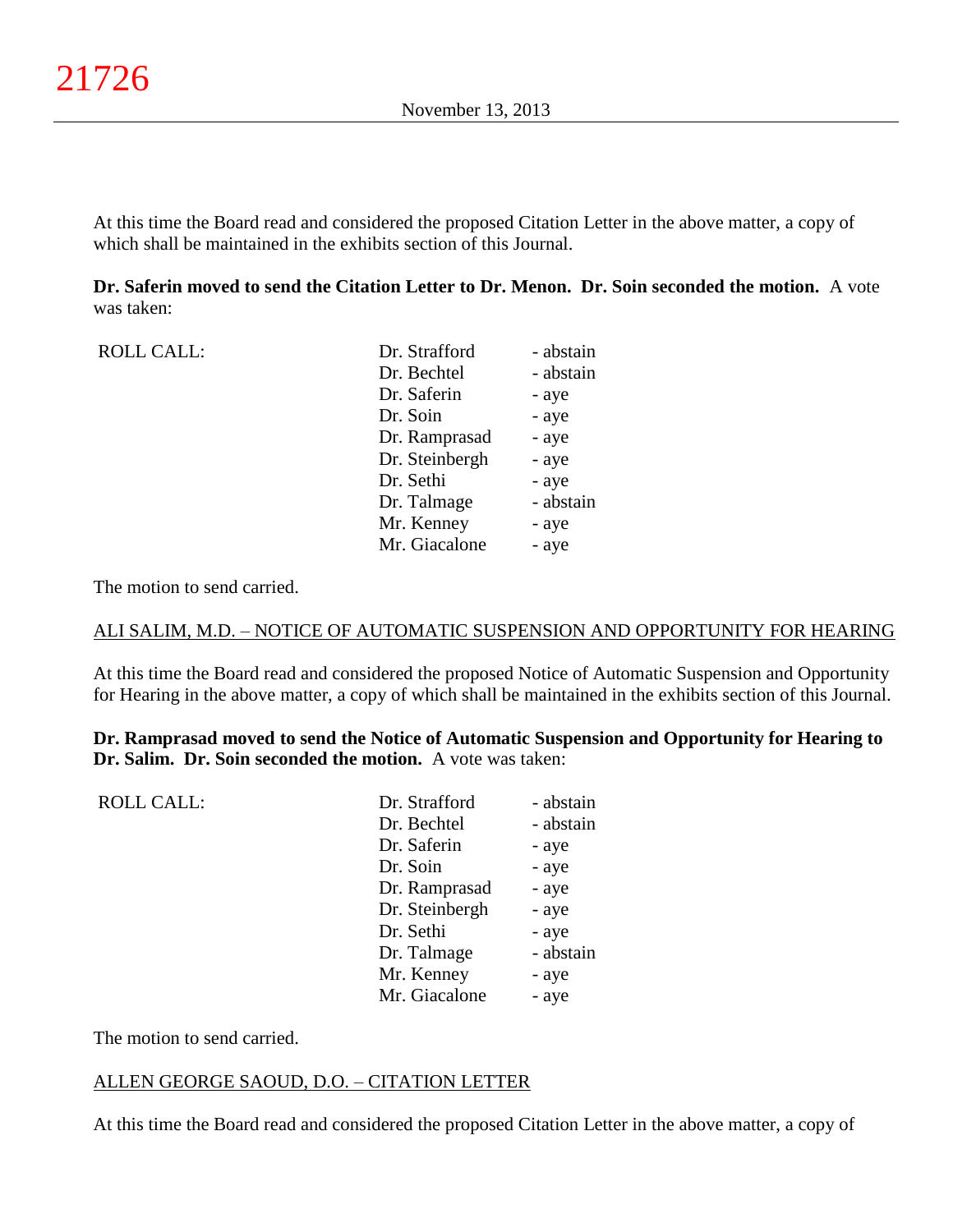which shall be maintained in the exhibits section of this Journal.

**Dr. Soin moved to send the Citation Letter to Dr. Saoud. Dr. Ramprasad seconded the motion.** A vote was taken:

| <b>ROLL CALL:</b> | Dr. Strafford  | - abstain |
|-------------------|----------------|-----------|
|                   | Dr. Bechtel    | - abstain |
|                   | Dr. Saferin    | - aye     |
|                   | Dr. Soin       | - aye     |
|                   | Dr. Ramprasad  | - aye     |
|                   | Dr. Steinbergh | - aye     |
|                   | Dr. Sethi      | - aye     |
|                   | Dr. Talmage    | - abstain |
|                   | Mr. Kenney     | - aye     |
|                   | Mr. Giacalone  | - aye     |

The motion to send carried.

#### MARTIN RYERSON SEVREY, JR., D.O. – CITATION LETTER

At this time the Board read and considered the proposed Citation Letter in the above matter, a copy of which shall be maintained in the exhibits section of this Journal.

**Dr. Ramprasad moved to send the Citation Letter to Dr. Sevrey. Dr. Soin seconded the motion.** A vote was taken:

| <b>ROLL CALL:</b> | Dr. Strafford  | - abstain |
|-------------------|----------------|-----------|
|                   | Dr. Bechtel    | - abstain |
|                   | Dr. Saferin    | - aye     |
|                   | Dr. Soin       | - aye     |
|                   | Dr. Ramprasad  | - aye     |
|                   | Dr. Steinbergh | - aye     |
|                   | Dr. Sethi      | - aye     |
|                   | Dr. Talmage    | - abstain |
|                   | Mr. Kenney     | - aye     |
|                   | Mr. Giacalone  | - aye     |
|                   |                |           |

The motion to send carried.

### SUSHIL KUMAR SOMPUR VASANTHKUMAR, M.D. – CITATION LETTER

At this time the Board read and considered the proposed Citation Letter in the above matter, a copy of which shall be maintained in the exhibits section of this Journal.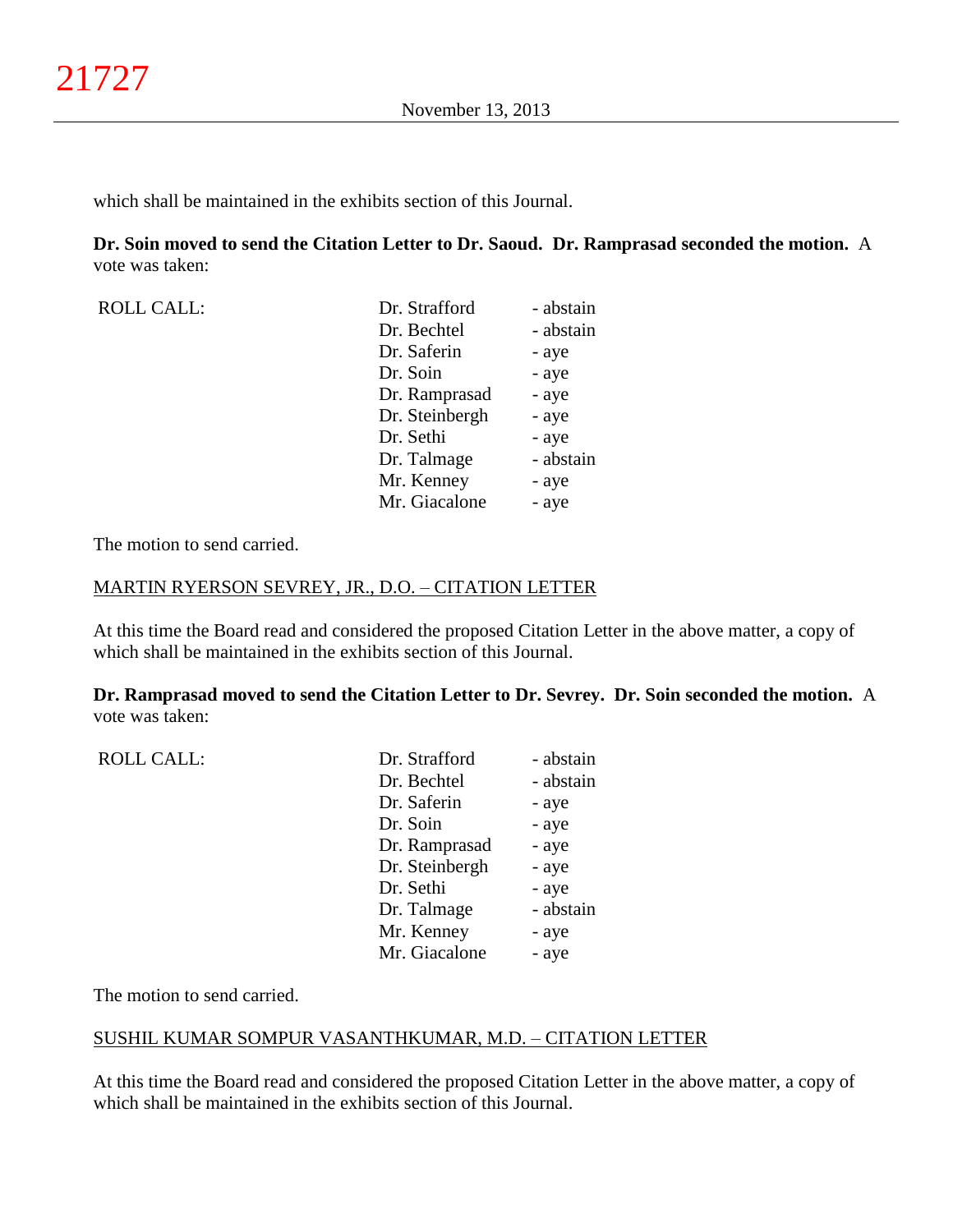**Dr. Saferin moved to send the Citation Letter to Dr. Vasanthkumar. Dr. Soin seconded the motion.** A vote was taken:

ROLL CALL:

| Dr. Strafford  | - abstain |
|----------------|-----------|
| Dr. Bechtel    | - abstain |
| Dr. Saferin    | - aye     |
| Dr. Soin       | - aye     |
| Dr. Ramprasad  | - aye     |
| Dr. Steinbergh | - aye     |
| Dr. Sethi      | - aye     |
| Dr. Talmage    | - aye     |
| Mr. Kenney     | - aye     |
| Mr. Giacalone  | - aye     |
|                |           |

The motion to send carried.

ROLL CALL:

#### CHRISTINA LOUISE SUMMERS – CITATION LETTER

At this time the Board read and considered the proposed Citation Letter in the above matter, a copy of which shall be maintained in the exhibits section of this Journal.

**Dr. Ramprasad moved to send the Citation Letter to Ms. Summers. Dr. Soin seconded the motion.** A vote was taken:

| Dr. Strafford  | - abstain |
|----------------|-----------|
| Dr. Bechtel    | - abstain |
| Dr. Saferin    | - aye     |
| Dr. Soin       | - aye     |
| Dr. Ramprasad  | - aye     |
| Dr. Steinbergh | - aye     |
| Dr. Sethi      | - aye     |
| Dr. Talmage    | - aye     |
| Mr. Kenney     | - aye     |
| Mr. Giacalone  | - aye     |

The motion to send carried.

#### RATIFICATION OF SETTLEMENT AGREEMENTS

## JEFFERSON DALE BRACEY, D.O. – WITHDRAWAL OF APPLICATION FOR OSTEOPATHIC MEDICAL LICENSURE

**Dr. Soin moved to ratify the Proposed Withdrawal of Application with Dr. Bracey. Dr. Ramprasad seconded the motion.** A vote was taken: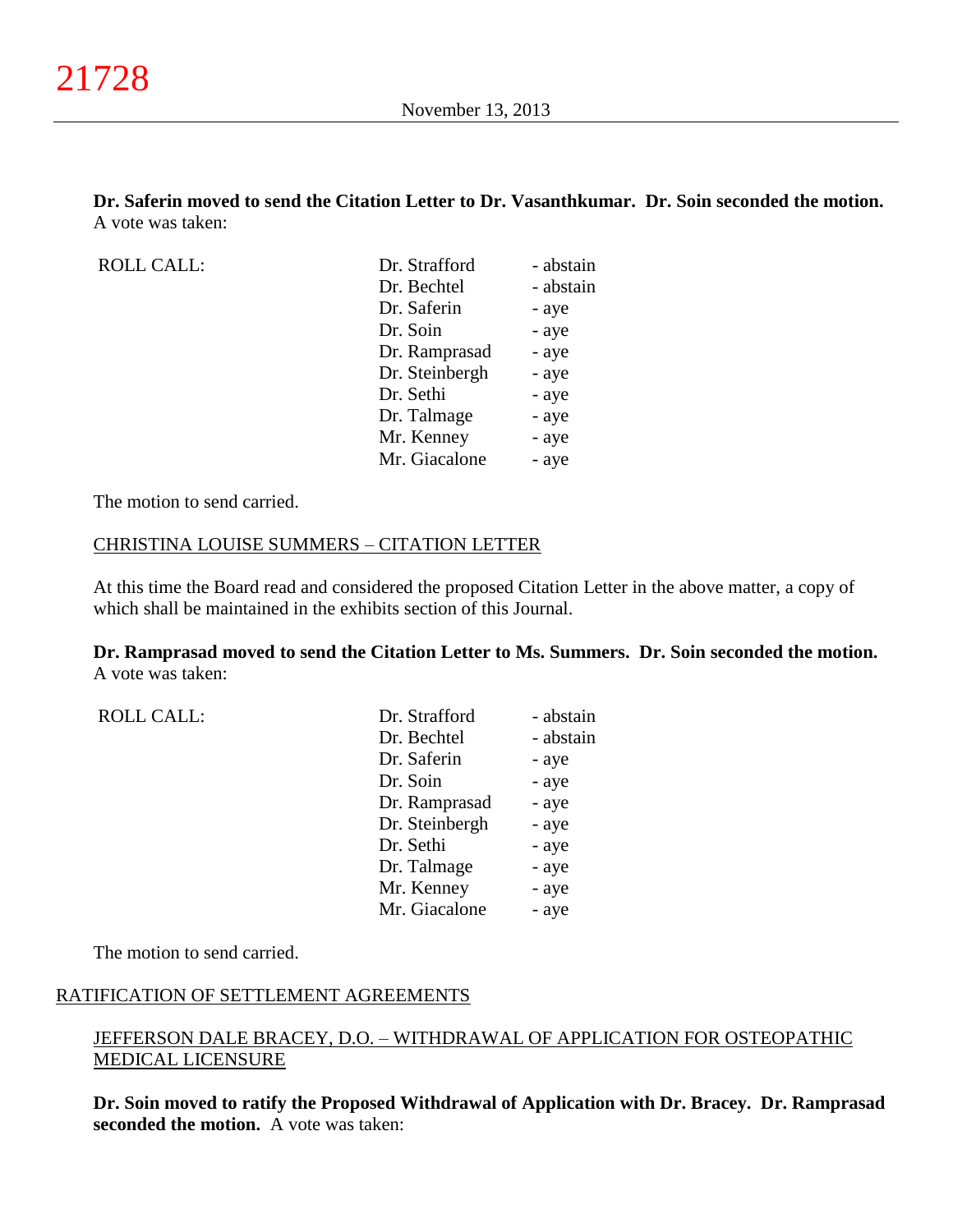| <b>ROLL CALL:</b> | Dr. Strafford  | - abstain |
|-------------------|----------------|-----------|
|                   | Dr. Bechtel    | - abstain |
|                   | Dr. Saferin    | - aye     |
|                   | Dr. Soin       | - aye     |
|                   | Dr. Ramprasad  | - aye     |
|                   | Dr. Steinbergh | - aye     |
|                   | Dr. Sethi      | - aye     |
|                   | Dr. Talmage    | - aye     |
|                   | Mr. Kenney     | - aye     |
|                   | Mr. Giacalone  | - aye     |
|                   |                |           |

The motion to ratify carried.

#### REBECCA ANN BRAUCH, M.D. – PROBATIONARY CONSENT AGREEMENT

**Dr. Soin moved to ratify the Proposed Probationary Consent Agreement with Dr. Brauch. Dr. Ramprasad seconded the motion.** A vote was taken:

| <b>ROLL CALL:</b> | Dr. Strafford  | - abstain |
|-------------------|----------------|-----------|
|                   | Dr. Bechtel    | - abstain |
|                   | Dr. Saferin    | - aye     |
|                   | Dr. Soin       | - aye     |
|                   | Dr. Ramprasad  | - aye     |
|                   | Dr. Steinbergh | - aye     |
|                   | Dr. Sethi      | - aye     |
|                   | Dr. Talmage    | - abstain |
|                   | Mr. Kenney     | - aye     |
|                   | Mr. Giacalone  | - aye     |
|                   |                |           |

The motion to ratify carried.

#### DAVID CHARLES KIRKWOOD, M.D. – CONSENT AGREEMENT

**Dr. Ramprasad moved to ratify the Proposed Consent Agreement with Dr. Kirkwood. Dr. Soin seconded the motion.** A vote was taken:

| <b>ROLL CALL:</b> | Dr. Strafford  | - abstain |
|-------------------|----------------|-----------|
|                   | Dr. Bechtel    | - abstain |
|                   | Dr. Saferin    | - aye     |
|                   | Dr. Soin       | - aye     |
|                   | Dr. Ramprasad  | - aye     |
|                   | Dr. Steinbergh | - aye     |
|                   | Dr. Sethi      | - aye     |
|                   |                |           |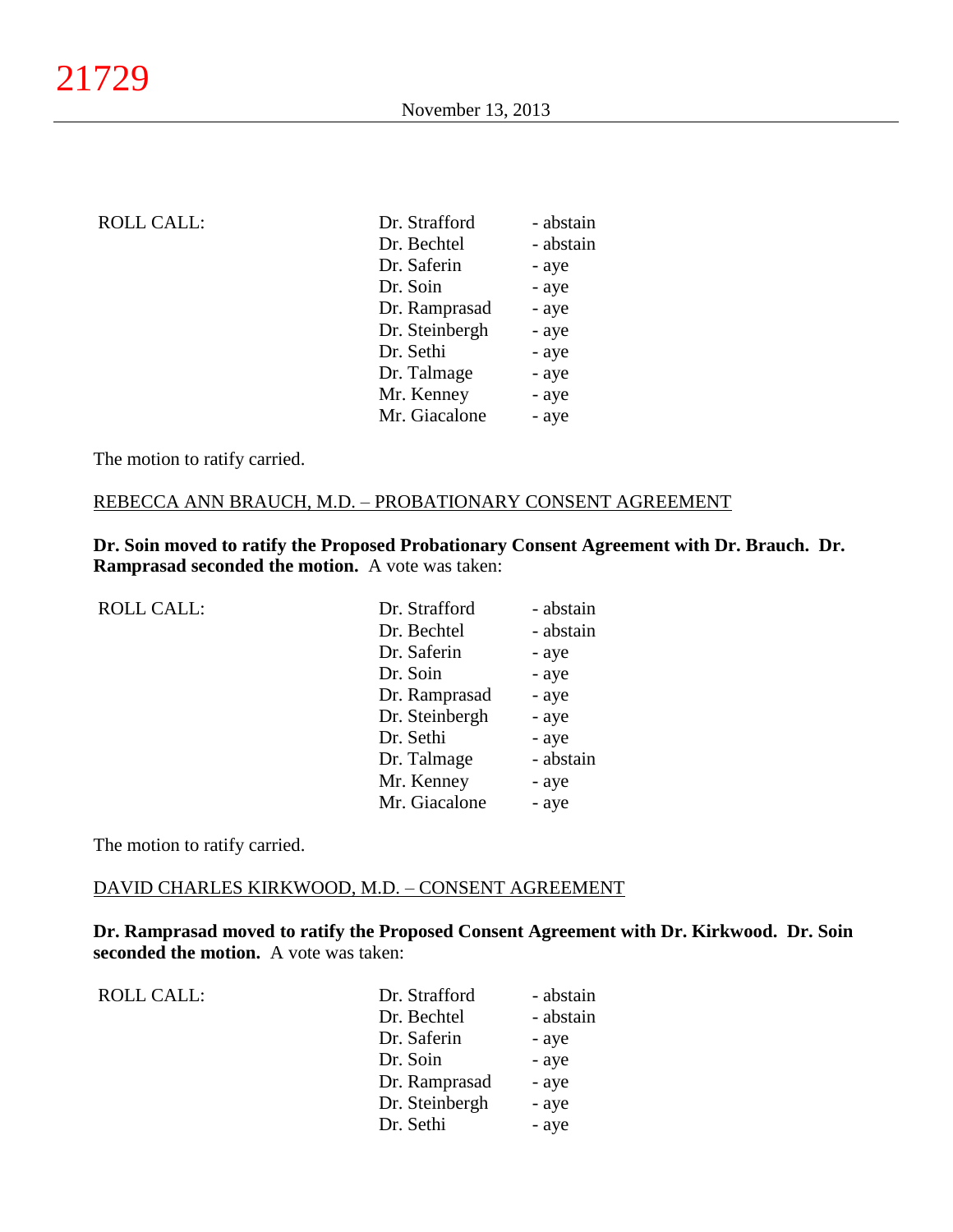| Dr. Talmage   | - abstain |
|---------------|-----------|
| Mr. Kenney    | - aye     |
| Mr. Giacalone | - aye     |

The motion to ratify carried.

## E.S.U., M.D. – CONSENT AGREEMENT

Ms. Marshall stated that this physician was involved in an automobile/bicycle accident on September 12, 2012, which resulted in an indictment for both felony and misdemeanor charges from driving her automobile under the influence of alcohol. She was sent to a Board ordered 72 hour alcohol abuse assessment at Shepherd Hill by Dr. Whitney. Dr. Whitney determined that she had entered an outpatient treatment program with a diagnosis of Alcohol Abuse after the accident. Dr. Whitney concurred with the diagnosis and found that ESU, M.D. was impaired. ESU, M.D. is currently in a 28 day treatment program at Shepherd Hill as of October 22, 2013 and her treatment continues.

Ms. Marshall stated that this proposed Consent Agreement will suspend ESU, M.D.'s medical license indefinitely, but not less than 90 days. Upon reinstatement, ESU, M.D. will be under probationary terms for at least five years.

Dr. Steinbergh asked what the court's action has been in this matter. Ms. Marshall replied that ESU, M.D.'s trial is still pending. Ms. Marshall advised the Board that if ESU, M.D. is convicted on something that is within this proposed Consent Agreement, then the Board will not be able to impose additional sanctions based on that conviction.

Mr. Kenney stated that he does not favor this proposed Consent Agreement and asked what will happen if the Board does not ratify it. Ms. Marshall answered that if the proposed Consent Agreement is not ratified, the staff will work with the Secretary and Supervising Member to address the impairment issue. Ms. Marshall stated that the issue of criminal behavior cannot be dealt without outside a consent agreement unless and until there is a conviction. Ms. Marshall commented that even with a conviction, the proposed Consent Agreement is within the Board's disciplinary guidelines.

Dr. Steinbergh asked if it is known what happened to the person who was on the bicycle. Based on the nature of the charges against ESU, M.D., Ms. Marshall and Mr. Haslam deduced that the bicyclist was not killed but was probably seriously injured, perhaps permanently. Responding to further questions, Ms. Marshall stated that the issues of impairment and criminal action cannot be split and dealt with separately at this time because the proposed Consent Agreement has already been negotiated; therefore, the Board is only able to ratify it or reject it.

Dr. Steinbergh expressed concern for the victim who was injured, particularly in light of the Board's mission of patient protection. Dr. Steinbergh agreed with Mr. Kenney that the proposed Consent Agreement may not be enough. Dr. Steinbergh opined that this matter should be brought back to the Board at a later time with the issues of impairment and criminal actions bifurcated from each other. After some discussion, the Board agreed with Dr. Steinbergh.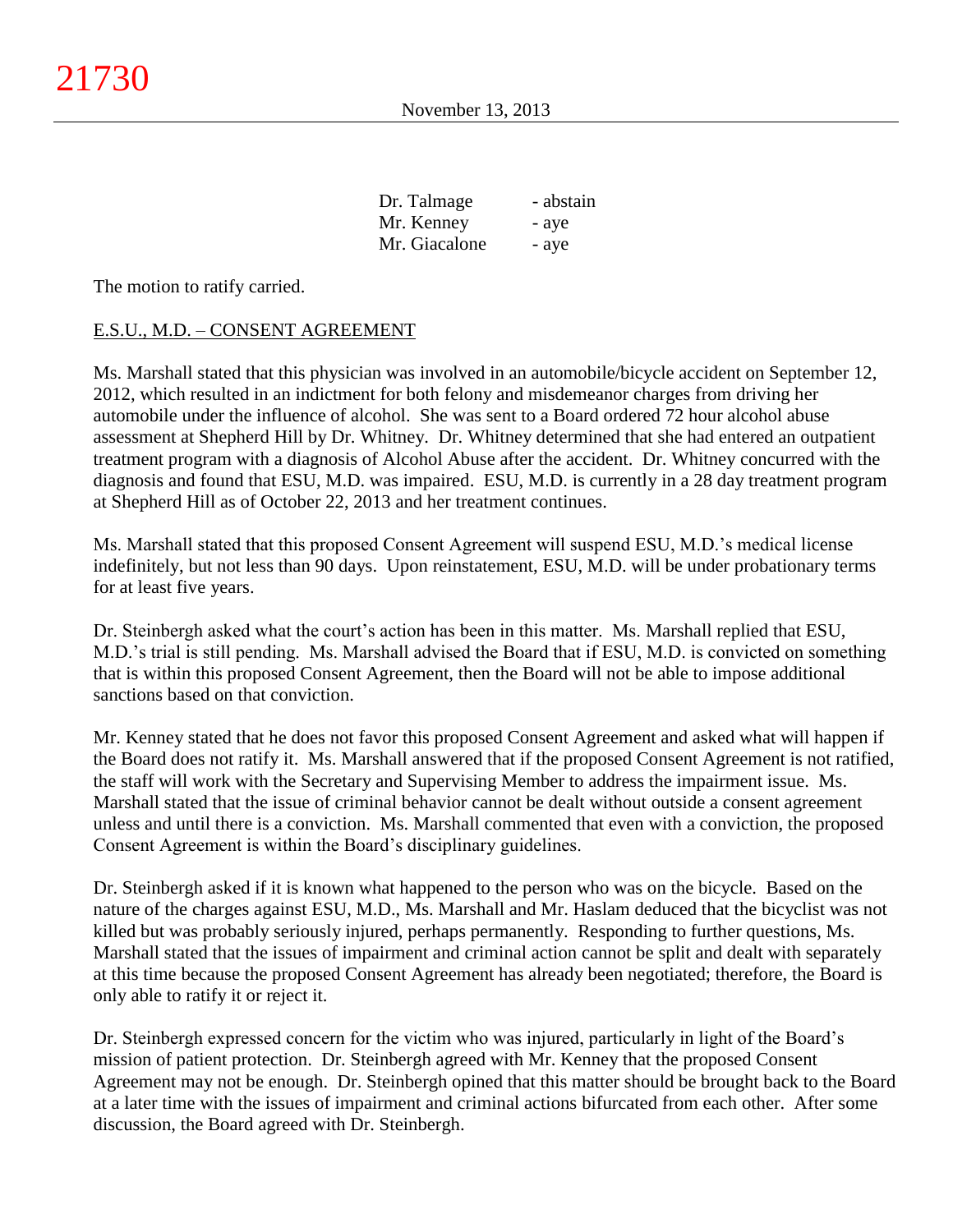**Dr. Saferin moved to deny ratification of the Proposed Consent Agreement with E.S.U., M.D. Mr. Kenney seconded the motion.** A vote was taken:

| <b>ROLL CALL:</b> | Dr. Strafford  | - abstain |
|-------------------|----------------|-----------|
|                   | Dr. Bechtel    | - abstain |
|                   | Dr. Saferin    | - aye     |
|                   | Dr. Soin       | - aye     |
|                   | Dr. Ramprasad  | - aye     |
|                   | Dr. Steinbergh | - aye     |
|                   | Dr. Sethi      | - aye     |
|                   | Dr. Talmage    | - aye     |
|                   | Mr. Kenney     | - aye     |
|                   | Mr. Giacalone  | - aye     |

The motion to deny ratification carried.

#### ERIK J. KRAENZLER, M.D. – STEP II CONSENT AGREEMENT

#### **Dr. Saferin moved to ratify the Proposed Step II Consent Agreement with Dr. Kraenzler. Dr. Sethi seconded the motion.**

Because this physician has suffered relapse following treatment for addiction, the Board engaged in a brief discussion of the Board's rules regarding impaired practitioners and whether the number of allowed relapses is appropriate.

A vote was taken on Dr. Saferin's motion to rarify:

| <b>ROLL CALL:</b> | Dr. Strafford  | - abstain |
|-------------------|----------------|-----------|
|                   | Dr. Bechtel    | - abstain |
|                   | Dr. Saferin    | - aye     |
|                   | Dr. Soin       | - aye     |
|                   | Dr. Ramprasad  | - aye     |
|                   | Dr. Steinbergh | - aye     |
|                   | Dr. Sethi      | - aye     |
|                   | Dr. Talmage    | - aye     |
|                   | Mr. Kenney     | - aye     |
|                   | Mr. Giacalone  | - aye     |
|                   |                |           |

The motion to ratify carried.

Due to several concerns brought up during discussion, the Board agreed that the impairment rules should be reexamined by the Group 1 Committee.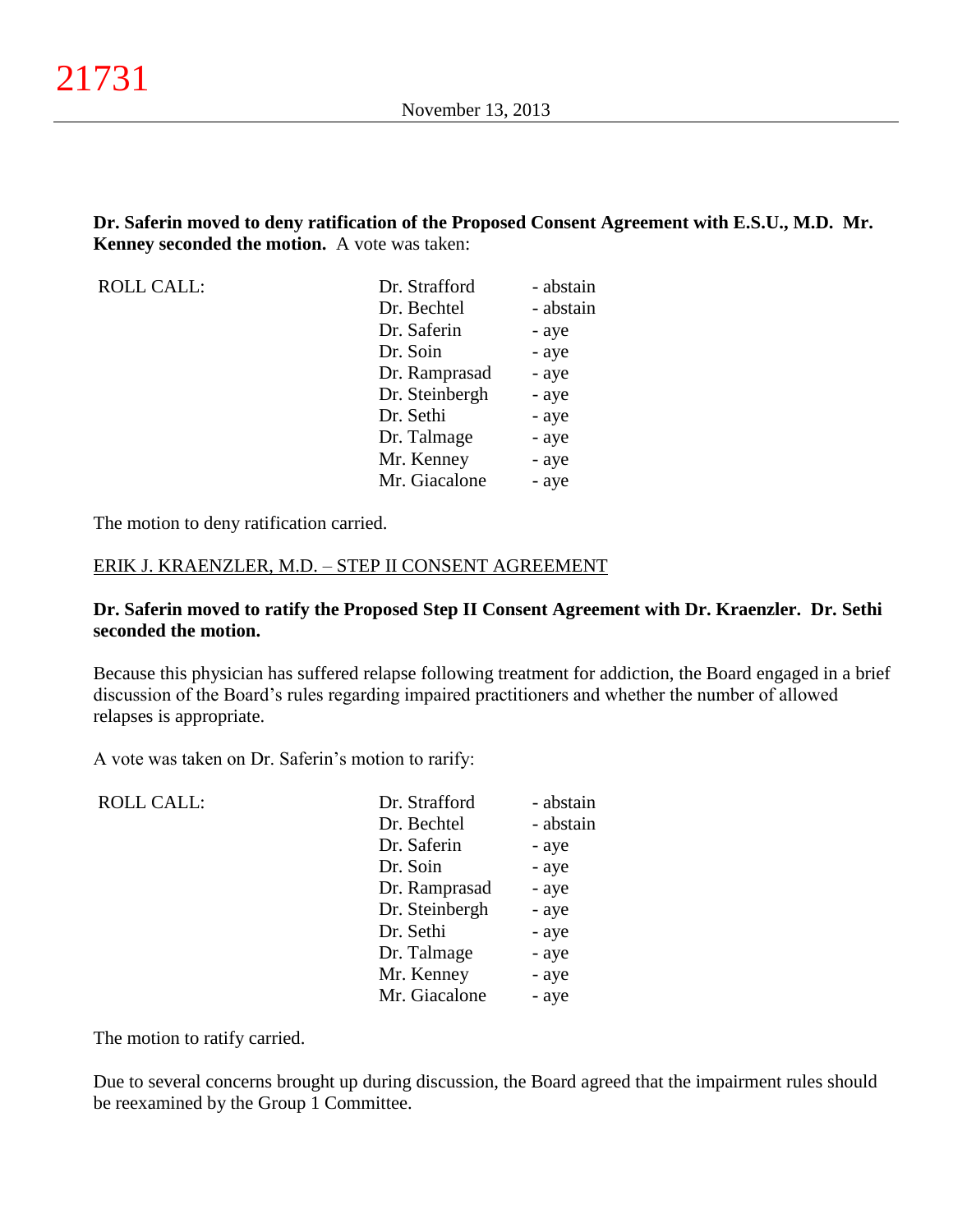#### PROBATIONARY APPEARANCES

### AJAY BHATIA, M.D.

Dr. Bhatia was making his initial appearance before the Board pursuant to the terms of his August 14, 2013 Consent Agreement. Ms. Bickers reviewed Dr. Bhatia's history with the Board.

Dr. Steinbergh asked if Dr. Bhatia is currently on medication for his diagnosis of bipolar disorder. Dr. Bhatia replied that he is currently taking medication.

Dr. Steinbergh asked Dr. Bhatia to describe his practice. Dr. Bhatia responded that he works in a busy mental health center. Dr. Steinbergh asked how Dr. Bhatia interacts with the patients at the mental health center in light of his own psychiatric disorder. Dr. Bhatia answered that his condition gives him insight that patients and physicians are not all that different from each other. Dr. Bhatia stated that his own treatment gives him a perspective on what his patients are going through. Dr. Steinbergh asked how many hours Dr. Bhatia works. Dr. Bhatia replied that he works 40 hours per week and he is comfortable with that.

Dr. Steinbergh asked about Dr. Bhatia's family support. Dr. Bhatia replied that during his residency, both of his parents were going through significant illnesses. Dr. Bhatia stated that he lives with his parents so they can better help each other out.

Dr. Ramprasad asked what Dr. Bhatia is doing to avoid stress, which had led to Dr. Bhatia's previous episodes. Dr. Bhatia explained that last year, he was studying for his boards and working full time. Dr. Bhatia used vacation time to study, so he did not get any breaks at all. Lately, Dr. Bhatia has been letting his superiors know when he is becoming stressed and is utilizing his time off appropriately. Dr. Bhatia meets with his supervisor once per week to talk about how his practice is going.

Dr. Ramprasad noted that Dr. Bhatia is under ongoing medical management and asked if Dr. Bhatia is on a better combination of medications now. Dr. Bhatia replied that he is comfortable with his current regimen.

**Dr. Ramprasad moved to continue Dr. Bhatia under the terms of his August 14, 2013 Consent Agreement. Dr. Sethi seconded the motion.** All members voted aye. The motion carried.

### RAYMOND C. GRUENTHER, M.D.

Dr. Gruenther was making his initial appearance before the Board pursuant to the terms of his August 14, 2013 Consent Agreement. Ms. Bickers reviewed Dr. Gruenther's history with the Board.

Dr. Ramprasad asked how Dr. Gruenther is doing. Dr. Gruenther replied that he has just completed a course in medical record-keeping at Case Western Reserve University. Otherwise, Dr. Gruenther has been studying and reviewing old charts to determine what he should have been doing at that time. Dr. Gruenther stated that he has found several instances where he did not make a very good plan and did not document the different findings of the patients.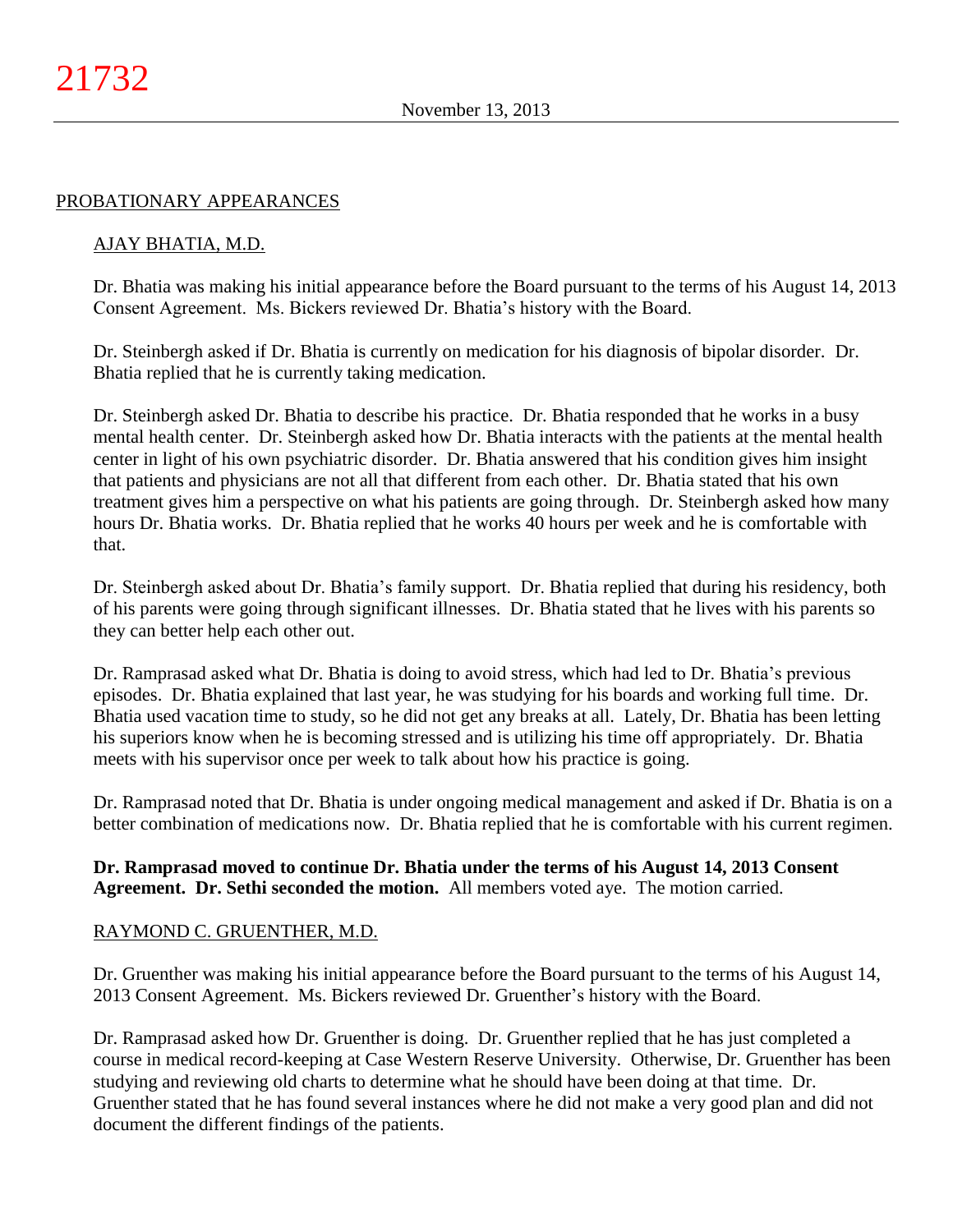Dr. Talmage asked if Dr. Gruenther had taken continuing medical education in narcotic and opioid administration and, if so, was that education inadequate to train Dr. Gruenther to prescribe in a proper manner. Dr. Gruenther stated that his problems resulted because he had not appropriately applied his education to his practice. Dr. Gruenther stated that he will take the intensive course in prescribing controlled substances in December.

Dr. Ramprasad asked about Dr. Gruenther's family support. Dr. Gruenther replied that he lives with his wife and son, and he speaks with his mother often. Dr. Ramprasad asked how Dr. Gruenther is doing financially since he is now working. Dr. Gruenther answered that he is doing okay. Dr. Ramprasad asked if Dr. Gruenther understands his Consent Agreement. Dr. Gruenther replied that he understands his Consent Agreement.

**Dr. Soin moved to continue Dr. Gruenther under the terms of his August 14, 2013 Consent Agreement. Dr. Sethi seconded the motion.** All members voted aye, except Dr. Steinbergh, who abstained. The motion carried.

Dr. Steinbergh and Dr. Bechtel exited the meeting at this time. Dr. Ramprasad assumed the chair.

# MICHELE HANLON, M.T.

Ms. Hanlon was making her initial appearance before the Board pursuant to the terms of her June 12, 2013 Consent Agreement. Ms. Bickers reviewed Ms. Hanlon's history with the Board.

Dr. Ramprasad stated that the Medical Board often sees massage therapists who practice after their license has lapsed. Dr. Ramprasad asked Ms. Hanlon for guidance on what the Medical Board can to do prevent this. Ms. Hanlon could not explain why she had neglected to renew her massage therapy license, noting that she had renewed it six or seven times before. Ms. Hanlon stated that it was simply careless and irresponsible, which is not an excuse.

Dr. Ramprasad asked if Ms. Hanlon is currently working. Ms. Hanlon replied that she is working at her private practice as well as for a chiropractic group. Ms. Hanlon commented that she has had a rough time recently in terms of finances. Dr. Ramprasad asked if Ms. Hanlon has any financial support from her family. Ms. Hanlon replied that she does not.

Dr. Ramprasad asked if Ms. Hanlon understands her Consent Agreement. Ms. Hanlon replied that she understands her Consent Agreement.

**Dr. Talmage moved to continue Ms. Hanlon under the terms of her June 12, 2013 Consent Agreement. Dr. Sethi seconded the motion.** All members voted aye. The motion carried.

## JULIANA J. OAK, M.D.

Dr. Oak was making her initial appearance before the Board pursuant to the terms of her August 14, 2013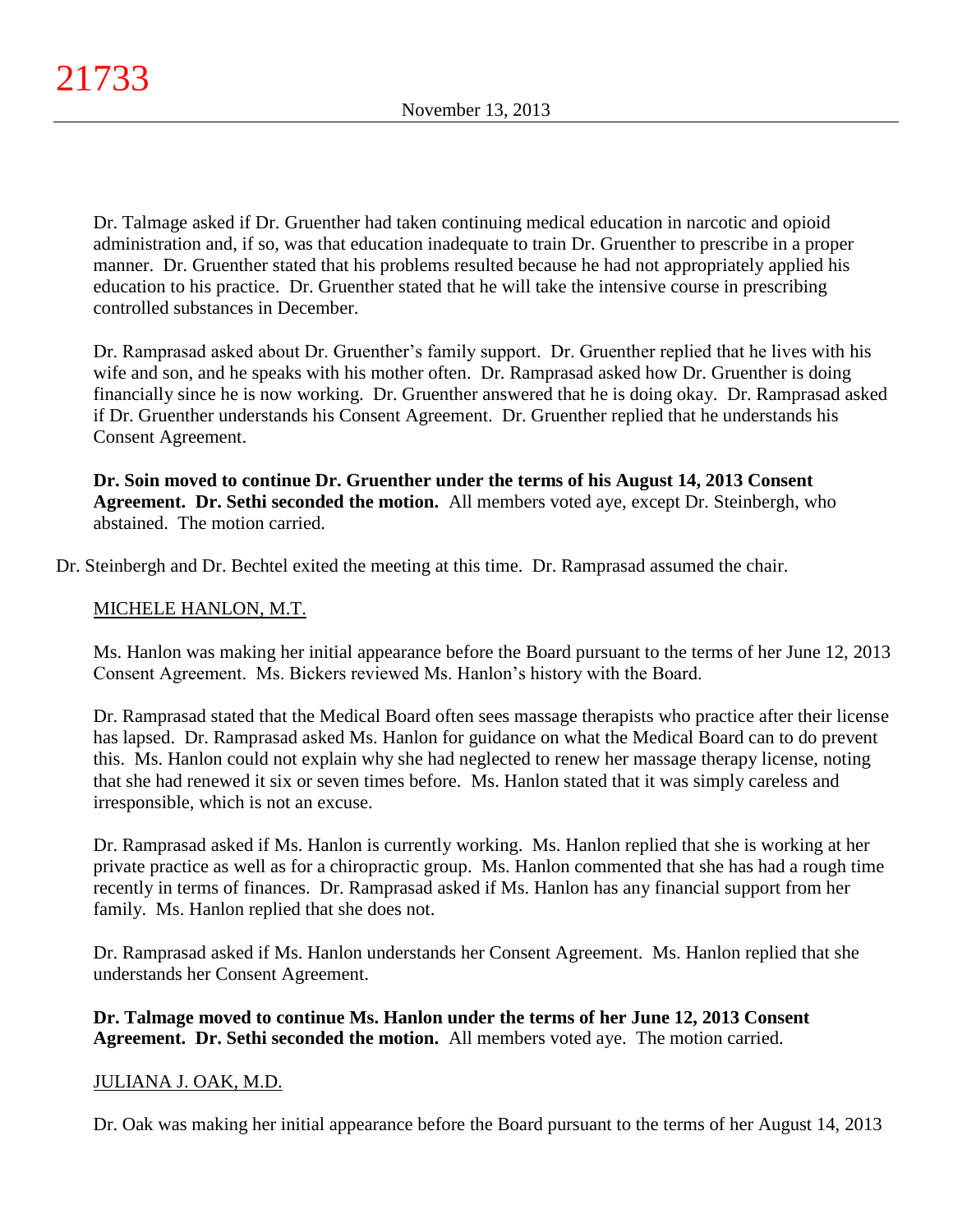Consent Agreement. Ms. Bickers reviewed Dr. Oak's history with the Board.

Dr. Ramprasad asked if Dr. Oak is a radiologist. Dr. Oak replied that she is a radiology resident. Dr. Ramprasad asked how long Dr. Oak has been bipolar. Dr. Oak answered that she was diagnosed in medical school, about nine years ago, after which she took a break before returning to her studies. Dr. Soin asked if Dr. Oak has coping mechanisms for dealing with stressful times. Dr. Oak responded that she has very strong family support and many hobbies, such as playing the piano. Dr. Oak also stated that she loves her job and the people she works with.

Dr. Steinbergh returned to the meeting at this time and resumed the chair.

Dr. Soin asked if Dr. Oak is comfortable with her medication regimen. Dr. Oak replied that she is comfortable and stable on her two current medications.

Dr. Ramprasad asked if Dr. Oak's diagnosis came up because it was noticed during training. Dr. Oak answered that her symptomatic times occurred when she was not practicing and when she was out of school. Dr. Oak stated that her diagnosis came up because she indicated it on her training certificate application. Dr. Ramprasad asked if Dr. Oak is seeing a psychiatrist. Dr. Oak replied that she follows-up with her psychiatrist every three months.

Dr. Talmage commended Dr. Oak for indicating her psychiatric diagnosis on her application, noting that if she hadn't and the Board discovered it later, things would have turned out very differently for Dr. Oak. Dr. Talmage advised the medical students in attendance to follow Dr. Oak's example and always be 110% honest when filling out applications. Dr. Oak agreed that honesty is the best policy and appreciated the Board's vigilance.

**Dr. Talmage moved to continue Dr. Oak under the terms of her August 14, 2013 Consent Agreement. Dr. Soin seconded the motion.** All members voted aye. The motion carried.

## BERNARD J. ROSE, M.D.

Dr. Rose was making his initial appearance before the Board pursuant to the terms of his September 12, 2013 Consent Agreement. Dr. Rose was also requesting approval of Douglas A. Songer, M.D., to serve as the treating psychiatrist. Ms. Bickers reviewed Dr. Rose's history with the Board.

Dr. Steinbergh asked Dr. Rose to describe his practice and his recovery. Dr. Rose replied that he attends three rehabilitation meetings per week plus aftercare, and he practices about 30 hours per week. Dr. Rose commented that things are going well for him, though he is having some trouble getting back on insurance plans.

Dr. Steinbergh asked if Dr. Rose practices in a group. Dr. Rose answered that he practices with his brother. Responding to questions about his family, Dr. Rose stated that he has a wife and three children in college.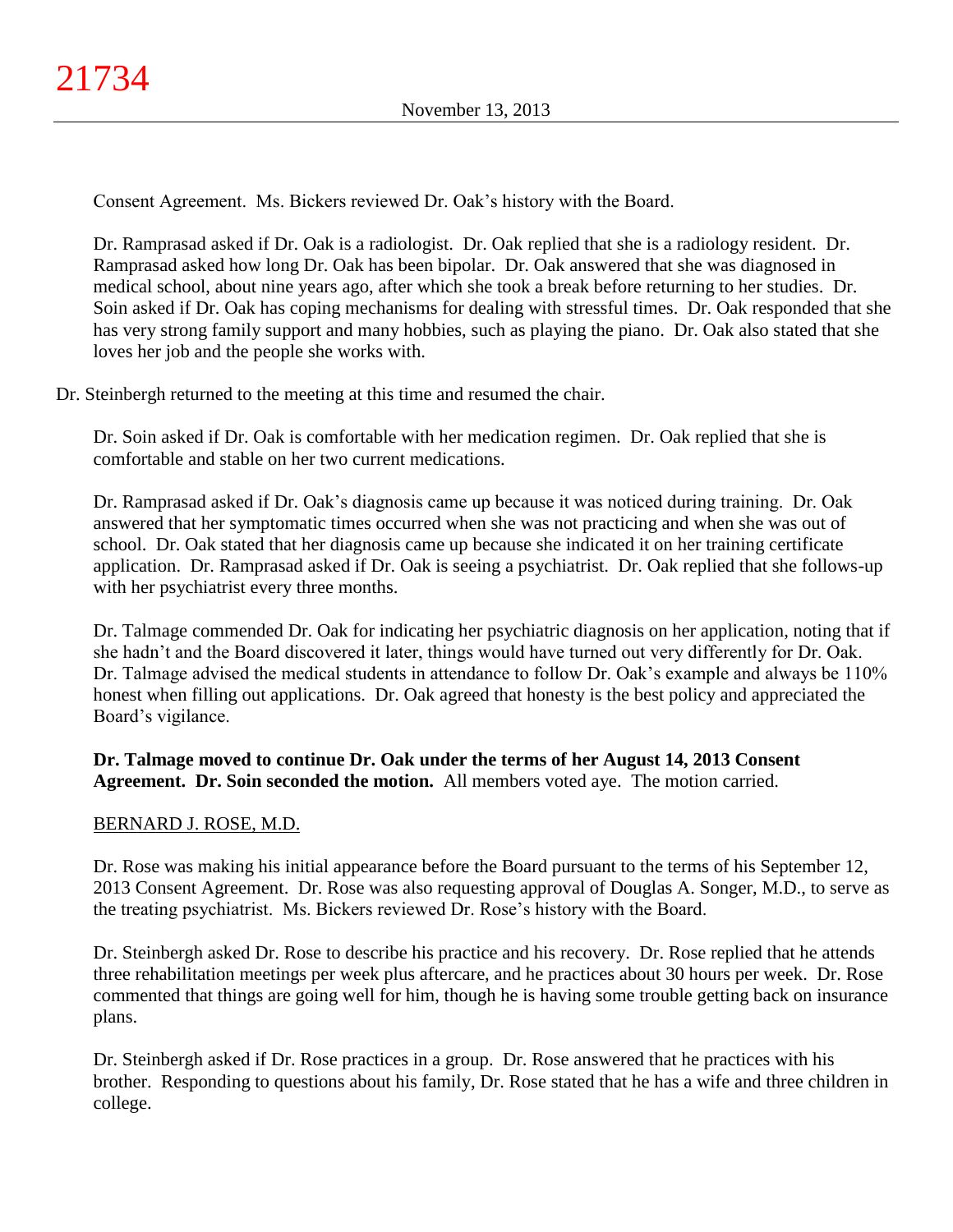Dr. Talmage asked if Dr. Rose attends Narcotics Anonymous meetings in addition to Alcoholics Anonymous, noting that Dr. Rose is addicted to Klonopin and Lorazepam as well as alcohol. Dr. Rose replied that he only attends Alcoholics Anonymous meetings and stated that addicts with other drugs of choice also attend those meetings.

Dr. Sethi asked what medications Dr. Rose is currently on. Dr. Rose replied that his psychiatrist has allowed him to wean his Celexa to nothing. Dr. Rose is still prescribed Zyprexa for when he cannot sleep at night.

Dr. Ramprasad noted that Dr. Rose stayed at Glenbeigh Hospital for two months and asked if he found that to be enough. Dr. Rose responded that his counselor kept him longer than the standard 28 days to make sure he would be successful and he was glad she did so.

Dr. Steinbergh asked if Dr. Rose had any questions. Dr. Rose replied that he had no questions.

**Dr. Ramprasad moved to continue Dr. Rose under the terms of his September 12, 2013 Consent Agreement. Dr. Ramprasad further moved to approve Douglas A. Songer, M.D., to serve as the treating psychiatrist. Dr. Soin seconded the motion.** All members voted aye. The motion carried.

# JESSICA MARIE SOTO, M.T.

Ms. Soto was making her initial appearance before the Board pursuant to the terms of the Board's Order of February 14, 2013. Ms. Soto was also requesting approval of an ethics course tailored by Donna F. Homenko, Ph.D. Ms. Bickers reviewed Ms. Soto's history with the Board.

Dr. Steinbergh asked what Ms. Soto knows about the ethics course she will be taking, in terms of what percentage will be in person. Ms. Soto replied that Dr. Homenko will give her paperwork that she will return by mail. Ms. Bickers stated that Ms. Soto will meet with Dr. Homenko at the beginning and at the end of the course. Dr. Steinbergh asked if Ms. Soto has met with Dr. Homenko yet. Ms. Soto answered that she has not yet met Dr. Homenko and has only communicated with her through email.

## Dr. Sethi exited the meeting at this time.

Dr. Ramprasad asked what Ms. Soto expected to get out of Dr. Homenko's ethics course. Ms. Soto speculated that she will get a better understanding of what it takes maintain her massage therapy license. Dr. Talmage noted that Ms. Soto had been convicted of trafficking marijuana and asked if she did so for recreational purposes or if she believed marijuana had therapeutic value. Ms. Soto stated that she had trafficked marijuana because she was asked to by someone she was in a bad relationship with. Ms. Soto stated that that occurred seven years ago and she is trying to move on with her life, which Dr. Homenko's ethics course will help her do.

Dr. Ramprasad asked if Ms. Soto has any questions for the Board. Ms. Soto replied that she has no questions.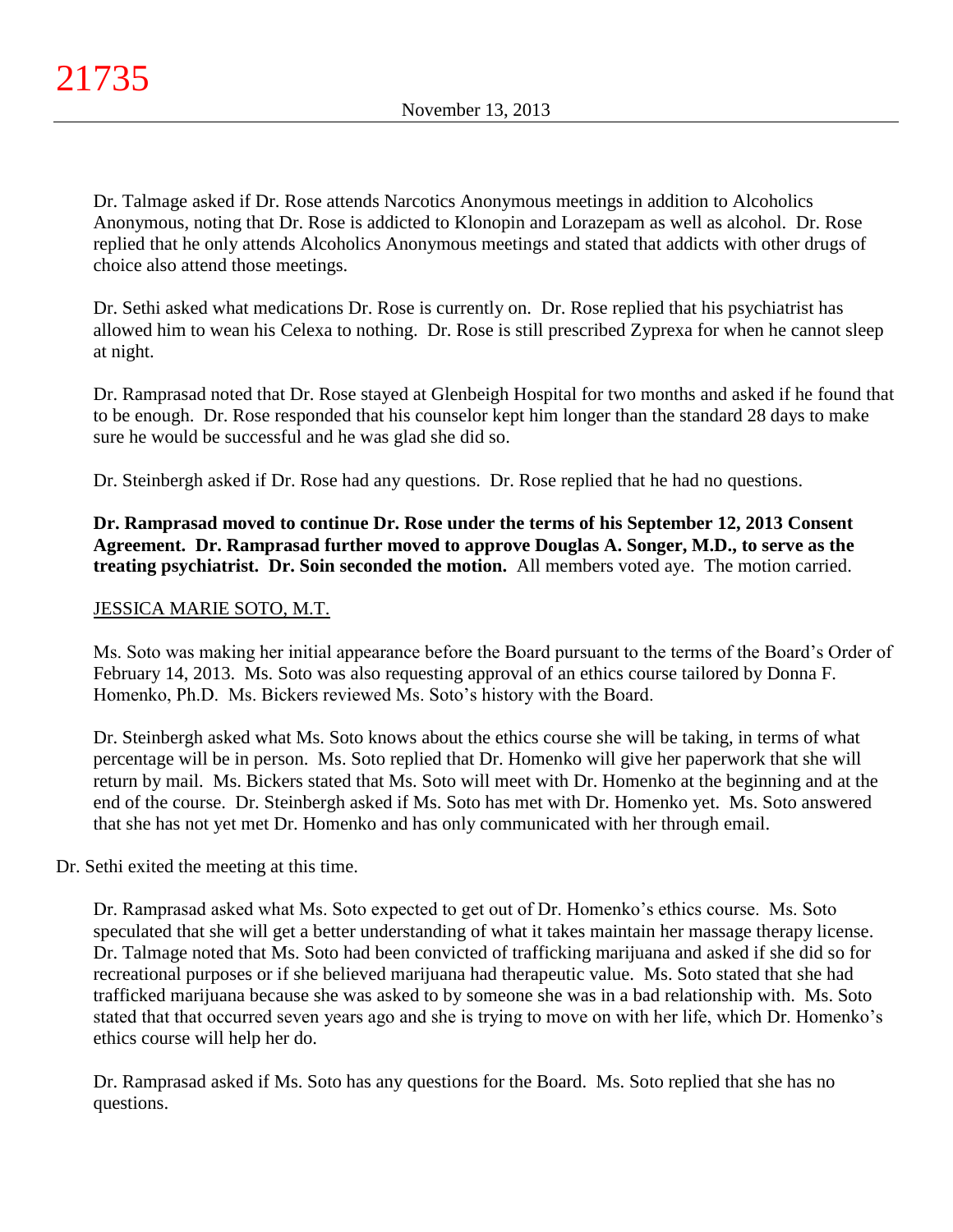**Dr. Ramprasad moved to continue Ms. Soto under the terms of the Board's Order of February 14, 2013. Dr. Ramprasad further moved to approve the ethics course tailored by Donna F. Homenko, Ph.D. Dr. Soin seconded the motion.** All members voted aye. The motion carried.

### ALVARO D. WAISSBLUTH, M.D.

Dr. Waissbluth was making his initial appearance before the Board pursuant to the terms of his August 14, 2013 Consent Agreement. Ms. Bickers reviewed Dr. Waissbluth's history with the Board.

Dr. Ramprasad recused himself from this discussion because Dr. Waissbluth's father was his mentor. Dr. Ramprasad commented that both of Dr. Waissbluth's parents were wonderful people.

Dr. Steinbergh asked Dr. Waissbluth to describe what he is currently doing and what he has learned from this experience. Dr. Waissbluth responded that in his entire career as a physician, it had never occurred to him that he ought not prescribe things like antibiotics, hypotensives, and beta blockers for his family members, friends, and co-workers. Dr. Waissbluth stated that he had also given physicals to his neighbor's children. Dr. Waissbluth stated that it is much more apparent how often he did this since he has stopped those practices.

Dr. Steinbergh asked how long Dr. Waissbluth has practiced medicine. Dr. Waissbluth answered that he has practiced since 1999. Dr. Steinbergh asked if he had ever accessed the Medical Board's rules during his years of practice. Dr. Waissbluth replied that he had never access those rules. Dr. Steinbergh asked if Dr. Waissbluth has ever wondered about providing prescriptions to people who he did not have a physician/patient relationship with. Dr. Waissbluth replied that he had thought that everyone did it, noting that his father had also treated family members. Dr. Waissbluth stated that when this came up, he discussed it with his colleagues and none of them had ever been reprimanded for it.

Dr. Steinbergh asked if Dr. Waissbluth, as a clinician, ever had doubts about prescribing for people who he had not examined. Dr. Waissbluth commented that it did occur to him, especially when a friend wanted something for sweating disorder and he had to Google it and read about it first. Dr. Talmage asked if Dr. Waissbluth had ever thought that his friend might have an anaphylactic reaction to the medication and passed out, and then no one would know what he had taken. Dr. Waissbluth replied that that had not occurred to him and does not know why that had not been obvious to him.

Dr. Talmage stated that Dr. Waissbluth's most egregious error was prescribing opioids for his girlfriend. Dr. Talmage stated that Dr. Waissbluth is too close to such a person and cannot be objective. Dr. Talmage stated that Dr. Waissbluth's girlfriend needed to be under the care of someone who could keep her on an appropriate dose of medication.

Dr. Talmage asked if Dr. Waissbluth has talked about his problems with his medical staff. Dr. Waissbluth answered that he has only discussed this with his partners and office manager. Dr. Waissbluth stated that now, if someone asks him for something, he tells them that neither he nor any other doctor can help them without a physician/patient relationship. Dr. Talmage commented that that is the correct thing to say.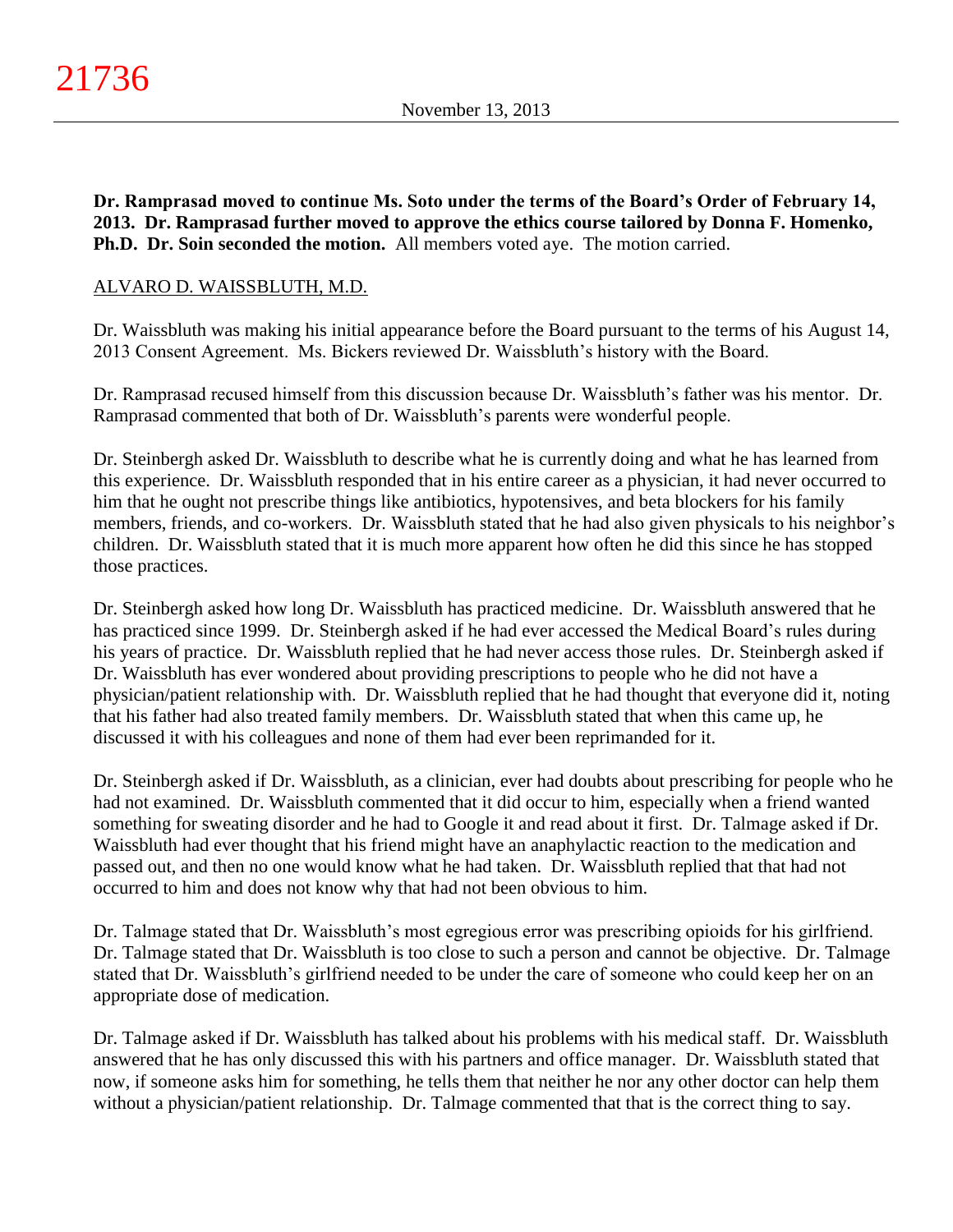Dr. Steinbergh asked if Dr. Waissbluth has signed up for his courses in prescribing and medical recordkeeping. Dr. Waissbluth replied that he has not yet signed up for the courses, but will do so soon now that he has completed is board examinations.

Dr. Soin asked, when Dr. Waissbluth was prescribing for friends and family, if they would ask for something specific or if Dr. Waissbluth would make a clinical decision about what to prescribe. Dr. Waissbluth answered that if it was someone in the lab, they would fill out the prescription and he would sign it; otherwise, he would make a clinical decision.

**Dr. Talmage moved to continue Dr. Waissbluth under the terms of his August 14, 2013 Consent Agreement. Dr. Soin seconded the motion.** All members voted aye, except Dr. Ramprasad, who abstained. The motion carried.

# LISA ANN WEST, D.O.

Dr. West was making a special appearance before the Board pursuant to the terms of her September 12, 2013 Consent Agreement. Dr. West was also requesting approval of Susan L. Lowell, L.I.S.W., to conduct the mental health treatment, and approval of Carlos G. Lowell, D.O., to serve as the supervising mental health professional. Ms. Bickers reviewed Dr. West's history with the Board.

Dr. Steinbergh asked where Dr. West is currently practicing. Dr. West answered that she is in residency at the University of Toledo.

Dr. Soin asked what coping mechanisms Dr. West uses to help with her alcohol addiction. Dr. West replied that she uses a treadmill, listens to music, and journals a lot. Dr. West stated that she also talks things out instead of holding things inside like she used to. Dr. Soin asked about Dr. West's support system. Dr. West responded that she has an Alcoholics Anonymous sponsor and is close with her friends in the residency. Dr. Soin asked about Dr. West's training program. Dr. West replied that her training program has been very supportive.

Dr. Ramprasad noted that Dr. West had never drank alcohol until her fourth year in medical school. Dr. West stated that that was the case.

Dr. Talmage, noting that Dr. West had alcohol dependency and an emotional diagnosis, asked when Dr. West discovered her dual diagnosis. Dr. West stated that her grandfather passed away during her fourth year of medical school and she still had not recovered emotionally months later. At that time, Dr. West was uncertain if it was the alcohol that was depressing her, but she was later diagnosed with genuine depression. Dr. Talmage asked if Dr. West is more comfortable dealing with her alcohol dependency now that her depression is being treated. Dr. West replied that she is more comfortable and it is not on her mind as much.

Dr. Ramprasad noted that Dr. West got inpatient treatment at the Ridge, and later did another treatment at Arrowhead. Dr. West stated that she did 28 days of treatment at both facilities. Dr. Ramprasad asked if Dr. West's second treatment helped her. Dr. West replied that her second treatment did help her. Dr.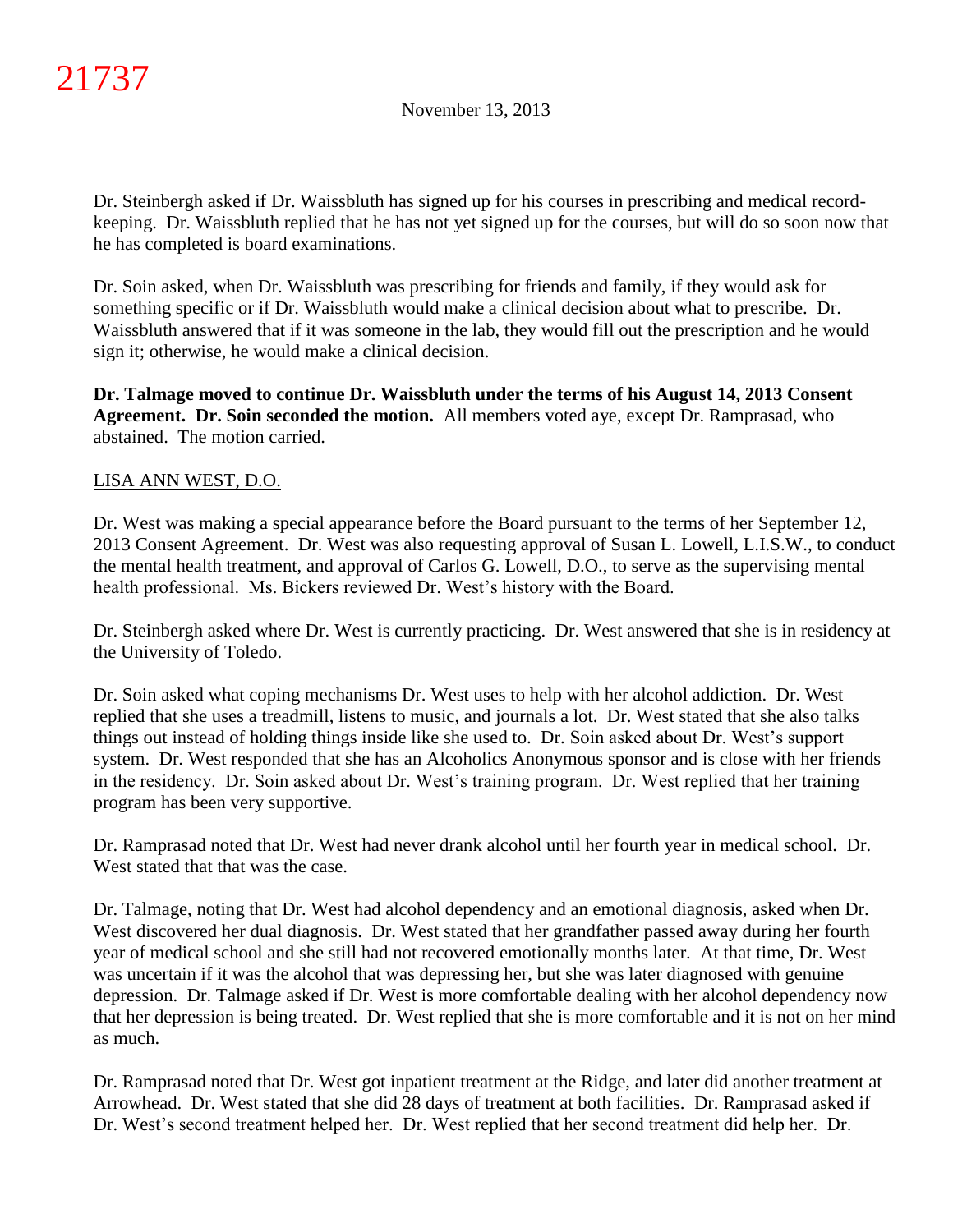Ramprasad asked if the second facility was better than the first or if she simply benefitted from having two inpatient treatments. Dr. West stated that for her first treatment, she was advised to choose a place near her family, so she chose the Ridge near Dayton. However, that was so far away from Toledo that she could not find a sponsor in Toledo and did not have aftercare.

Dr. Steinbergh asked about Dr. West's current recovery. Dr. West stated that she feels good about her recovery and she attends three to five meetings per week. Dr. Steinbergh asked how Dr. West is doing in her residency program. Dr. West replied that her residency program is very supportive, but her confidence is low. Dr. West stated that she is paranoid because she feels that if she makes a mistake they will think that she is drinking again. Therefore, Dr. West often goes in an hour early so she can know everything about the patients.

**Dr. Soin moved to continue Dr. West under the terms of her September 12, 2013 Consent Agreement. Dr. Soin further moved to approve Susan L. Lowell, L.I.S.W., to conduct the mental health treatment, and approve of Carlos G. Lowell, D.O., to serve as the supervising mental health professional. Dr. Ramprasad seconded the motion.** All members voted aye. The motion carried.

## PROBATION AND REINSTATEMENT CONSENT AGENDA

Dr. Steinbergh advised that at this time she would like the Board to consider the probationary reports and probationary requests on today's consent agenda. Dr. Steinbergh asked if any Board member wished to discuss a probationary report or probationary request separately. No Board member wished to discuss a probationary report or probationary request separately.

**Dr. Ramprasad moved to accept the Compliance staff's Reports of Conferences on October 7 & 8, 2013, with: Mark D. Baldwin, D.O.; Joseph E. Baus, M.D.; Gregory M. Beddell, M.D.; James E. Breidenstein, D.O.; Cynthia Lynn Brown, M.D.; Regis P. Burlas, D.O.; Carolyn A. Chambers, M.D.; Jackson L. J. Flanigan, M.D.; Jennifer J. Furin, M.D.; Julian A .Gordon, M.D.; George D. Griffin, III, M.D.; Michael S. Grinblatt, M.D.; Elizabeth J. (Martin) Gross, P.A.; Marjorie M. Haas, M.D.; Jonathan L. Haimes, M.D.; John Thomas Hibler, D.O.; Josh U. Hill, P.A.; Martin R. Hobowsky, D.O.; Jerome D. Homish, D.O.; Ralph Arden Hugunin, M.D.; Gregory Gene Johnson, M.D.; James M. Kemper, D.O.; William B. Kerek, M.D.; Thomas D. Kramer, Jr., M.D.; Elizabeth B. Lottes, D.O.; Anna M. Marcinow, M.D.; Bruce J. Merkin, M.D.; Wendy A. Millis, M.D.; Kimberly M. Nemeth, D.O.; Michael J. Palma, M.D.; Parag Patel, M.D.; Sheila S. Paul, D.O.; Sudhir S. Polisetty, M.D.; Chris Allen Rhoades, M.D.; Richard J. Shramo, D.P.M.; Rick Skibicki, M.D.; Jeffery L. Stambough, M.D.; Robert C. Turner, M.D.; Johanna W. Wasen, L.M.T.; and Bradley R. Wolf, M.D.**

**Dr. Ramprasad further moved to accept the Compliance staff's Reports of Conferences and the Secretary and Supervising Member's recommendations, as amended, as follows:**

**To grant Mohammad A. Adas, M.D.'s request for reduction in personal appearances to every six**   $\bullet$ **months;**

**To grant Nicholas A. Atanasoff, D.O.'s request for approval of Frank A. Rich, D.O., to serve as**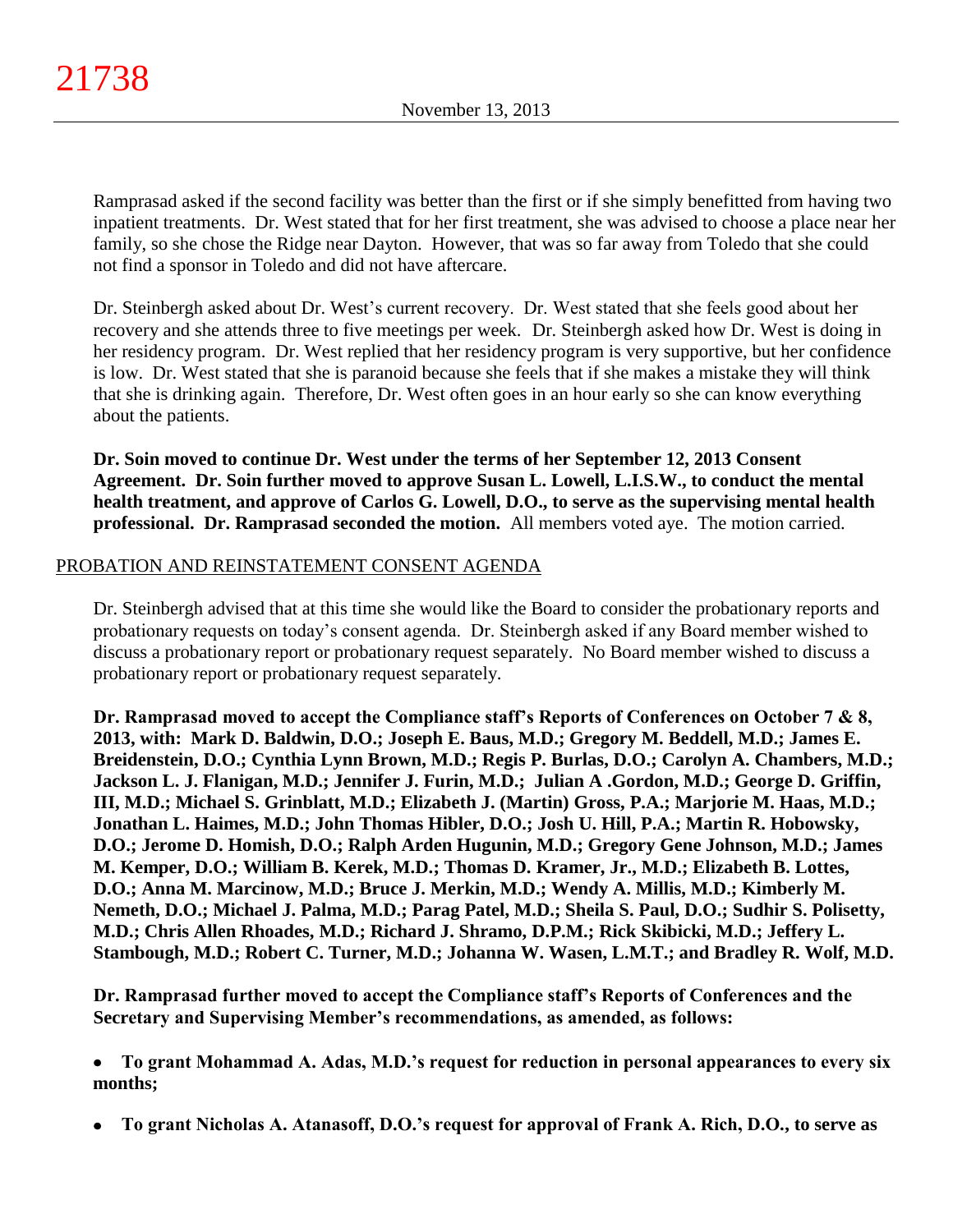**the monitoring physician; and determination of the frequency and number of charts to be reviewed at 10 charts per month;**

**To grant Michael T. Bangert, M.D.'s request for approval of Shiny M. Abraham, M.D., to serve**   $\bullet$ **as the treating psychiatrist; and approval of William F. Hamilton, L.I.S.W., to serve as the mental health treatment provider;**

**To grant Edwin T. Strong Brott, M.D.'s request for approval of** *Intensive Course in Medical Record* **Keeping, offered by Case Western Reserve University, to fulfill the medical record-keeping course requirement;**

**To grant Paul E. Duncan, M.D.'s request for reduction in personal appearances to every six**   $\bullet$ **months; and reduction in drug and alcohol rehabilitation meeting requirements to two per week with a minimum of 10 per month;**

**To grant Gary Allan Dunlap, D.O.'s request for approval of the proposed psychiatric treatment plan;**

**To grant Lynne A. Eaton, M.D.'s request for approval of Carol L. Clinton, M.D., to serve as the new monitoring physician;**

**To grant Rebecca E. Johnson, M.D.'s request for reduction in appearances to every six months;**   $\bullet$ **discontinuance of the chart review requirement; and to accept the Secretary's recommendation to reduce drug and alcohol rehabilitation meetings to two per week with a minimum of 10 per month;**

**To grant Kavita A. Kang, D.O.'s request for approval of Greg Duma, M.D., to serve as the new**   $\bullet$ **monitoring physician; and determination of the frequency and number of charts to be reviewed at 10 charts per month; and**

**To grant Adam G. Mace, M.D.'s request for reduction in psychotherapy sessions to once every**   $\bullet$ **three months; discontinuance of the drug log requirement; reduction in personal appearances to every six months; and to accept the Secretary's recommendation to reduce drug and alcohol rehabilitation meetings to two per week with a minimum of 10 per month.**

**Dr. Talmage seconded the motion.** A vote was taken:

ROLL CALL:

| Dr. Strafford  | - abstain |
|----------------|-----------|
| Dr. Saferin    | - aye     |
| Dr. Soin       | - aye     |
| Dr. Ramprasad  | - aye     |
| Dr. Steinbergh | - aye     |
| Dr. Talmage    | - aye     |
| Mr. Kenney     | - aye     |
| Mr. Giacalone  | - aye     |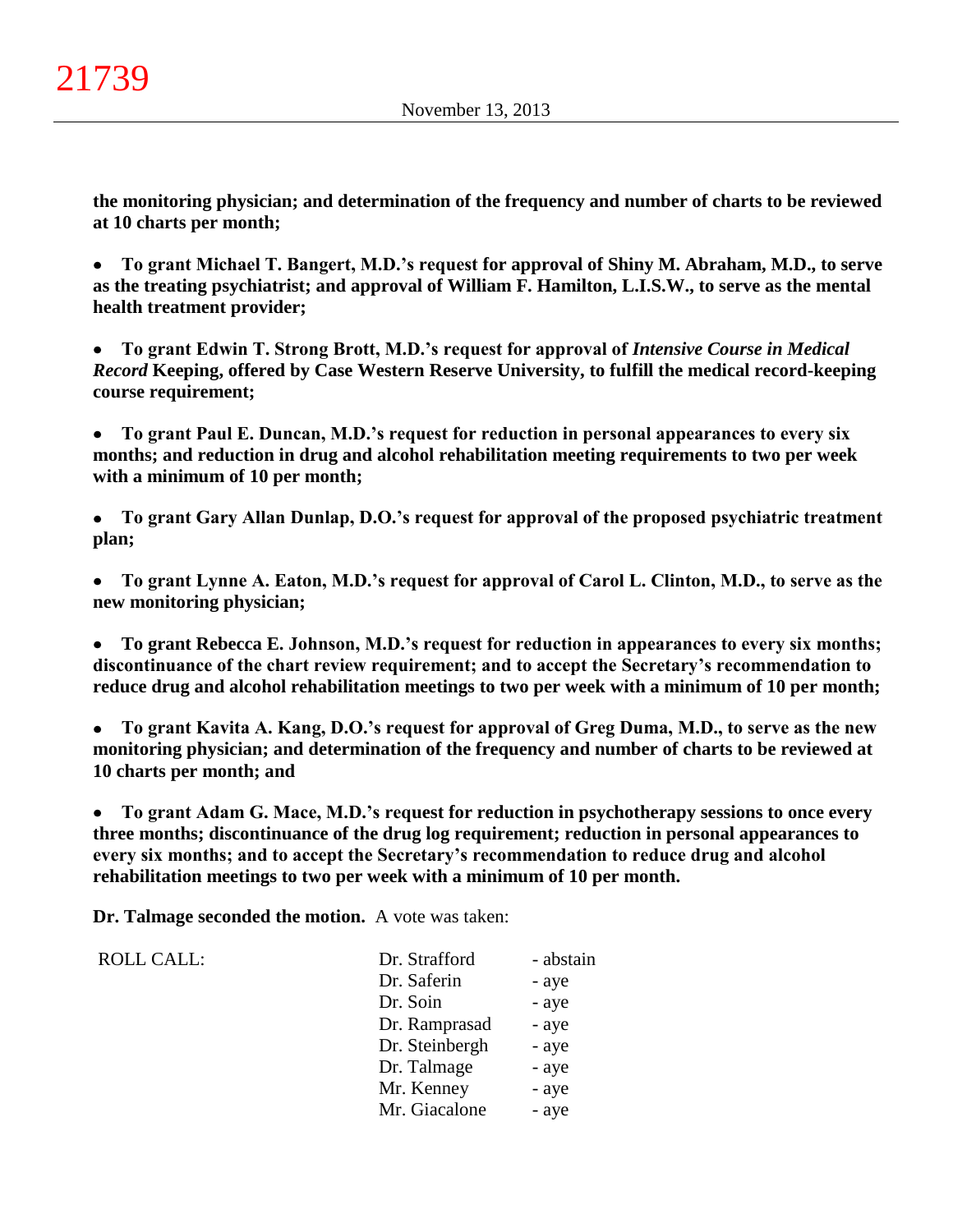The motion carried.

Thereupon, at 5:55 p.m., the November 13, 2013 session of the State Medical Board of Ohio was adjourned by Dr. Steinbergh.

We hereby attest that these are the true and accurate approved minutes of the State Medical Board of Ohio meeting on November 13, 2013, as approved on December 11, 2013.

Lengte Un.

Anita M. Steinbergh, D., President

\_\_\_\_\_\_\_\_\_\_\_\_\_\_\_\_\_\_\_\_\_\_\_\_\_\_\_\_\_\_\_\_

J. Craig Strafford, M.D., M.P.H., Secretary

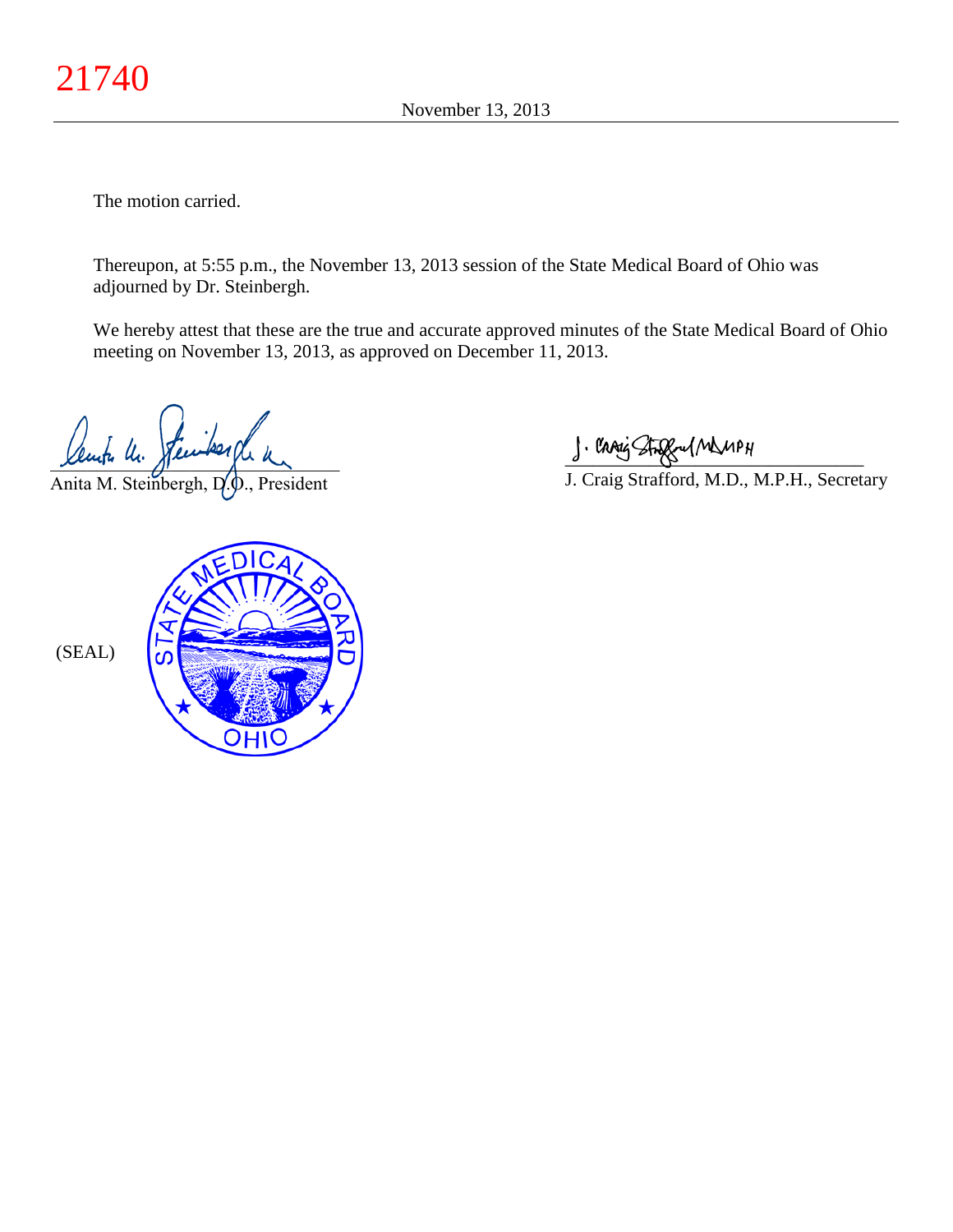#### **MINUTES**

#### **THE STATE MEDICAL BOARD OF OHIO**

#### **November 14, 2013**

Anita M. Steinbergh, D.O., President, called the meeting to order at 8:10 a.m., in Administrative Hearing Room, 3rd Floor, the James A. Rhodes Office Tower, 30 E. Broad Street, Columbus, Ohio 43215, with the following members present: Kris Ramprasad, M.D., Vice-President; Mark A. Bechtel, M.D., Supervising Member; Lance A. Talmage, M.D.; Donald R. Kenney, Sr.; Amol Soin, M.D.; and Bruce R. Saferin, D.P.M. The following member arrived at a later time: Sushil M. Sethi, M.D. The following members did not attend the meeting: J. Craig Strafford, M.D., Secretary; Michael L. Gonidakis; and Robert P. Giacalone.

Also present were: Aaron Haslam, Executive Director; Kimberly Anderson, Interim Executive Director; Susan Loe, Assistant Executive Director, Program Management and Operations; Michael Miller, Interim Assistant Executive Director, Licensure and Renewal; Sallie J. Debolt, General Counsel; William Schmidt, Senior Counsel; Joan K. Wehrle, Education & Outreach Program Manager; Randy Beck, Interim Chief of Investigations; Rebecca Marshall, Chief Enforcement Attorney; David Katko, Karen Mortland, and Angela McNair, Enforcement Attorneys; Danielle Bickers, Compliance Supervisor; Annette Jones, Compliance Officer; Kay Rieve, Administrative Officer; Barbara Jacobs, Senior Executive Staff Attorney; Cathy Hacker, Physician Assistant Program Administrator; Jackie Moore, Public Information Assistant; Gary Holben, Operations Manager, Peri Vest, Enforcement Secretary; Penalope Dillard, HR/Fiscal Secretary; Gina Bouldware, Amanda Blickenstaff and Victoria Littoral, Licensure Assistants; and Benton Taylor, Executive Assistant to the Executive Director.

#### PROPOSED MEETINGS DATES FOR 2015

**Dr. Soin moved to approve the proposed Board meeting dates for 2015, as listed in the Agenda Materials. Dr. Saferin seconded the motion.** All members vote aye. The motion carried.

#### PRESENTATION BY REPRESENTATIVES OF THE FEDERATION OF STATE MEDICAL BOARDS

Dr. Steinbergh welcomed Federation of State Medical Board of Ohio (FSMB) representatives Jon V. Thomas, M.D., M.B.A., Chair of the Board of Directors, and Michael P. Dugan, M.B.A., Chief Information Officer. Dr. Thomas and Mr. Dugan provided a PowerPoint presentation giving a broad overview of the FSMB's mission and purpose, as well as addressing the specific topics of license portability, interstate compacts, and the Federation Credentials Verification Service (FCVS).

Dr. Thomas explained the history of the concept of licensure portability and the FSMB's licensure portability initiatives, which involve the Uniform Application, credentials verification, and policy and legislative efforts. Dr. Thomas thoroughly described how a physician licensed in one state may have his or her license and credentials quickly verified by another state to allow practice in that state.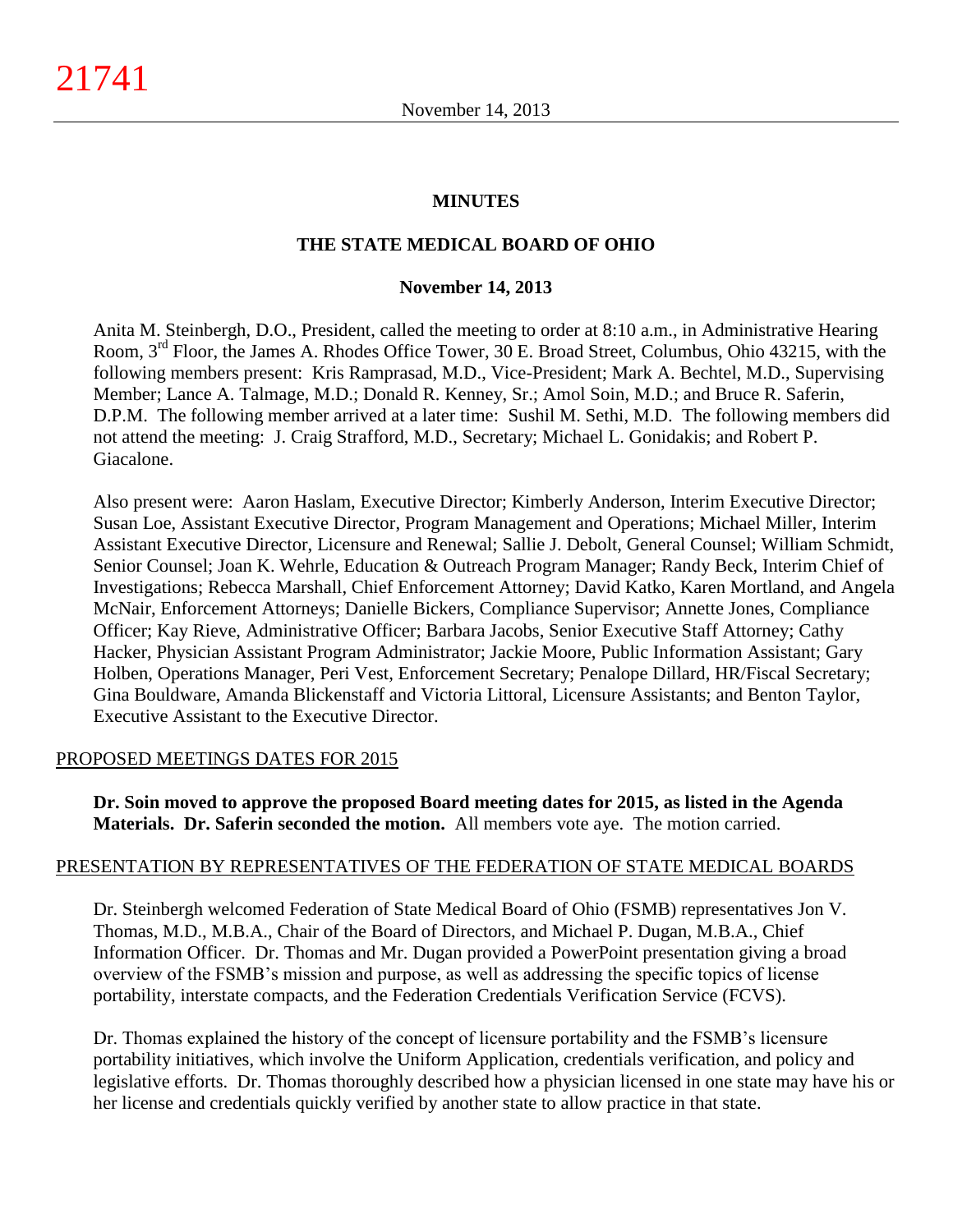Dr. Sethi joined the meeting at this time.

Dr. Thomas likened the FSMB's model of license portability to drivers' licenses, which are issued by one state but recognized by all states because of uniform requirements. Dr. Thomas contrasted this approach with the concept of national licensure, which the FSMB and its member boards do not support. Dr. Thomas discussed the concept of interstate compacts and the role they could play in license portability to expedite medical licensure and facilitate multi-state practice.

Dr. Thomas answered several questions from Board members regarding the details of how such compacts would be formed, how they would operate, and how they would be funded. Dr. Talmage commented that a physician would become licensed in one state, which would investigate the physician's credentials and background just as it does currently; the physician would then be able to choose which other states in the compact he or she would like to be licensed in as well and pay the appropriate fees to each state.

Mr. Dugan discussed the FCVS, how it works, and its goals and benefits. Mr. Dugan stated that FCVS provided primary source verification of core credentials and is accepted by 65 out of 69 licensing boards in the United States. Dr. Dugan reviewed several technical improvements that have been made to the system in recent years. Dr. Ramprasad commented that the Board has heard many complaints regarding the Uniform Application, redundancy of having to list information in multiple places, and difficulty in using the system in a reasonable timeframe. Mr. Dugan thanked Dr. Ramprasad for expressing those concerns and stated that he would look into the problem he mentioned.

Mr. Dugan also described a new system to allow credentials information from medical schools and residency programs to flow much more freely and efficiently to the FCVS so that that information can be provided in a more timely manner. Mr. Dugan stated that this new system is in pilot mode at the Ohio State University Wexner Medical Center. Mr. Dugan stated that if the pilot provides positive feedback, the intention is to contact every program in the state of Ohio to see if they would be interested in the system. Dr. Ramprasad commended this effort, stating that such a system has been needed for some time.

Dr. Steinbergh thanked Dr. Thomas and Mr. Dugan for answering the Board's questions.

## ADMINISTRATIVE REPORT

**Board Member Appointment:** Mr. Haslam stated that Robert P. Giacalone was appointed to the Board on October 29, 2013, as a consumer member. Mr. Giacalone is currently Senior Vice President of Regulatory Affairs and Chief Regulatory Counsel at Cardinal Health. Mr. Giacalone is also a licensed pharmacist and previously served two terms on the Ohio Board of Pharmacy.

**Staffing Updates:** Mr. Haslam stated that Mr. Miller's position as Assistant Executive Director for Licensure, Renewal, and Public Inquires has been officially approved. Angela Moore, who had been a licensure assistant, has begun her new role as a compliance officer. Nicole Weaver has resigned from her position as Chief of Licensure due to her family relocating to another part of the state. Mr. Haslam noted that Ms. Weaver has agreed to contract with the Board to do work electronically in order to help the Board through this transition. Mr. Haslam stated that the Board has a vacant Enforcement Attorney position that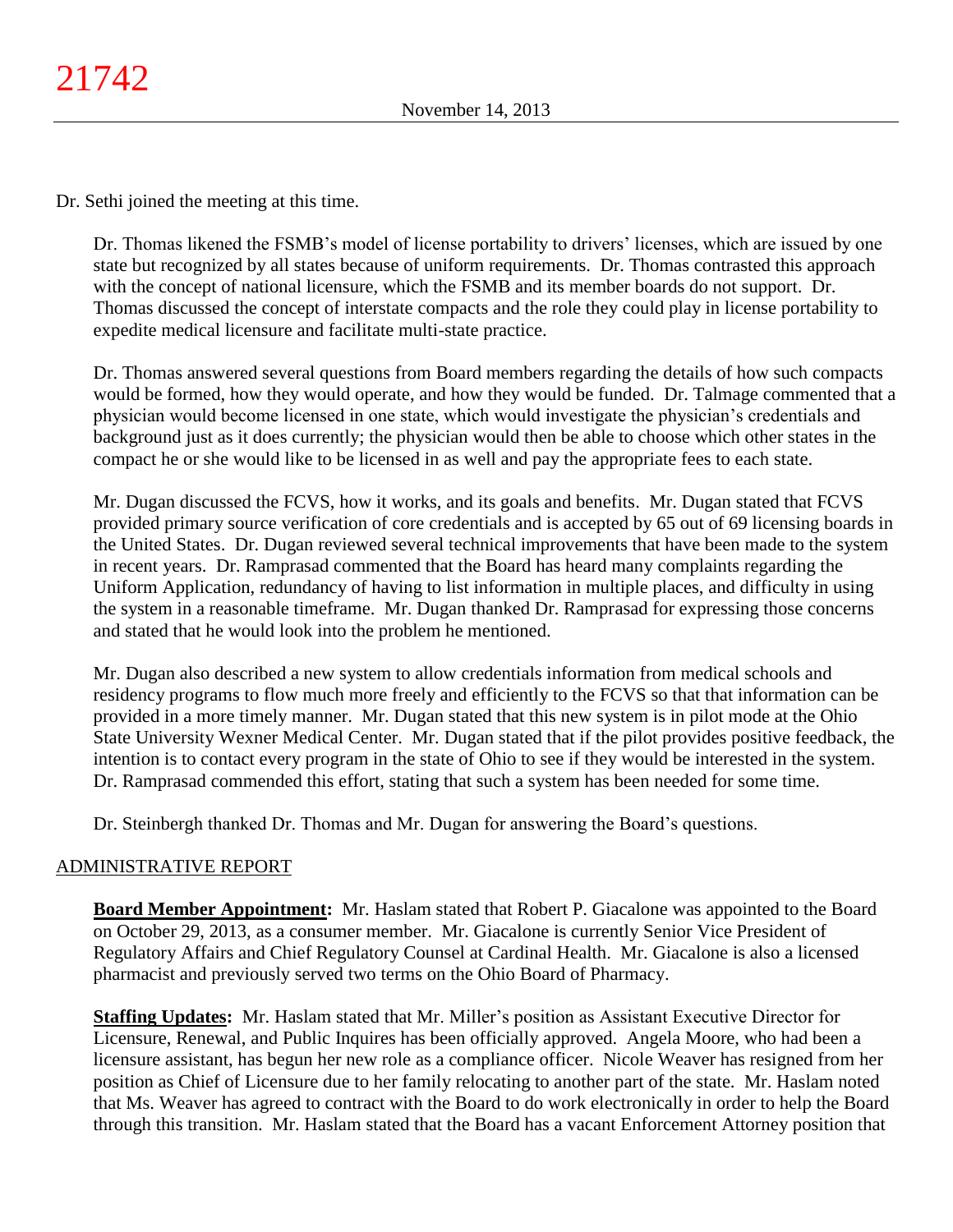the staff is working to fill. Lastly, Christine Schwartz, a third-year law student at Capital University, is serving as a legal intern and is working with Ms. Anderson. Mr. Haslam stated that Ms. Schwartz will be with the Board through the end of the school year, at which time the Board may hire her.

**Meetings:** Mr. Haslam stated that Mr. Miller met with representatives from the Governor's office regarding implementation of Executive Order 2013-05K, which is related to veterans' issues. Mr. Miller stated that there is a large push in Ohio and nationwide to facilitate the employment of veterans. Governor Kasich is working with licensing board to identify areas where military experience can be recognized to help a veteran qualify for licensure.

Mr. Haslam stated that Mr. Miller also met with the Patient-Centered Medical Home (PCMH) advisory group to develop curriculum requirements. Mr. Miller stated that one significant policy issue is delegation and how that will differ across different professions.

Mr. Haslam stated that Ms. Anderson and Mr. Miller attended the Administrators in Medicine (AIM) Central and Western Region meeting in Indianapolis. Ms. Anderson stated that the meeting included a presentation on efforts of the state of Indiana to develop prescription drug guidelines. Ms. Anderson commented that Indiana's guidelines are somewhat similar to those recently adopted in Ohio. Ms. Anderson stated that the meeting was very worthwhile.

Mr. Haslam stated that on November 12, he and Ms. Debolt attended a meeting of the Joint Committee on Agency Rule Review (JCARR). At the meeting, JCARR noted several agencies that had rules that were past the five-year review requirement and asked representatives of those agencies for explanations. Mr. Haslam stated that the State Medical Board was not singled out, but noted that the Board does have some rules that are beyond the five years and are overdue for review. Mr. Haslam stated that there is an open position for an attorney to help Ms. Debolt with rule review so that the required reviews can be accomplished as quickly as possible. Mr. Haslam opined that the Board's weight-loss rules, though not overdue for review, should be reviewed and amended in the very near future due to new weight-loss medications that have recently come to the market. The Board agreed that review of the weight-loss rules should be expedited.

Mr. Haslam stated that, as listed in the Administrative Report, there are standard meetings which occur on a regular basis with outside groups. Mr. Haslam stated that this is part of the Board's education and outreach campaign.

**Fiscal Report:** Mr. Haslam stated that the Board's revenue in September was \$750,515.00 and expenditures were \$572,724.00. The Board's cash balance at the end of September was \$3,057,255.00. First quarter revenues are up 1% over projections, largely due to the relatively large number of genetic counselor licensing fees that were paid when those licenses began being issued recently. Expenditures were about \$500,000.00 below projections, largely due to several vacant positions, discontinuing some of the Board's temporary services, and many Department of Administrative Services (DAS) invoices having not been received yet.

Mr. Kenney asked if a report can be produced showing the fines that the Board can impose under current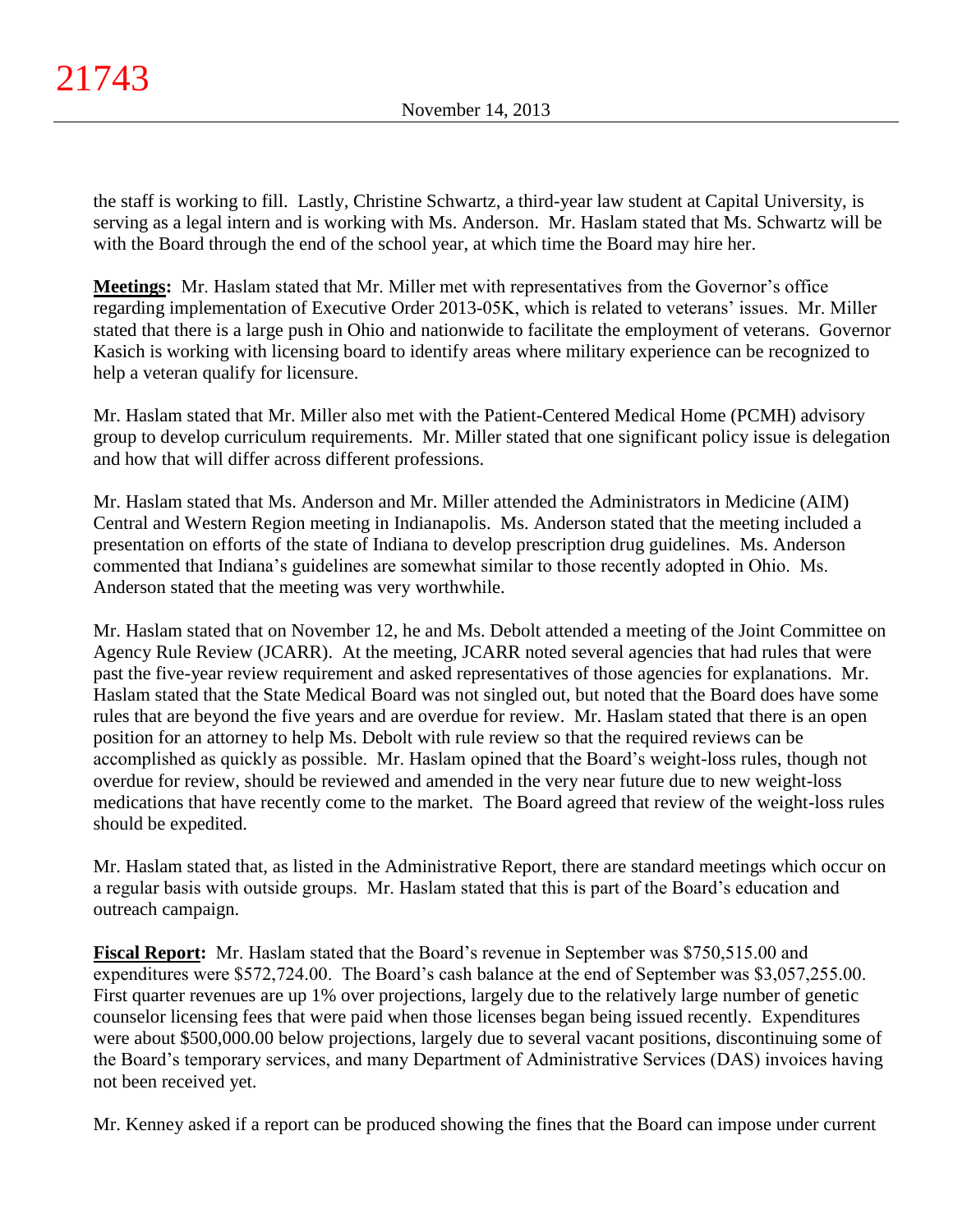legislation and those that could be imposed if pending legislation is adopted. Mr. Haslam stated that the report on current fines can be produced for next month's meeting and hoped that a report on fines in pending legislation can also be available at that time.

The Board engaged in a discussion of the Board's budget and potential fining authority. Dr. Steinbergh noted the Board's commitment to not trade discipline for money, though the Board may discipline practitioners and fine them to cover administrative costs. Mr. Kenney expressed concern that the Board has fining authority for continuing medical education (CME) violations, but has not imposed fines for recent CME violations. Dr. Ramprasad noted that a proposed legislative change would make CME violation fines easier to obtain by making the action non-reportable. Mr. Kenney supported this effort.

**Key Performance Measures (KPM):** Mr. Haslam noted that the average days for completing a license application has gone up and is now about as high as it was in June 2013. Mr. Haslam stated that this is largely the result of losing some employees in the Licensure section, but stated that this is not an excuse. Mr. Haslam stated that the staff will work to reduce the time for licensure.

**Workplace Policies:** Mr. Haslam provided the Board members with two policies that were recently put into effect involving alternate headquarters, remote working policies, and state vehicle policies. Mr. Haslam stated that these policies meet the Inspector General's recommendations and have been approved by the Board's Labor/Management Committee.

# **Ohio Association of County Behavioral Health Authorities (OACBHA) Mental Health Conference:**

Mr. Haslam stated that the OACBHA will hold its mental health conference in December 2013. The conference has received approval for continuing medical education (CME) credits and the OACBHA has requested that the Board advertise the conference and the available CME credits on its website. Mr. Haslam recommended that the Board approve the OACBHA's request. Dr. Steinbergh commented that allowing such advertising could be a slippery slope and that the Board should be cautious of this. However, Dr. Steinbergh stated that she supports this request.

**Dr. Bechtel moved to allow the OACBHA to advertise its mental health conference and available CME credits on its website. Dr. Soin seconded the motion.** All members vote aye. The motion carried.

**Draft Letter of Support for Ohio Association of Family Physician (OAFP) application for grant:** Mr. Haslam stated that Ms. Wehrle has drafted a letter of support, emailed previously to Board members, for the OAFP's application for a grant from the Pfizer Corporation. The purpose of the grant would be to help the OAFP teach practice teams to incorporate newly-adopted clinical prescribing guidelines into their patient care protocols. Mr. Haslam recommended that the Board approve the draft letter of support.

Dr. Steinbergh stated that she favors supporting the OAFP's application, but noted that the name of Pfizer does not appear in the draft letter.

**Dr. Bechtel moved to approve the draft letter of support for the OAFP's application for grant. Dr. Sethi seconded the motion.**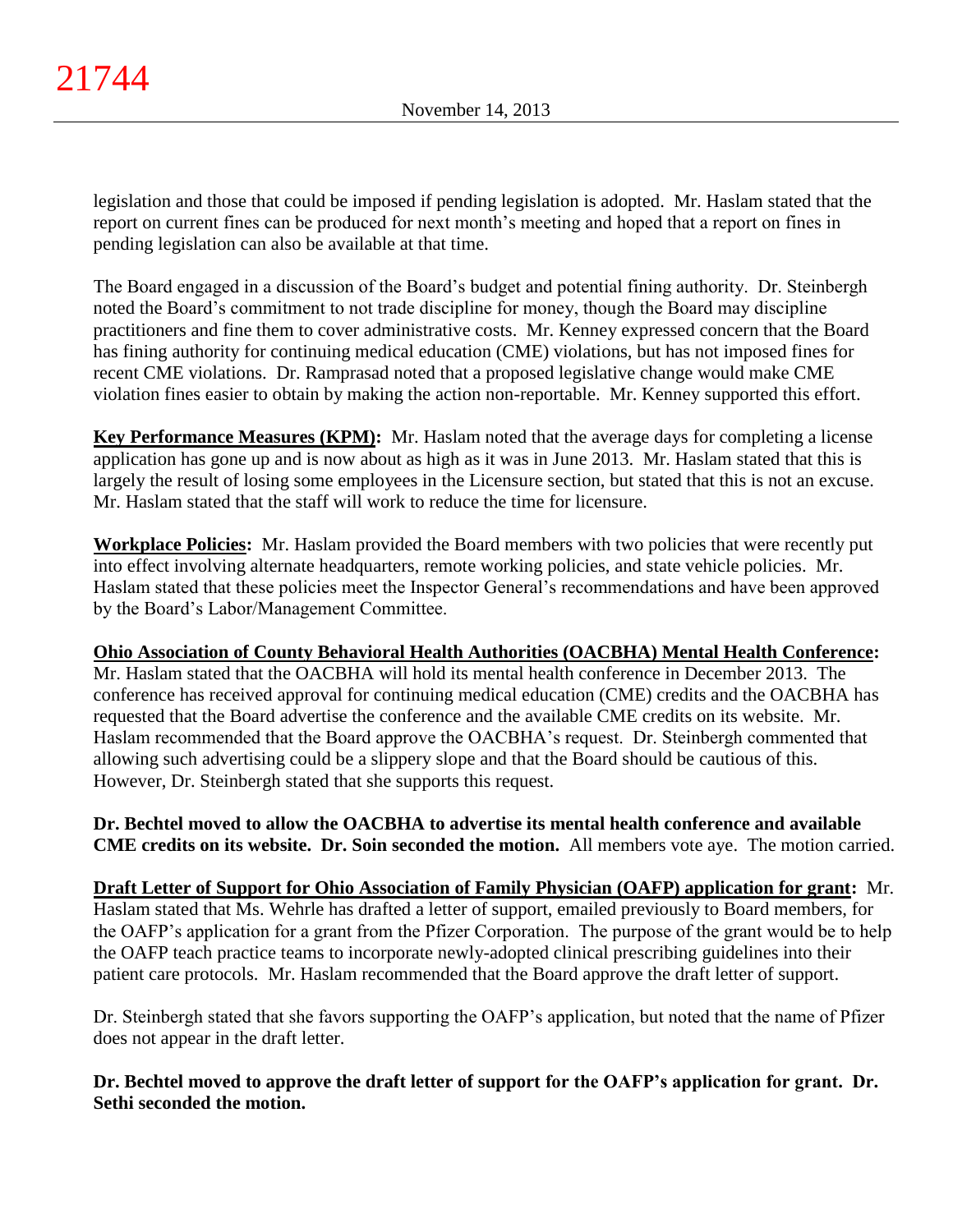Dr. Steinbergh stated that she will now entertain discussion in the above matter.

The Board engaged in a discussion of whether the draft letter should be amended to indicate that the grant is originating from Pfizer. Some Board members expressed concern that the letter could be construed as support for the Pfizer Corporation. The Board concluded that the letter should indicate support for the OAFP and its application and not support for Pfizer, the source of the grant. Therefore, the Board decided to approve the letter of support as drafted.

**A vote was taken on Dr. Bechtel's motion to approve.** All members voted aye. The motion carried.

**Ohio Prosecuting Attorneys Association (OPAA) Annual Meeting:** Mr. Haslam stated that the OPAA will hold its annual meeting in Columbus on December 5 and 6. Mr. Haslam stated that he and the staff believe that attendance at the conference presents a good networking opportunity and the work of the OPAA is relevant to the Medical Board's activities. Mr. Haslam asked the Board to approve the \$350.00 registration fee so that he can attend the annual meeting.

**Dr. Saferin moved to approve the \$350.00 registration fee for Mr. Haslam to attend the OPAA Annual Meeting on December 5 and 6, 2013. Dr. Bechtel seconded the motion.** All members voted aye. The motion carried.

Dr. Bechtel exited the meeting at this time.

## REPORTS BY ASSIGNED COMMITTEES

## APPROVAL OF EXECUTIVE DIRECTOR'S MEMBERSHIP COST FOR THE NATIONAL ASSOCIATION OF DRUG DIVERSION INVESTIGATORS

**Dr. Talmage moved to approve the Executive Director's membership cost for the National Association of Drug Diversion Investigators (NADDI). Dr. Sethi seconded the motion.** All members voted aye. The motion carried.

Dr. Talmage commented that Mr. Haslam's membership in NADDI is related to his employment as the Executive Director of the State Medical Board of Ohio because the Board is intimately involved in drug diversion issues. Dr. Sethi also commented that Mr. Haslam's membership in NADDI will give the Board access to more information in this area.

Mr. Haslam stated that NADDI is a national organization that helps bring states together to talk about how each state works on drug diversion issues.

## DISCUSSION OF MEETING WITH REPRESENTATIVES OF THE ACADEMY OF MEDICINE OF CLEVELAND AND NORTHERN OHIO

Dr. Steinbergh stated that the Executive Committee met with Representatives of the Academy of Medicine of Cleveland and Northern Ohio (AMCNO). Dr. Steinbergh stated that it was a good interaction,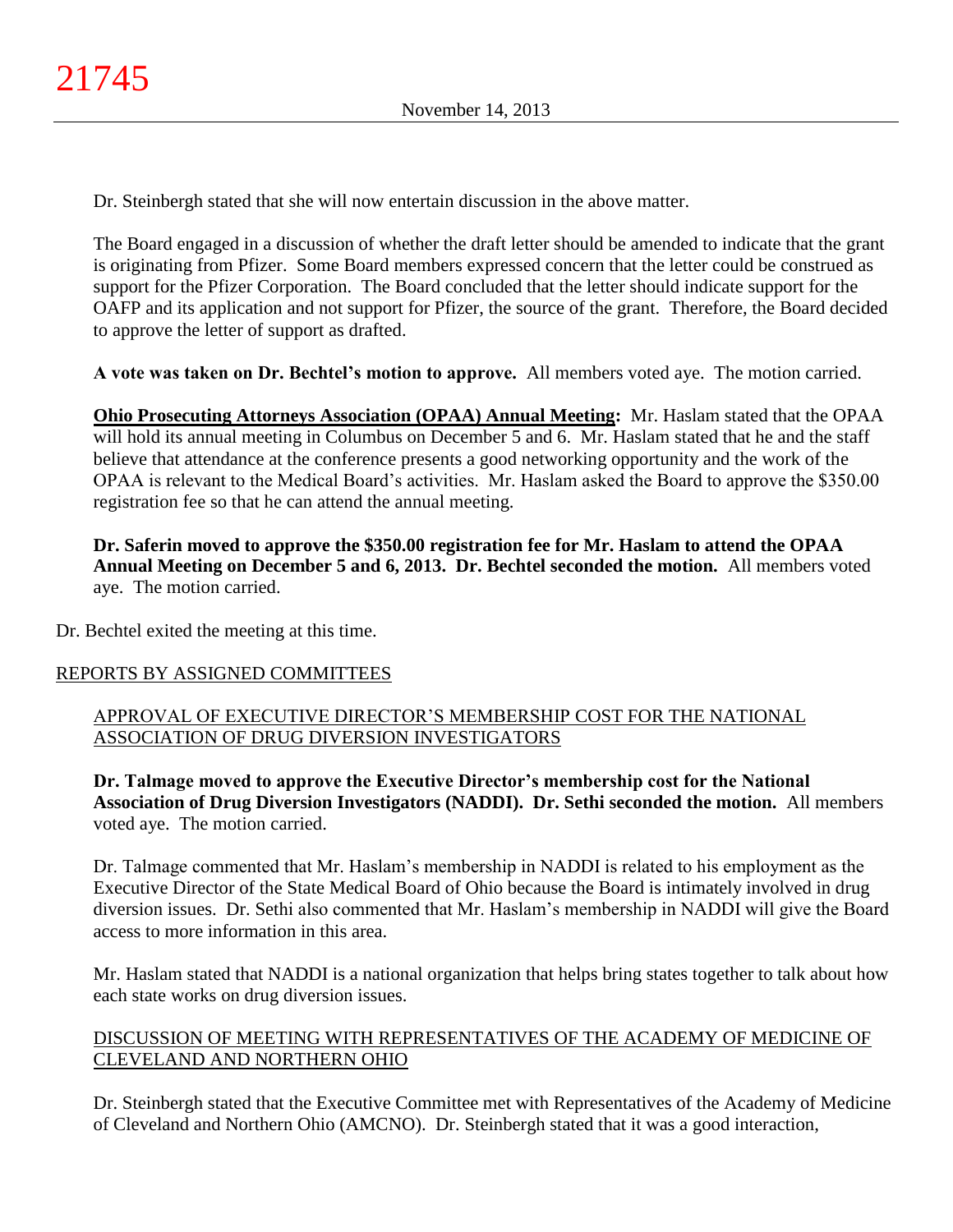discussing opiate prescribing guidelines, access to the Ohio Automated Rx Reporting System (OARRS), and the Board's rules review. Dr. Steinbergh stated that Mr. Haslam had earlier participated in an AMCNO mini-internship in which he shadowed a physician for two half-days, which he found to be a good experience. Ms. Anderson provided a LeanOhio update and Mr. Miller provided an update on licensure issues. AMCNO also asked questions about a physician can participate in the Board's Quality Intervention Panels or become an expert for the Board.

Dr. Steinbergh stated that the Partners in Professionalism program was also discussed. While the AMCNO was naturally focused on the Northeast Ohio Medical University, Dr. Steinbergh stated that in January the Board will begin exploring ways to expand the program statewide.

## LICENSURE APPLICATION REVIEWS

## TIMOTHY DREHMER, M.D.

Dr. Ramprasad stated that Dr. Drehmer, an internal medicine practitioner and rheumatologist, has applied for restoration of his Ohio medical license.

Dr. Sethi exited the meeting at this time.

Dr. Ramprasad continued that Dr. Drehmer became board-certified in rheumatology in 1994. From 2006 to 2012, Dr. Drehmer was medical director for a pharmaceutical company before joining another pharmaceutical company. Dr. Drehmer has completed the CARE program to prepare for the April 2014 rheumatology recertification program. Dr. Ramprasad stated that the Group 1 Committee recommends granting Dr. Drehmer's application for restoration, provided he takes and passes the Special Purpose Examination (SPEX) or recertification examination in internal medicine or rheumatology.

**Dr. Ramprasad moved to approve Dr. Drehmer's application for restoration of his Ohio medical license, pending successful completion of the SPEX examination or recertification in internal medicine or rheumatology. Dr. Soin seconded the motion.** A vote was taken:

| <b>ROLL CALL:</b> | Dr. Saferin    | - aye |
|-------------------|----------------|-------|
|                   | Dr. Soin       | - aye |
|                   | Dr. Ramprasad  | - aye |
|                   | Dr. Steinbergh | - aye |
|                   | Dr. Talmage    | - aye |
|                   | Mr. Kenney     | - aye |

The motion carried.

## ELEANOR MARIE FAUL, M.D.

Dr. Ramprasad stated that Dr. Faul has applied for medical licensure and is requesting that her training in the United States and her training and experience in Ireland be deemed equivalent to 24 months of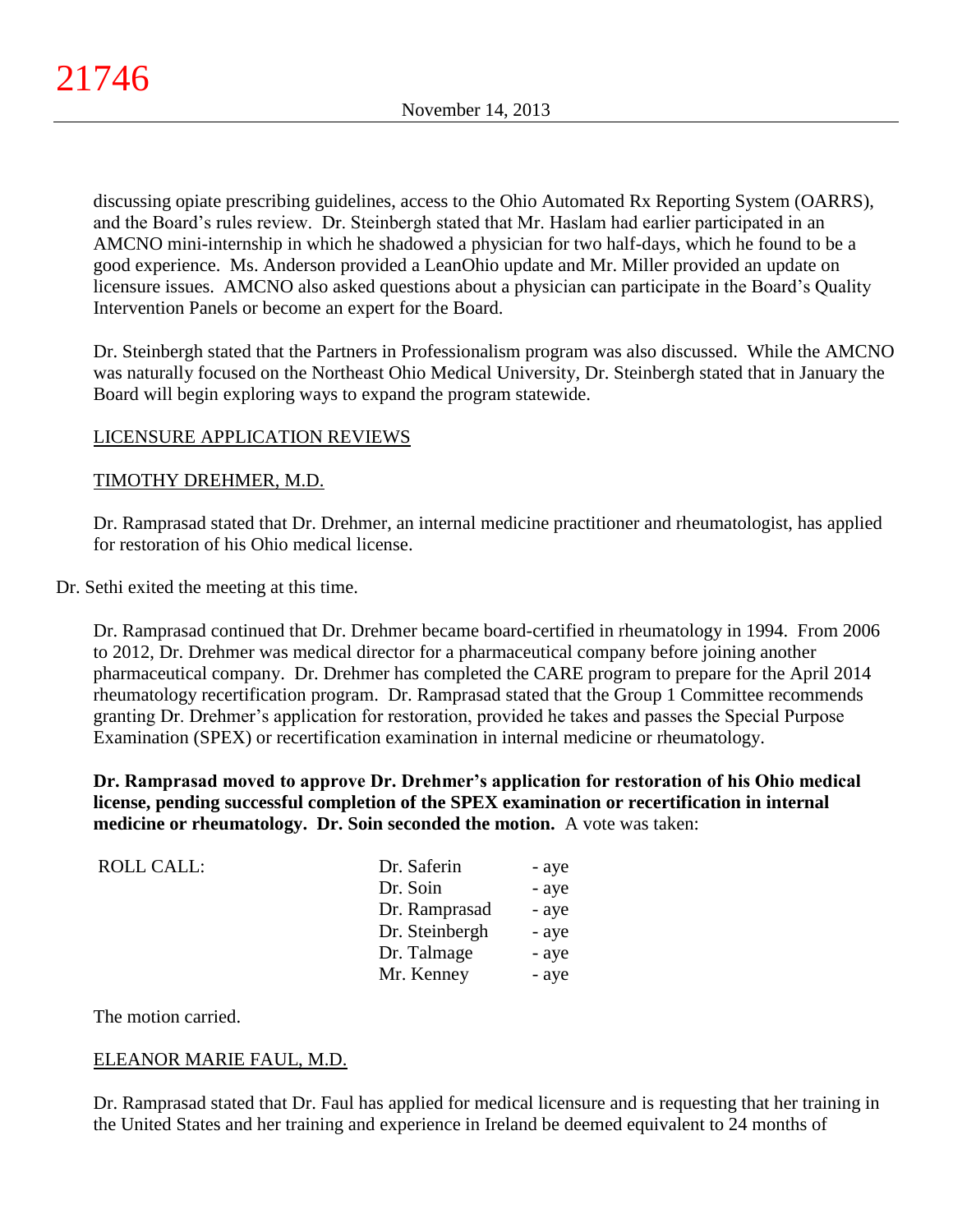graduate medical education. Dr. Faul practiced internal medicine and surgery from 2001 to 2004, participated in clinical research and surgery in Ireland from 2004 to 2005, and practiced as a colorectal surgery registrar from 2005 to 2012. From 2012 to the present, Dr. Faul has been involved in a colorectal fellowship which included training at the Cleveland Clinic. Dr. Ramprasad noted that Dr. Faul was one of very few people selected into her current higher surgical training program. The Group 1 Committee recommends granting equivalency.

Dr. Sethi returned to the meeting at this time.

The Board engaged in a brief discussion of the possibility of automatically recognizing graduate medical education programs in certain other countries, particularly English-speaking countries culturally similar to the United States. No decision was made in this regard.

**Dr. Saferin moved to deem Dr. Faul's training and experience in Ireland and her training in the United States to be equivalent to 24 months of graduate medical education through the second-year level of GME so that she may be granted a license. Dr. Soin seconded the motion.** A vote was taken:

| <b>ROLL CALL:</b> | Dr. Saferin    | - aye |
|-------------------|----------------|-------|
|                   | Dr. Soin       | - aye |
|                   | Dr. Ramprasad  | - aye |
|                   | Dr. Steinbergh | - aye |
|                   | Dr. Sethi      | - aye |
|                   | Dr. Talmage    | - aye |
|                   | Mr. Kenney     | - aye |

The motion carried.

### JAMES A. GOOD, M.T.

Dr. Ramprasad stated that Mr. Good is applying for restoration of his Ohio massage therapy license. Mr. Good has not been engaged in the active practice of massage therapy since 2001. The Group 1 Committee recommends approval of Mr. Good's application, pending successful completion of the Massage and Bodywork Licensing Examination (MBLEX).

**Dr. Talmage moved to approve Mr. Good's application for restoration of his Ohio massage therapy license, pending successful completion of the MBLEX. Dr. Saferin seconded the motion.** A vote was taken:

| <b>ROLL CALL:</b> | Dr. Saferin    | - aye |
|-------------------|----------------|-------|
|                   | Dr. Soin       | - aye |
|                   | Dr. Ramprasad  | - aye |
|                   | Dr. Steinbergh | - aye |
|                   | Dr. Sethi      | - aye |
|                   | Dr. Talmage    | - aye |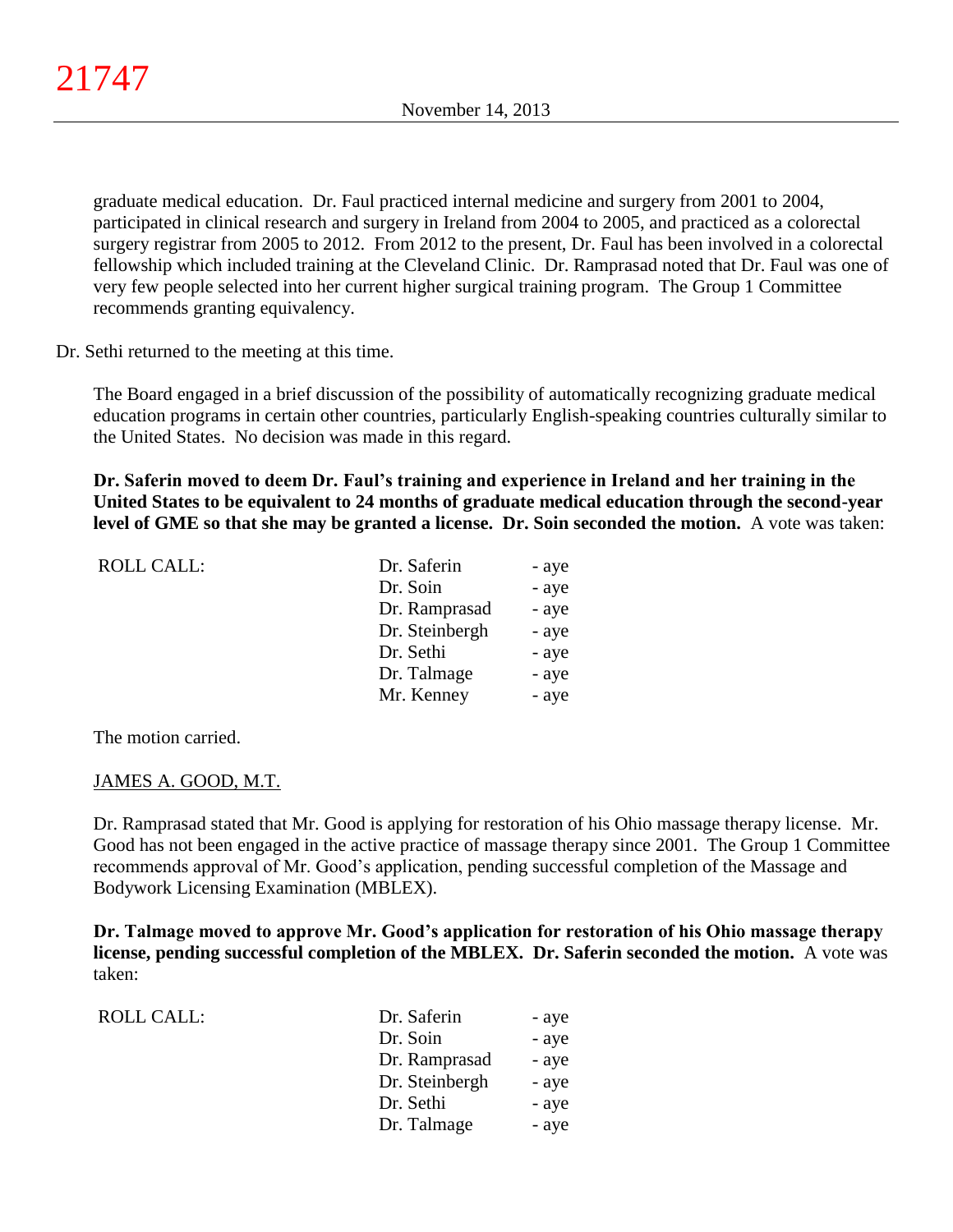Mr. Kenney - aye

The motion carried.

### RONALD GREENO, M.D.

Dr. Ramprasad stated that Dr. Greeno has applied for medical licensure in Ohio. Dr. Greeno has completed a critical care fellowship and has practiced in New York and California. From 1997 to the present, Dr. Greeno has been the Chief Medical Officer at Cogent HMG, where he does not practice clinical medicine. The Group 1 Committee recommends approval of Dr. Greeno's application, pending successful completion of the Special Purpose Examination (SPEX), or recertification in internal medicine or any of the boards he is qualified for.

**Dr. Soin moved to approve Dr. Greeno's application, pending successful completion of the SPEX or recertification in internal medicine, pulmonary disease medicine, or critical care medicine. Dr. Sethi seconded the motion.** A vote was taken:

| <b>ROLL CALL:</b> | Dr. Saferin    | - aye |
|-------------------|----------------|-------|
|                   | Dr. Soin       | - aye |
|                   | Dr. Ramprasad  | - aye |
|                   | Dr. Steinbergh | - aye |
|                   | Dr. Sethi      | - aye |
|                   | Dr. Talmage    | - aye |
|                   | Mr. Kenney     | - aye |
|                   |                |       |

The motion carried.

### COLLEEN LANZARETTA, M.T.

Dr. Ramprasad stated that Ms. Lanzaretta has applied for restoration of her Ohio massage therapy license. Ms. Lanzaretta has not practiced massage therapy since 2007. The Group 1 Committee recommends approval of Ms. Lanzaretta's application, pending successful completion of the Massage and Bodywork Licensing Examination.

**Dr. Saferin moved to approve Ms. Lanzaretta's application for restoration of her Ohio massage therapy license, pending successful completion of the MBLEX. Dr. Soin seconded the motion.** A vote was taken:

| <b>ROLL CALL:</b> | Dr. Saferin    | - aye |
|-------------------|----------------|-------|
|                   | Dr. Soin       | - aye |
|                   | Dr. Ramprasad  | - aye |
|                   | Dr. Steinbergh | - aye |
|                   | Dr. Sethi      | - aye |
|                   | Dr. Talmage    | - aye |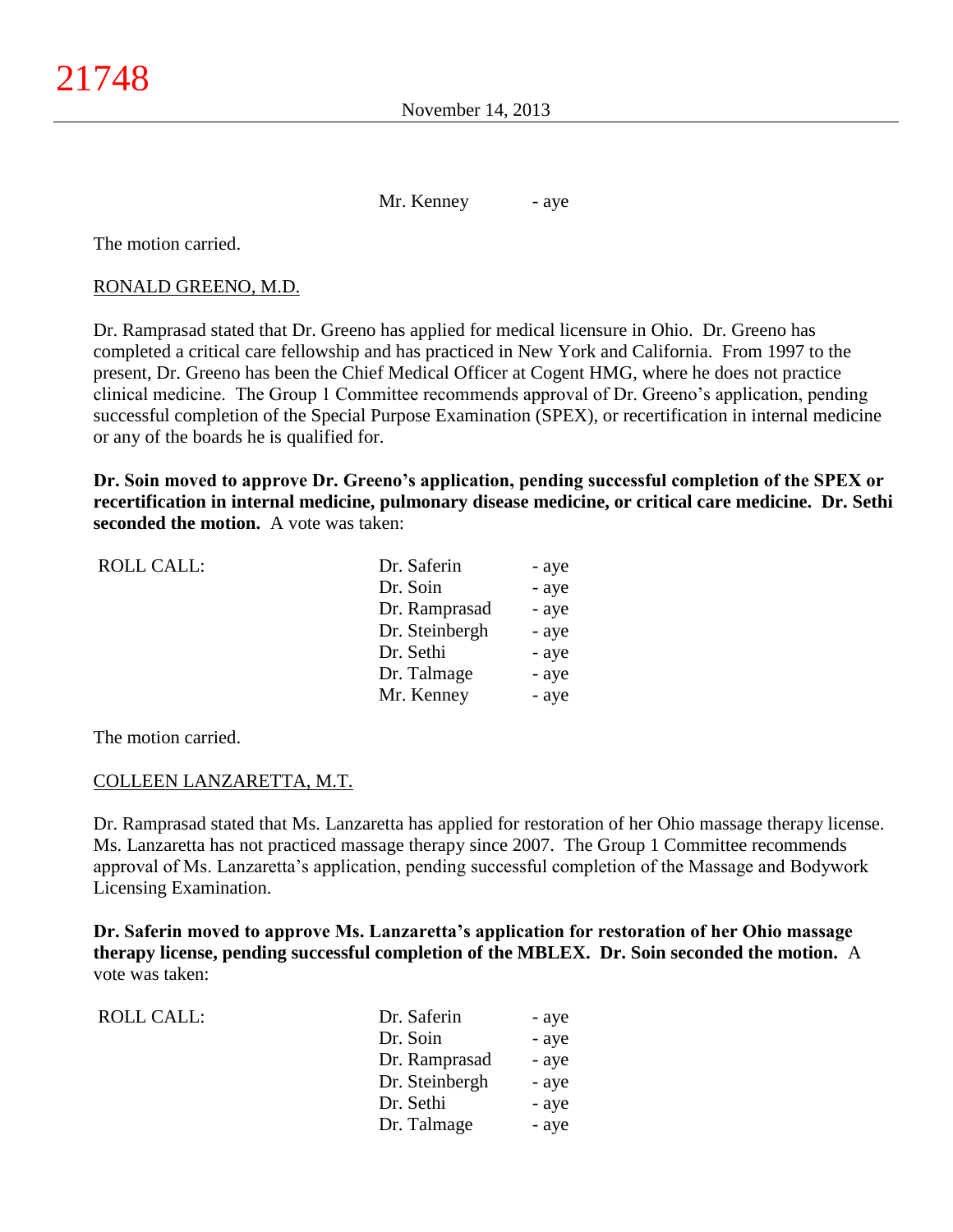November 14, 2013

Mr. Kenney - aye

The motion carried.

### PETER LEE, M.D.

Dr. Ramprasad stated that Dr. Lee has applied for medical licensure in Ohio. Dr. Lee is requesting a good cause waiver of the United States Medical Licensing Examination (USMLE) 10-year rule. Dr. Ramprasad stated that Dr. Lee finished his first year of medical school in 1994 and then left medical school because he had been accepted into an M.D./Ph.D. program. Dr. Lee took and passed Step 1 of the USMLE in 1996, then completed a year of a Master of Science program before beginning his Ph.D. work. Dr. Lee spent six years doing research, then returned to his third year of medical school in 2003. From 2005 to 2012, Dr. Lee trained in general surgery and cardiothoracic surgery. Currently, Dr. Lee is a clinical instructor in cardiothoracic surgery at Stanford University.

Dr. Ramprasad stated that, given Dr. Lee's exceptional work and the good reasons he has for not completing all three steps of the USMLE within 10 years, the Group 1 Committee recommends granting Dr. Lee's request. Dr. Ramprasad noted the Dr. Lee passed every step of the USMLE on his first attempt.

**Dr. Saferin moved to approve the good cause exception of the 10-year rule, as outlined in 4731-6- 14(C)(3)(c)(ii), Ohio Administrative Code, and accepting Dr. Lee's examination sequence in order for him to be granted a license. Dr. Soin seconded the motion.** A vote was taken:

| <b>ROLL CALL:</b> | Dr. Saferin    | - aye |
|-------------------|----------------|-------|
|                   | Dr. Soin       | - aye |
|                   | Dr. Ramprasad  | - aye |
|                   | Dr. Steinbergh | - aye |
|                   | Dr. Sethi      | - aye |
|                   | Dr. Talmage    | - aye |
|                   | Mr. Kenney     | - aye |
|                   |                |       |

The motion carried.

#### TOSHIHIRO OKAMOTO, M.D.

Dr. Ramprasad stated that Dr. Okamoto is applying for medical licensure in Ohio. Dr. Okamoto is requesting that his training and experience in Japan and his training in the United States be deemed equivalent to 24 months of graduate medical education.

Dr. Ramprasad continued that Dr. Okamoto has trained as a resident and clinical fellow in thoracic surgery, cardiovascular surgery, and respiratory medicine form 1997 to 2006. From 2006 to 2008, Dr. Okamoto was a research fellow in thoracic surgery. Dr. Okamoto was a research fellow in the Department of Surgery at the University of Pittsburgh from 2008 to 2009 and a postdoctoral research fellow in pathobiology at the Cleveland Clinic from 2009 to 2012. From 2012 to 2013, Dr. Okamoto trained as a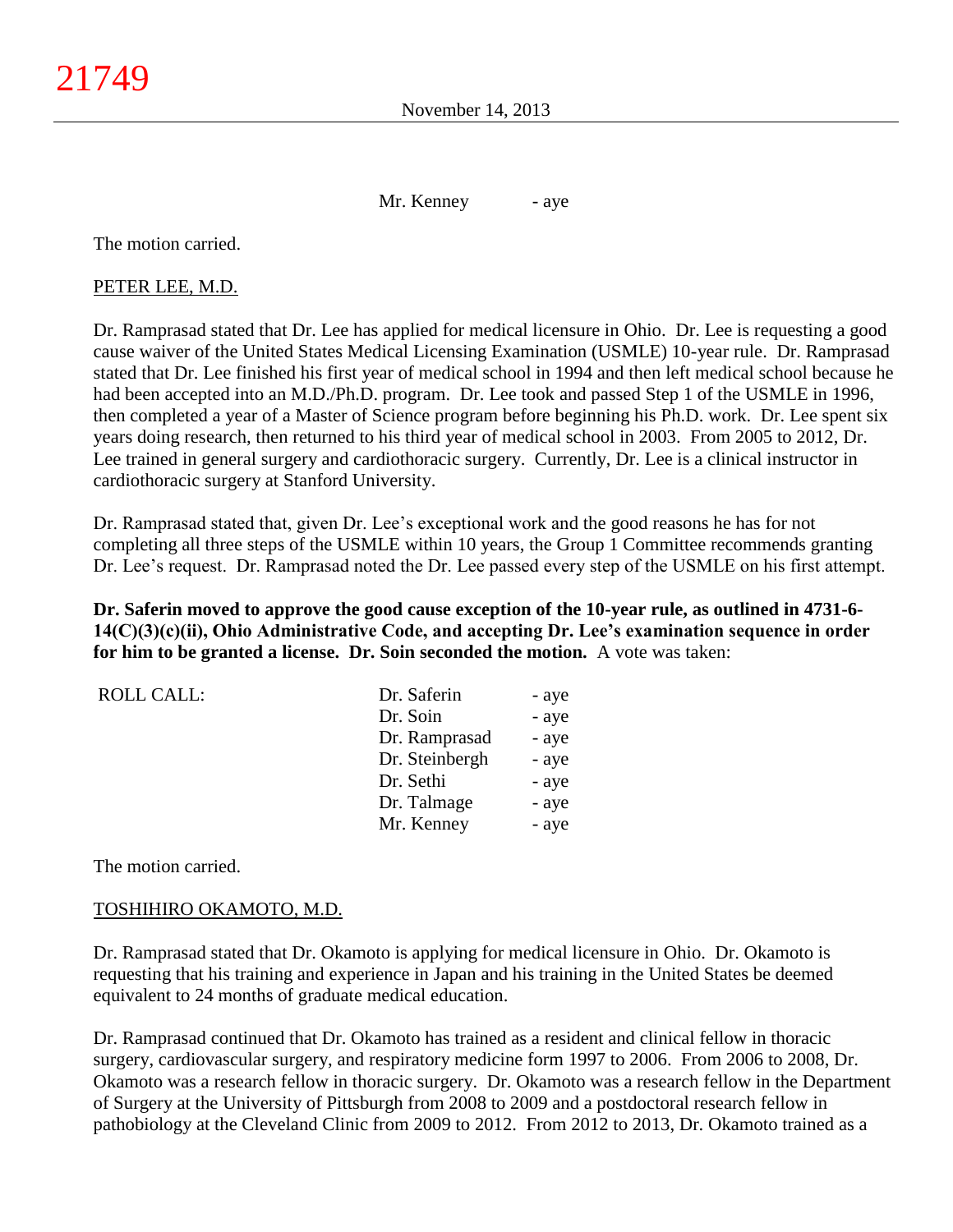clinical fellow in the Department of Thoracic Surgery at the Cleveland Clinic. From April 2013 to the present, Dr. Okamoto has been employed as a staff research associate at the Cleveland Clinic.

Dr. Ramprasad opined that Dr. Okamoto seems well-qualified. The Group 1 Committee recommends approval of Dr. Okamoto's request.

**Dr. Saferin moved to deem Dr. Okamoto's training and experience in Japan and his training in the United States to be equivalent to 24 months of graduate medical education through the second-year level of GME so that he may be granted a license. Dr. Soin seconded the motion.** A vote was taken:

| <b>ROLL CALL:</b> | Dr. Saferin    | - aye |
|-------------------|----------------|-------|
|                   | Dr. Soin       | - aye |
|                   | Dr. Ramprasad  | - aye |
|                   | Dr. Steinbergh | - aye |
|                   | Dr. Sethi      | - aye |
|                   | Dr. Talmage    | - aye |
|                   | Mr. Kenney     | - aye |
|                   |                |       |

The motion carried.

### CLINICAL RESEARCH FACULTY CERTIFICATE APPLICATION REVIEWS

#### JINGWEI ZHANG, M.D.

Dr. Ramprasad stated that Dr. Zhang from China has applied for a clinical research faculty certificate. Dr. Zhang, an orthopedist, will be practicing at the University of Toledo. Dr. Ramprasad stated that Dr. Zhang's application materials are in order, except that the Group 1 Committee wanted confirmation from the department chair that he or she will be overseeing Dr. Zhang's work. The Group 1 Committee recommends approval of Dr. Zhang's application with that stipulation.

**Dr. Saferin moved to approve Dr. Zhang's application, pending receipt of a letter from the Chair of the University of Toledo Department of Orthopedic Surgery that he or she will be overseeing Dr. Zhang's work at the university. Dr. Soin seconded the motion.** A vote was taken:

| <b>ROLL CALL:</b> | Dr. Saferin    | - aye     |
|-------------------|----------------|-----------|
|                   | Dr. Soin       | - aye     |
|                   | Dr. Ramprasad  | - aye     |
|                   | Dr. Steinbergh | - aye     |
|                   | Dr. Sethi      | - aye     |
|                   | Dr. Talmage    | - abstain |
|                   | Mr. Kenney     | - aye     |

The motion carried.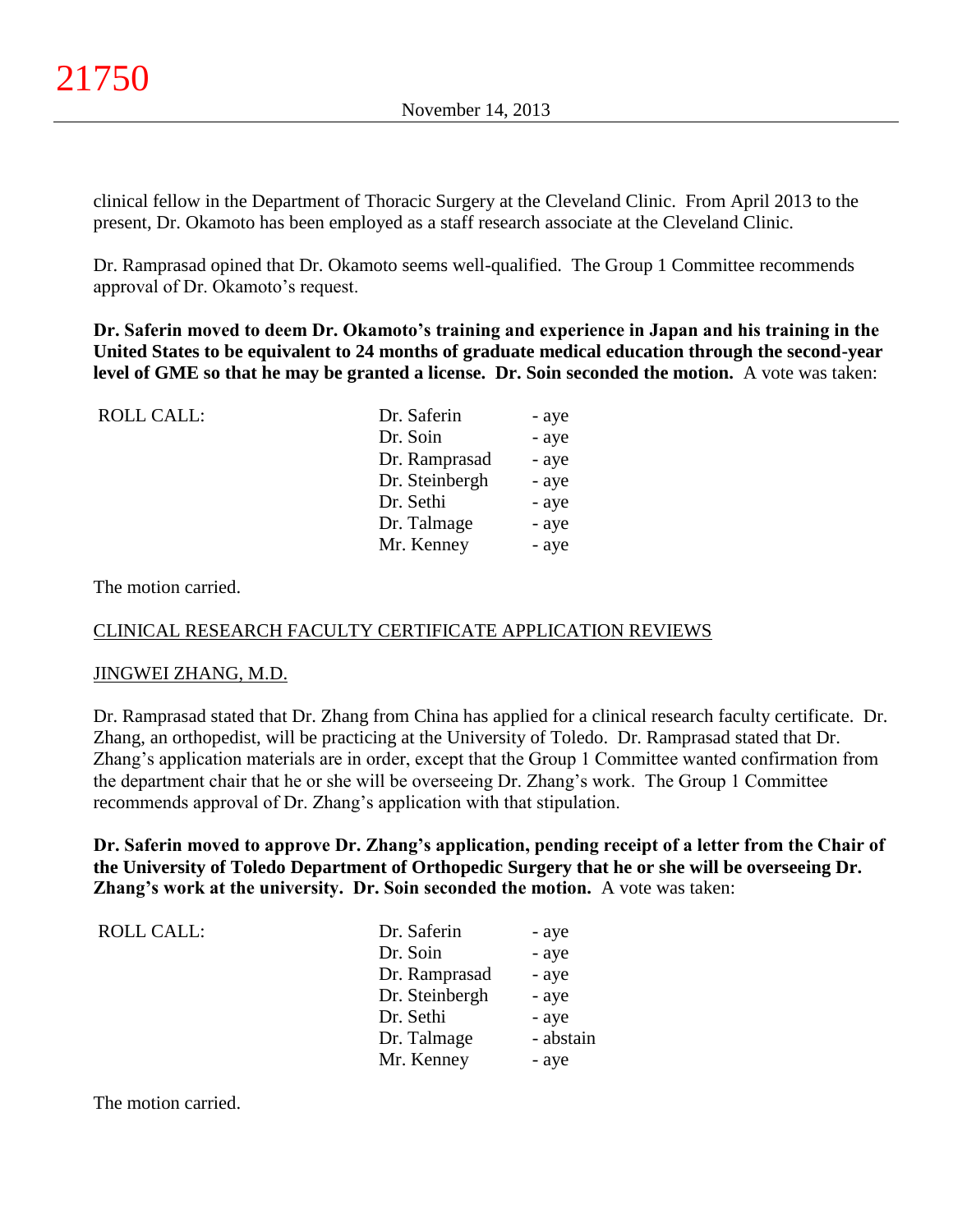#### HIROMI KAKO, M.D.

Dr. Ramprasad stated that Dr. Kako has applied for a clinical research faculty certificate. Dr. Kako is a research fellow in anesthesiology and will be practicing at the Ohio State University School of Medicine. Dr. Ramprasad stated that all application materials are in order and the Group 1 Committee recommends approval of Dr. Kako's application.

**Dr. Saferin moved to approve Dr. Kako's application for a clinical research faculty certificate. Dr. Soin seconded the motion.** A vote was taken:

| <b>ROLL CALL:</b> | Dr. Saferin    | - aye     |
|-------------------|----------------|-----------|
|                   | Dr. Soin       | - aye     |
|                   | Dr. Ramprasad  | - aye     |
|                   | Dr. Steinbergh | - aye     |
|                   | Dr. Sethi      | - aye     |
|                   | Dr. Talmage    | - abstain |
|                   | Mr. Kenney     | - aye     |
|                   |                |           |

The motion carried.

#### MINETO KAMADA, M.D.

Dr. Ramprasad stated that Dr. Kamada has applied for a clinical research faculty certificate. Dr. Kamada is a pediatric anesthesiologist and will be practicing at the Ohio State University School of Medicine. Dr. Ramprasad stated that all application materials are in order and the Group 1 Committee recommends approval of Dr. Kamada's application.

**Dr. Saferin moved to approve Dr. Kamada's application for a clinical research faculty certificate. Dr. Soin seconded the motion.** A vote was taken:

| <b>ROLL CALL:</b> | Dr. Saferin    | - aye |
|-------------------|----------------|-------|
|                   | Dr. Soin       | - aye |
|                   | Dr. Ramprasad  | - aye |
|                   | Dr. Steinbergh | - aye |
|                   | Dr. Sethi      | - aye |
|                   | Dr. Talmage    | - aye |
|                   | Mr. Kenney     | - aye |
|                   |                |       |

The motion carried.

### REQUESTS FOR GOOD CAUSE WAIVERS FOR USMLE ATTEMPT LIMITS

#### RITU BAKHRU, M.D.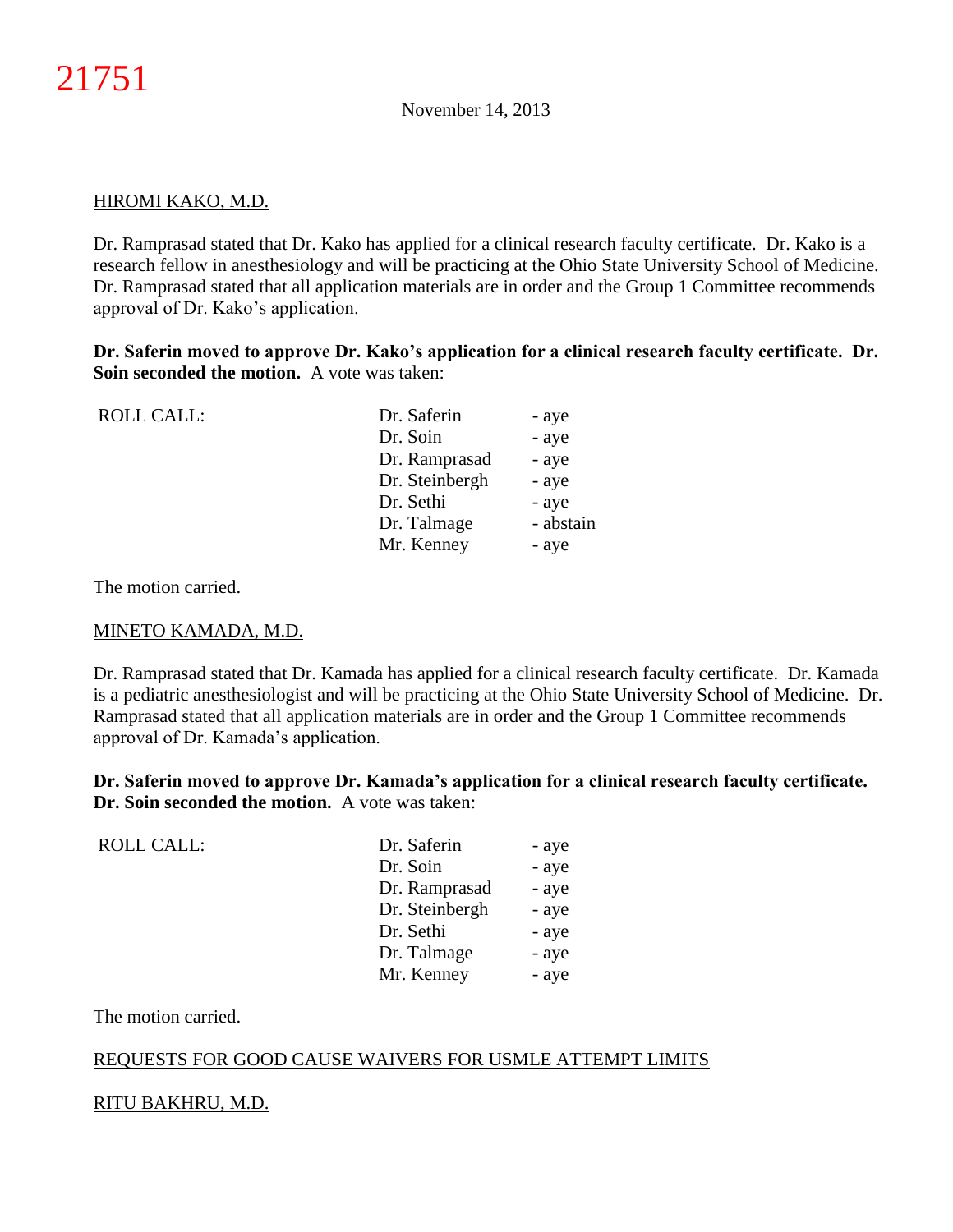Dr. Ramprasad stated that Dr. Bakhru is qualified for a good cause waiver of the United States Medical Licensing Examination (USMLE) attempt limits. Dr. Ramprasad stated that under the Board's recentlyadopted rule, the Board's attempt limits on passing any step of the USMLE is waived if the applicant is specialty board-certified. Dr. Ramprasad stated that Dr. Bakhru failed Step 1 of the USMLE eight times before passing on the ninth attempt. Dr. Bakhru went on to pass Step 2 on the third attempt and Step 3 on the first attempt. Dr. Bakhru is board-certified in family medicine.

Dr. Ramprasad noted that the Board does not need to vote on Dr. Bakhru's licensure, but it is being brought to the Board's attention because the license has been granted under a recently-adopted rule.

# MOHAMMED IDRIS ZAHOOR, M.D.

Dr. Ramprasad stated that Dr. Zahoor has also requested a good cause waiver of the United States Medical Licensing Examination (USMLE) attempt limits. Dr. Ramprasad stated that Dr. Bakhur passed Step 1 of the USMLE on the fifth attempt, Step 2 on the sixth attempt, and Step 3 on the tenth attempt. Dr. Bakhur is board-certified in neurology and sleep medicine.

Dr. Steinbergh found it troubling for a practicing physician to have failed Step 3 of the USMLE nine times. Dr. Talmage shared Dr. Steinbergh's concern, noting that Step 3 is the culmination of basic science and clinical science, and its purpose is to qualify for independent practice. However, Dr. Talmage opined that board certification is a higher standard because it is based on performance in practice under supervision.

Dr. Soin noted that under the "Comment" section of Dr. Zahoor's tenth and successful attempt at passing Step 3 of the USMLE, it says "Test Accommodations." Dr. Soin asked for clarification of what that means. Dr. Talmage stated that test accommodations are granted by the Composite Committee of the American Board of Medical Examiners. An accommodation can be a longer testing time for attention deficit disorder or a recorded test for dyslexia, for example. Dr. Talmage stated that accommodations are only granted if there is documentation by a psychometrician, psychologist, or psychiatrist that it is a legitimate suggestion.

# PHYSICIAN ASSISTANT MATTERS

# PHYSICIAN SUPERVISORY PLAN AND PHYSICIAN ASSISTANT SUPERVISION AGREEMENT **APPLICATIONS**

## JANET YOUNGBLOOD HIGGINS, M.D., DOCTORS URGENT CARE OFFICES

Dr. Steinbergh stated that Dr. Higgins has described how she would use a physician assistant in her office. However, Dr. Steinbergh expressed concern that Dr. Higgins never indicated that she herself is practicing clinical medicine. Dr. Steinbergh questioned whether Dr. Higgins would be qualified to be a supervising physician if she is not clinically active. Therefore, this matter was tabled by the Group 2 Committee.

## SYED NAQVI, M.D., FAMILY URGENT CARE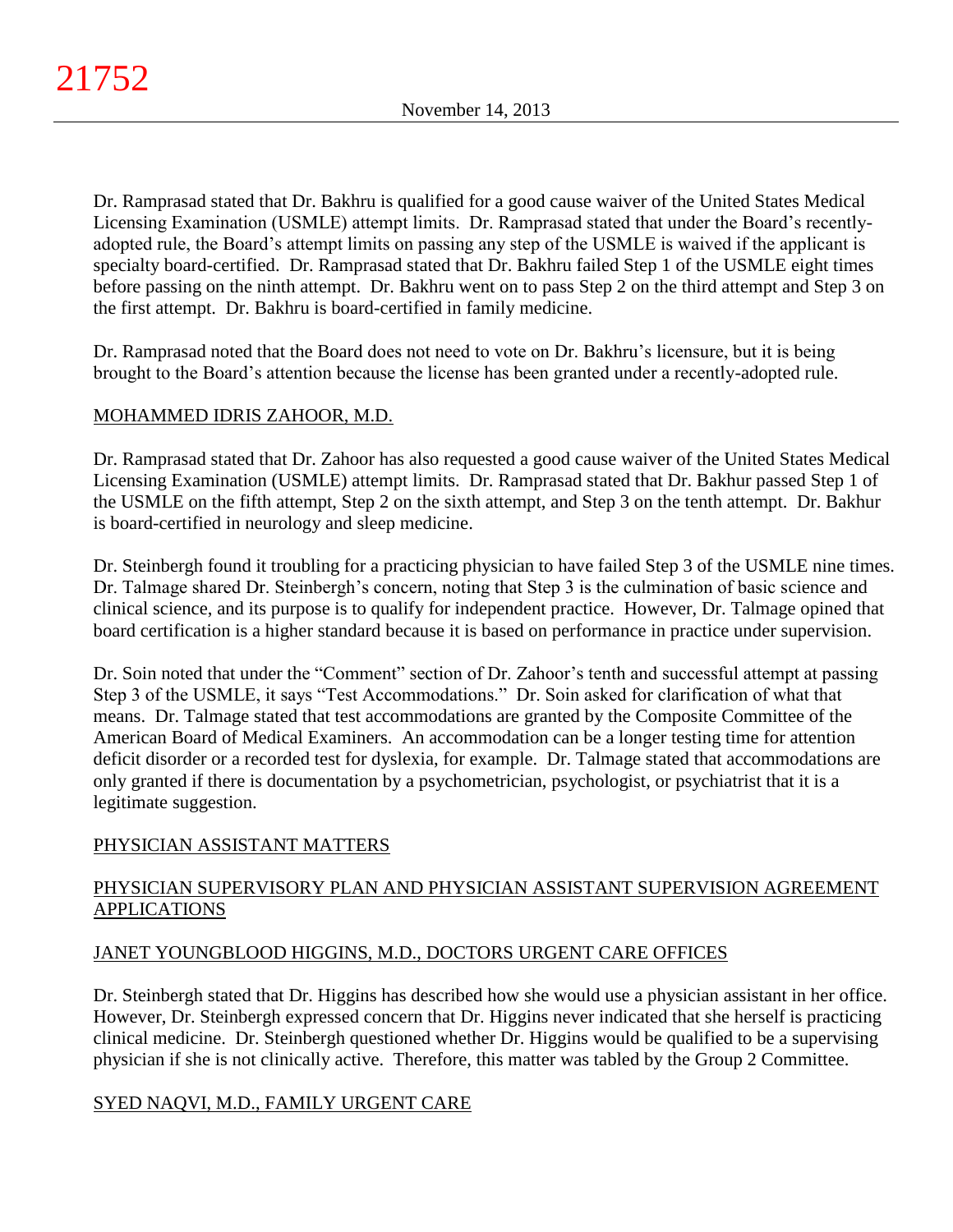Dr. Steinbergh stated that the Group 2 Committee recommends approval of Dr. Naqvi's request because he works with the physician assistants two to three days per week. The Group 2 Committee felt comfortable that there was an overlap in Dr. Naqvi's ability to supervise.

## **Dr. Talmage moved to approve Dr. Naqvi's application as written. Dr. Sethi seconded the motion.** All members voted aye. The motion carried.

# JEFFREY WHITE, M.D., URGENT CARE SPECIALISTS

Dr. Steinbergh stated that Dr. White's request was accompanied by a presentation made by the medical director and the CEO of Access MD to the Group 2 Committee. Upon having conversation, the Group 2 Committee felt confident and comfortable that this group was supervising their physician assistants appropriately.

**Dr. Saferin moved to approve Dr. White's application as written. Dr. Talmage seconded the motion.** All members voted aye. The motion carried.

## PROPOSED PHYSICIAN ASSISTANT LEGISLATION

Ms. Debolt stated that legislation has been introduced in the legislature which, if it becomes law, would significantly change the scope of practice for physician assistants which would impact the regulatory functions of the Medical Board. The legislation would combine the physician assistant supervisory agreement and supervisory plan and would not require that the agreement and plan be filed with the Board. The Board would still be required to indicate on its website which physicians are supervising which physician assistants, though it is not known how the Board will have that information.

In addition, Ms. Debolt stated that the proposed legislation will allow physician assistants to practice at any site, rather than only at sites that the supervising physician routinely practices at. Also under the new legislation, supervising physicians will no longer be required to be within a 60-minute distance. Instead, the supervising physician must be at a distance that would enable them to provide reasonable supervision. Another issue is that the physician assistant will be able to engage in moderate sedation in hospitals and other facilities and will be able to assist in surgery in any setting.

Dr. Saferin expressed great concern that under this legislation, a physician assistant could be in one hospital performing a procedure while their supervising physician could be in another hospital performing another procedure. Dr. Saferin also noted that the legislation would increase the number of physician assistants a physician can supervise from three to five, so a supervising physician could have five physician assistants practicing simultaneously in five different facilities while the physician is in a sixth location. Dr. Steinbergh noted that a physician assistant in a hospital will only be able to perform those actions that the hospital has credentialed them to perform.

Dr. Steinbergh expressed concern that a physician can tell a physician assistant to work anywhere, even if the physician never practices in that location. Dr. Soin stated that in the practice of pain management, allowing five physician assistants to practice in five different locations could quickly get out of control.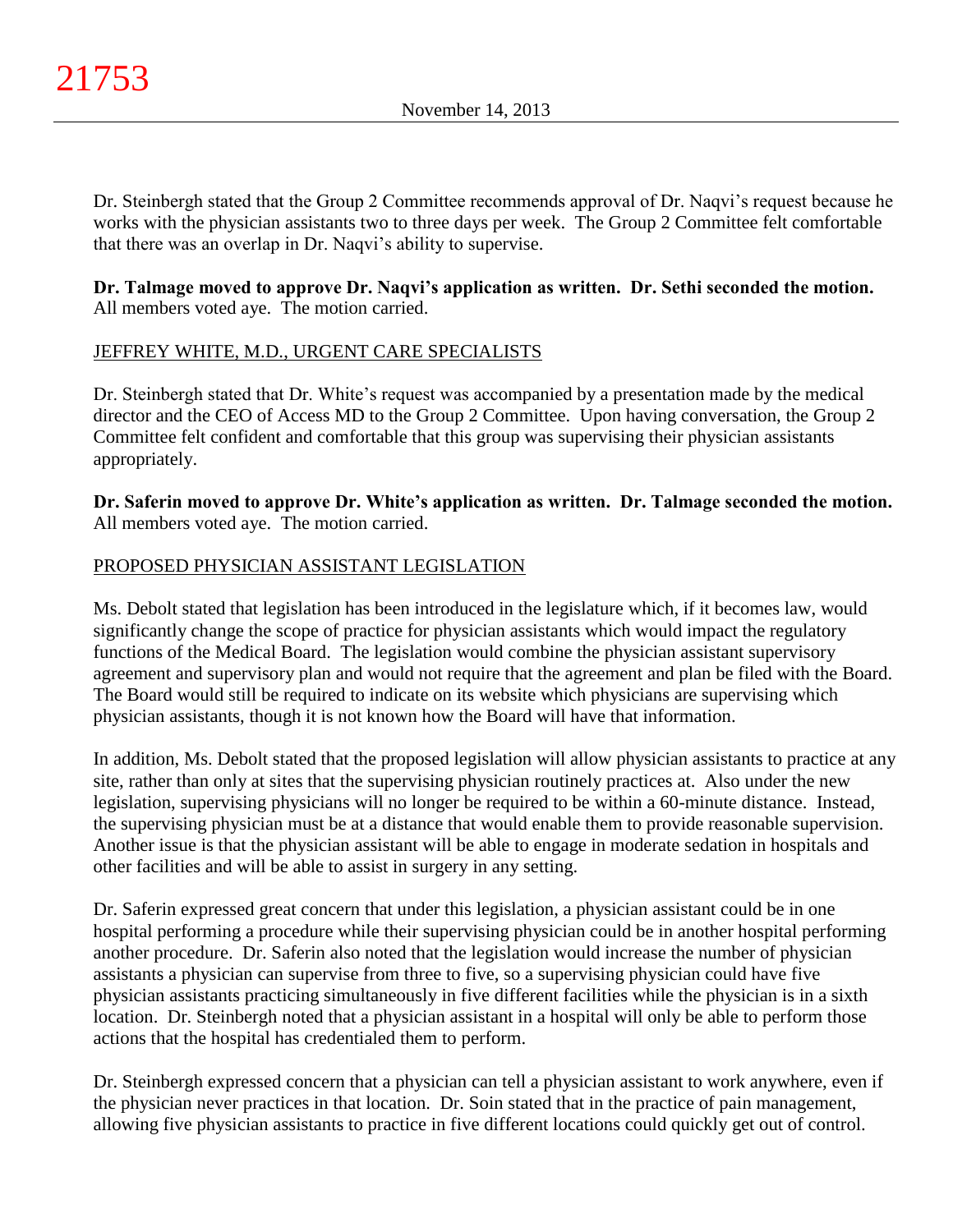Ms. Debolt continued that under the proposed legislation, the physician assistant would be able to delegate to unlicensed individuals in order to implement a plan a care.

Dr. Talmage opined that this legislation opens a Pandora's Box. Dr. Talmage stated that physicians would essentially be able to run a practice with physician assistants doing anything the physician tells them to do. Dr. Talmage stated that, as much as he hates to admit it, there are physicians who are motivated by profit and they could have five clinics totally manned by physician assistants and medical assistants, allowing the physician to sit at a desk and make significant amounts of money.

Dr. Saferin opined that this legislation would eliminate the "assistant" part of the "physician assistant" title and allow people to basically become physicians with 24 months plus 12 weeks of education, doing everything that a physician can do. Dr. Saferin felt that the Board should strongly oppose this legislation.

Dr. Steinbergh stated that the Board may approve of some parts of the proposed legislation concerning supervisory plans, noting that the Board has previously discussed eliminating physician assistant supervisory plans and giving more authority to the supervising physician. However, Dr. Steinbergh found many parts of the legislation to be unacceptable. Dr. Steinbergh opined that supervising five physician assistants and sending wherever the physician wants them to go is not supervision. Dr. Steinbergh also felt that the portion regarding conscious and moderate sedation is significant. Dr. Steinbergh stated that she is not opposed to allowing some activities to be delegated to an unlicensed medical assistant, but she did not know the lengths some may go in delegating to unlicensed individuals. Ms. Debolt stated that she has discussed with the Ohio Physician Assistant Association the possibility of allowing the Medical Board to have authority to make rules on delegation.

Dr. Steinbergh commented that physician extenders who are meant to be assistants are now asking for independent practice rights without appropriate training. Dr. Steinbergh opined that the Board's administration should develop a plan to advocate for safe medical practice.

Mr. Kenney opined that it is mostly hospitals rather than physicians who want this legislation. Mr. Kenney felt that if the Medical Board has intentions of supervising physicians, it should be very aggressive in stopping this trend. Mr. Kenney suggested that representatives of the Board have a conversation with Representative Anne Gonzales, the sponsor of this legislation, and explain why the legislation is not good. Mr. Kenny wondered how much farther the concept of being a doctor will be watered down until everyone is a doctor.

Mr. Haslam suggested that the Board delegate a group of about three, including at least two physicians, to accompany him to a meeting with Representative Gonzales. Mr. Haslam suggested that this issue be approached from the perspective of patient safety, not scope of practice. Mr. Kenney stated that he has already looked into a meeting and found that Representative Gonzales is available on November 26 at 4:00. The Board discussed this and determined that Dr. Ramprasad, Dr. Talmage, Mr. Kenney, Mr. Haslam, Mr. Miller, and Ms. Debolt, possibly accompanied by Dr. Bechtel and/or Dr. Soin, will meet with Representative Gonzales on November 26.